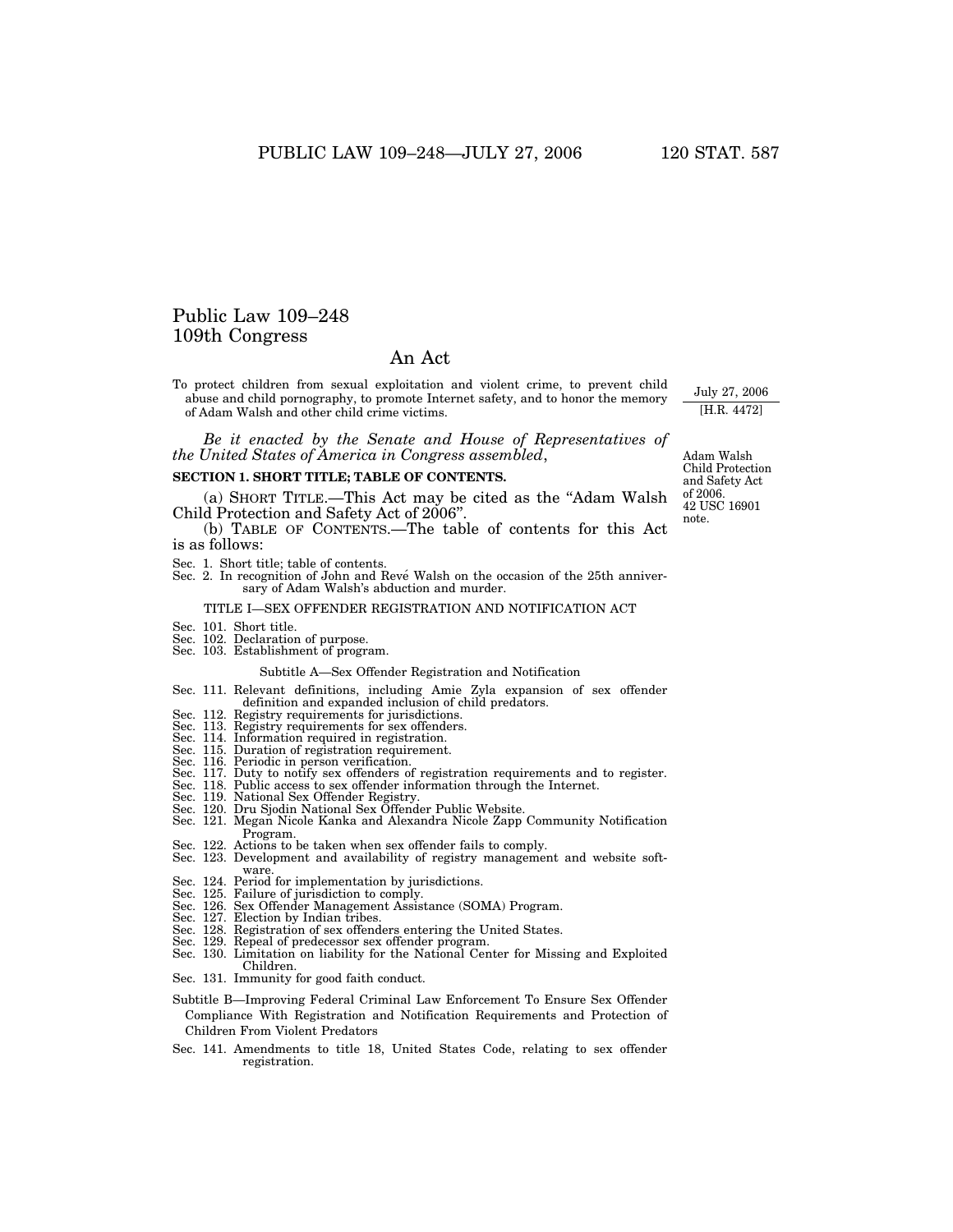- Sec. 142. Federal assistance with respect to violations of registration requirements. Sec. 143. Project Safe Childhood.
- 
- Sec. 144. Federal assistance in identification and location of sex offenders relocated as a result of a major disaster.
- Sec. 145. Expansion of training and technology efforts.
- Sec. 146. Office of Sex Offender Sentencing, Monitoring, Apprehending, Registering, and Tracking.

#### Subtitle C—Access to Information and Resources Needed To Ensure That Children Are Not Attacked or Abused

- Sec. 151. Access to national crime information databases.
- Sec. 152. Requirement to complete background checks before approval of any foster or adoptive placement and to check national crime information databases and State child abuse registries; suspension and subsequent elimination of Opt-Out.
- Sec. 153. Schools Safe Act.
- Sec. 154. Missing child reporting requirements.
- Sec. 155. DNA fingerprinting.

#### TITLE II—FEDERAL CRIMINAL LAW ENHANCEMENTS NEEDED TO PRO-TECT CHILDREN FROM SEXUAL ATTACKS AND OTHER VIOLENT CRIMES

- Sec. 201. Prohibition on Internet sales of date rape drugs.
- Sec. 202. Jetseta Gage assured punishment for violent crimes against children. Sec. 203. Penalties for coercion and enticement by sex offenders.
- 
- 
- 
- Sec. 204. Penalties for conduct relating to child prostitution. Sec. 205. Penalties for sexual abuse. Sec. 206. Increased penalties for sexual offenses against children.
- Sec. 207. Sexual abuse of wards.
- Sec. 208. Mandatory penalties for sex-trafficking of children.
- 
- Sec. 209. Child abuse reporting. Sec. 210. Sex offender submission to search as condition of release.
- Sec. 211. No limitation for prosecution of felony sex offenses.<br>Sec. 212. Victims' rights associated with habeas corpus proce
- Victims' rights associated with habeas corpus proceedings.
- Sec. 213. Kidnapping jurisdiction.
- Sec. 214. Marital communication and adverse spousal privilege.
- Sec. 215. Abuse and neglect of Indian children.
- Sec. 216. Improvements to the Bail Reform Act to address sex crimes and other matters.

## TITLE III—CIVIL COMMITMENT OF DANGEROUS SEX OFFENDERS

- Sec. 301. Jimmy Ryce State civil commitment programs for sexually dangerous per-
- sons. Sec. 302. Jimmy Ryce civil commitment program.

#### TITLE IV—IMMIGRATION LAW REFORMS TO PREVENT SEX OFFENDERS FROM ABUSING CHILDREN

- Sec. 401. Failure to register a deportable offense.
- Sec. 402. Barring convicted sex offenders from having family-based petitions approved.

#### TITLE V—CHILD PORNOGRAPHY PREVENTION

- Sec. 501. Findings.
- Sec. 502. Other record keeping requirements.
- Sec. 503. Record keeping requirements for simulated sexual conduct.
- Sec. 504. Prevention of distribution of child pornography used as evidence in prosecutions.
- Sec. 505. Authorizing civil and criminal asset forfeiture in child exploitation and obscenity cases.
- Sec. 506. Prohibiting the production of obscenity as well as transportation, distribution, and sale.
- Sec. 507. Guardians ad litem.

#### TITLE VI—GRANTS, STUDIES, AND PROGRAMS FOR CHILDREN AND COMMUNITY SAFETY

#### Subtitle A—Mentoring Matches for Youth Act

- Sec. 601. Short title.
- Sec. 602. Findings.
- Sec. 603. Grant program for expanding Big Brothers Big Sisters mentoring program.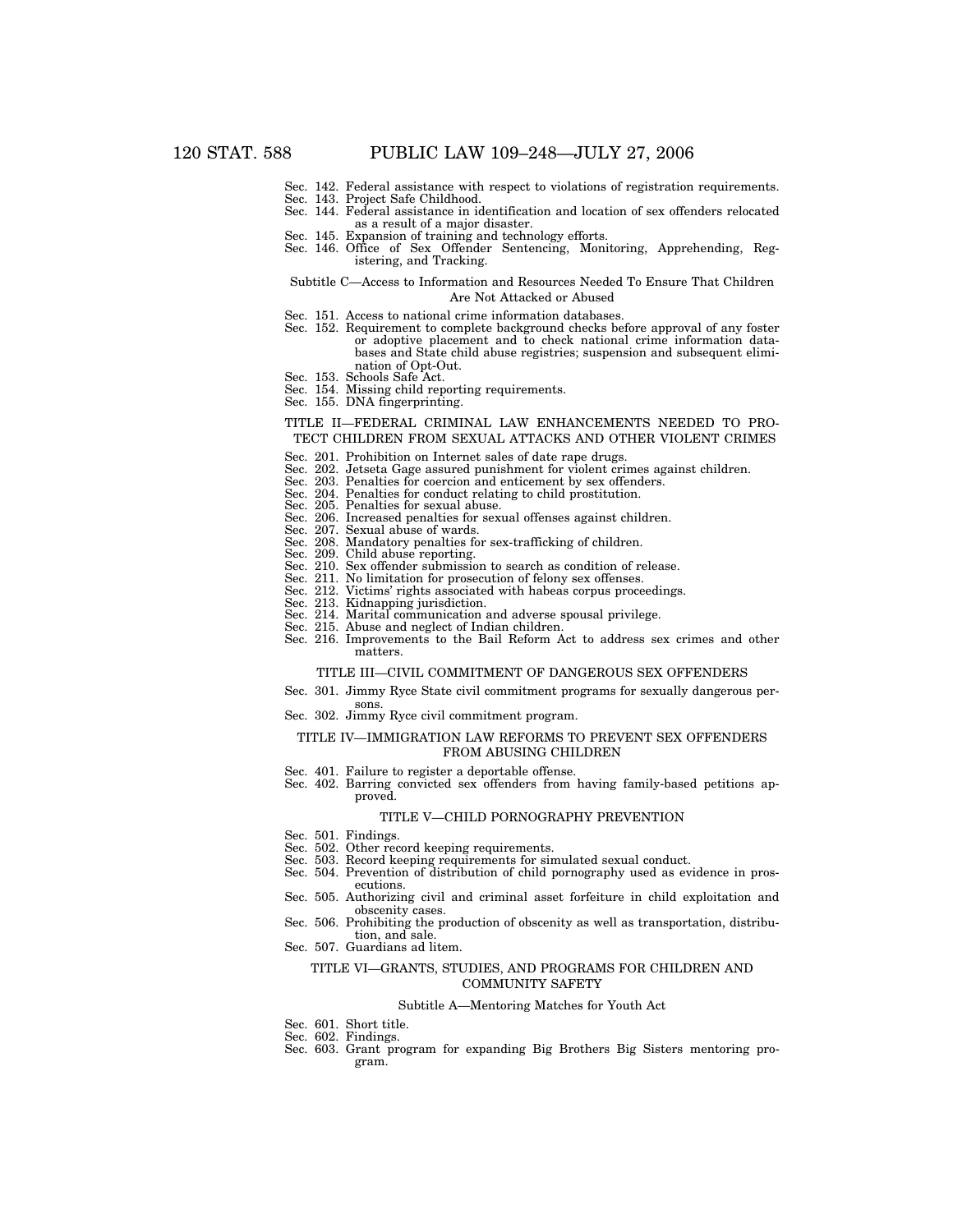Sec. 604. Biannual report.

#### Sec. 605. Authorization of appropriations.

#### Subtitle B—National Police Athletic League Youth Enrichment Act

- Sec. 611. Short title.
- Sec. 612. Findings.
- Sec. 613. Purpose.
- Sec. 614. Grants authorized.
- Sec. 615. Use of funds.
- Sec. 616. Authorization of appropriations.
- Sec. 617. Name of League.

#### Subtitle C—Grants, Studies, and Other Provisions

- Sec. 621. Pilot program for monitoring sexual offenders.
- Sec. 622. Treatment and management of sex offenders in the Bureau of Prisons.
- Sec. 623. Sex offender apprehension grants; juvenile sex offender treatment grants.
- Sec. 624. Assistance for prosecution of cases cleared through use of DNA backlog clearance funds.
- Sec. 625. Grants to combat sexual abuse of children.
- Sec. 626. Crime prevention campaign grant.
- Sec. 627. Grants for fingerprinting programs for children.
- Sec. 628. Grants for Rape, Abuse & Incest National Network.
- Sec. 629. Children's safety online awareness campaigns.
- Sec. 630. Grants for online child safety programs.
- Sec. 631. Jessica Lunsford Address Verification Grant Program.
- Sec. 632. Fugitive safe surrender.
- Sec. 633. National registry of substantiated cases of child abuse.
- Sec. 634. Comprehensive examination of sex offender issues.
- Sec. 635. Annual report on enforcement of registration requirements.
- Sec. 636. Government Accountability Office studies on feasibility of using driver's license registration processes as additional registration requirements for sex offenders.
- Sec. 637. Sex offender risk classification study.
- Sec. 638. Study of the effectiveness of restricting the activities of sex offenders to reduce the occurrence of repeat offenses.
- Sec. 639. The justice for Crime Victims Family Act.

#### TITLE VII—INTERNET SAFETY ACT

- Sec. 701. Child exploitation enterprises.
- Sec. 702. Increased penalties for registered sex offenders.
- Sec. 703. Deception by embedded words or images.
- Sec. 704. Additional prosecutors for offenses relating to the sexual exploitation of children.
- Sec. 705. Additional computer-related resources.
- Sec. 706. Additional ICAC Task Forces.
- Sec. 707. Masha's Law.

#### SEC. 2. IN RECOGNITION OF JOHN AND REVE WALSH ON THE OCCA-**SION OF THE 25TH ANNIVERSARY OF ADAM WALSH'S ABDUCTION AND MURDER.**

(a) ADAM WALSH'S ABDUCTION AND MURDER.—On July 27, 1981, in Hollywood, Florida, 6-year-old Adam Walsh was abducted at a mall. Two weeks later, some of Adam's remains were discovered in a canal more than 100 miles from his home.

(b) JOHN AND REVÉ WALSH'S COMMITMENT TO THE SAFETY OF CHILDREN.—Since the abduction and murder of their son Adam, both John and Revé Walsh have dedicated themselves to protecting children from child predators, preventing attacks on our children, and bringing child predators to justice. Their commitment has saved the lives of numerous children. Congress, and the American people, honor John and Revé Walsh for their dedication to the well-being and safety of America's children.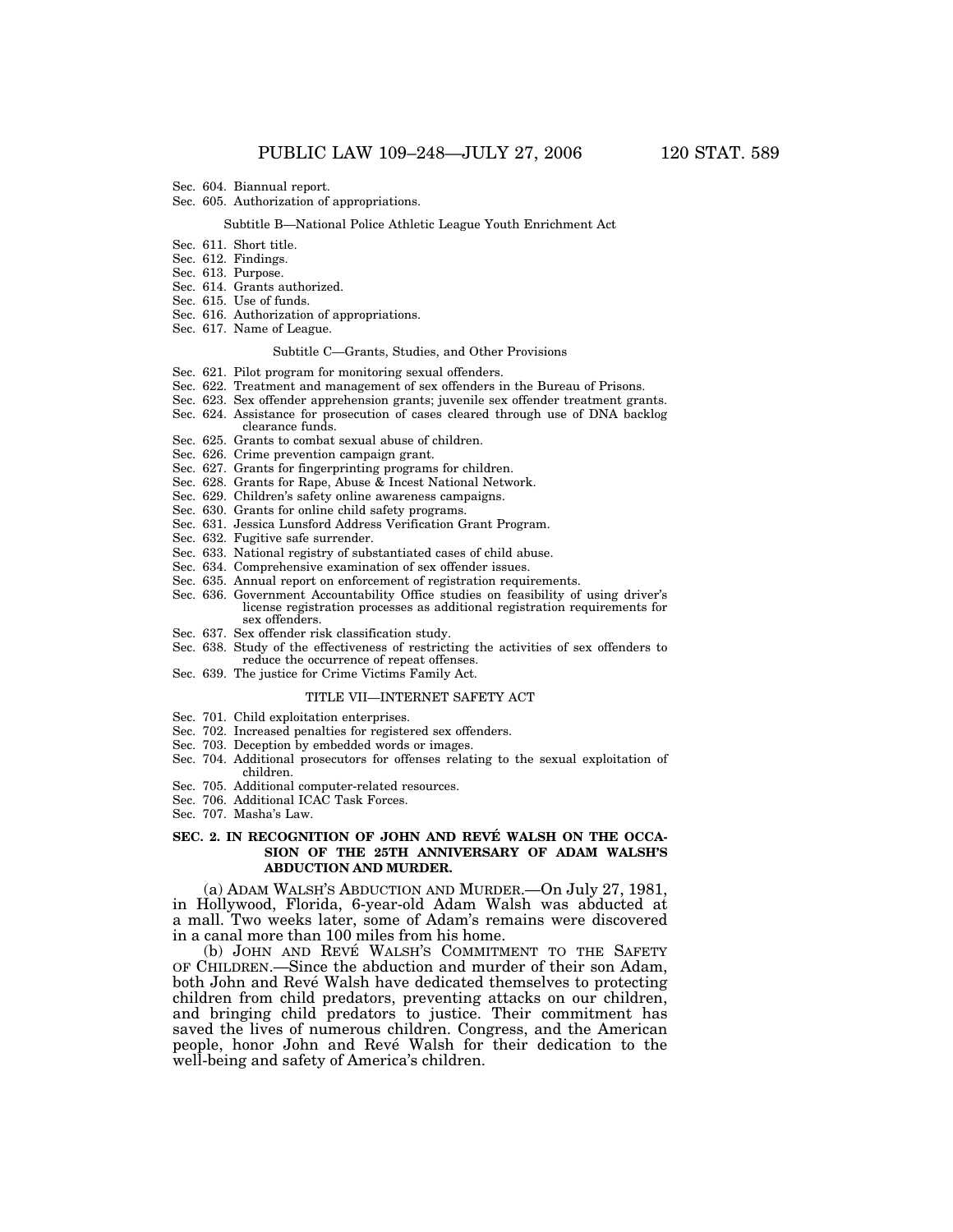Sex Offender Registration and Notification Act.

## **TITLE I—SEX OFFENDER REGISTRATION AND NOTIFICATION ACT**

42 USC 16901 note.

## **SEC. 101. SHORT TITLE.**

This title may be cited as the ''Sex Offender Registration and Notification Act''.

42 USC 16901.

## **SEC. 102. DECLARATION OF PURPOSE.**

In order to protect the public from sex offenders and offenders against children, and in response to the vicious attacks by violent predators against the victims listed below, Congress in this Act establishes a comprehensive national system for the registration of those offenders:

(1) Jacob Wetterling, who was 11 years old, was abducted in 1989 in Minnesota, and remains missing.

(2) Megan Nicole Kanka, who was 7 years old, was abducted, sexually assaulted, and murdered in 1994, in New Jersey.

(3) Pam Lychner, who was 31 years old, was attacked by a career offender in Houston, Texas.

(4) Jetseta Gage, who was 10 years old, was kidnapped, sexually assaulted, and murdered in 2005, in Cedar Rapids, Iowa.

(5) Dru Sjodin, who was 22 years old, was sexually assaulted and murdered in 2003, in North Dakota.

(6) Jessica Lunsford, who was 9 years old, was abducted, sexually assaulted, buried alive, and murdered in 2005, in Homosassa, Florida.

(7) Sarah Lunde, who was 13 years old, was strangled and murdered in 2005, in Ruskin, Florida.

(8) Amie Zyla, who was 8 years old, was sexually assaulted in 1996 by a juvenile offender in Waukesha, Wisconsin, and has become an advocate for child victims and protection of children from juvenile sex offenders.

(9) Christy Ann Fornoff, who was 13 years old, was abducted, sexually assaulted, and murdered in 1984, in Tempe, Arizona.

(10) Alexandra Nicole Zapp, who was 30 years old, was brutally attacked and murdered in a public restroom by a repeat sex offender in 2002, in Bridgewater, Massachusetts.

(11) Polly Klaas, who was 12 years old, was abducted, sexually assaulted, and murdered in 1993 by a career offender in California.

(12) Jimmy Ryce, who was 9 years old, was kidnapped and murdered in Florida on September 11, 1995.

(13) Carlie Brucia, who was 11 years old, was abducted and murdered in Florida in February, 2004.

(14) Amanda Brown, who was 7 years old, was abducted and murdered in Florida in 1998.

(15) Elizabeth Smart, who was 14 years old, was abducted in Salt Lake City, Utah in June 2002.

(16) Molly Bish, who was 16 years old, was abducted in 2000 while working as a lifeguard in Warren, Massachusetts, where her remains were found 3 years later.

Jacob Wetterling.

Megan Nicole Kanka.

Pam Lychner.

Dru Sjodin.

Jessica Lunsford.

Sarah Lunde.

Amie Zyla.

Christy Ann Fornoff.

Alexandra Nicole Zapp.

Polly Klaas.

Jimmy Ryce.

Carlie Brucia.

Amanda Brown.

Elizabeth Smart.

Molly Bish.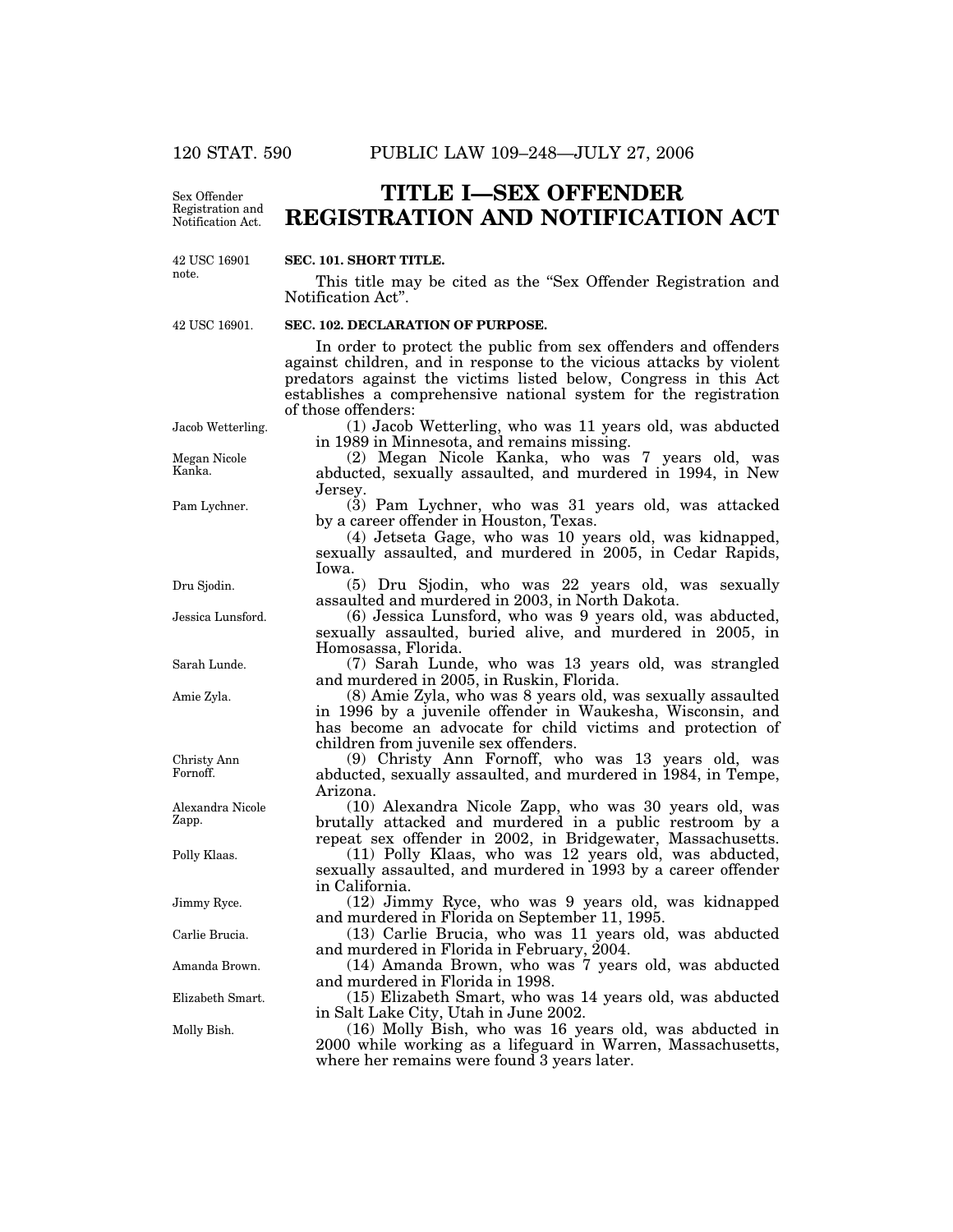(17) Samantha Runnion, who was 5 years old, was abducted, sexually assaulted, and murdered in California on July 15, 2002. Samantha Runnion.

#### **SEC. 103. ESTABLISHMENT OF PROGRAM.**

This Act establishes the Jacob Wetterling, Megan Nicole Kanka, and Pam Lychner Sex Offender Registration and Notification Program.

## **Subtitle A—Sex Offender Registration and Notification**

#### **SEC. 111. RELEVANT DEFINITIONS, INCLUDING AMIE ZYLA EXPANSION** 42 USC 16911. **OF SEX OFFENDER DEFINITION AND EXPANDED INCLU-SION OF CHILD PREDATORS.**

In this title the following definitions apply:

(1) SEX OFFENDER.—The term ''sex offender'' means an individual who was convicted of a sex offense.

(2) TIER I SEX OFFENDER.—The term ''tier I sex offender'' means a sex offender other than a tier II or tier III sex offender.

(3) TIER II SEX OFFENDER.—The term ''tier II sex offender'' means a sex offender other than a tier III sex offender whose offense is punishable by imprisonment for more than 1 year and—

(A) is comparable to or more severe than the following offenses, when committed against a minor, or an attempt or conspiracy to commit such an offense against a minor:

(i) sex trafficking (as described in section 1591 of title 18, United States Code);

(ii) coercion and enticement (as described in section 2422(b) of title 18, United States Code);

(iii) transportation with intent to engage in criminal sexual activity (as described in section 2423(a)) of title 18, United States Code;

(iv) abusive sexual contact (as described in section 2244 of title 18, United States Code);

(B) involves—

(i) use of a minor in a sexual performance;

(ii) solicitation of a minor to practice prostitution; or

(iii) production or distribution of child pornography; or

(C) occurs after the offender becomes a tier I sex offender.

(4) TIER III SEX OFFENDER.—The term ''tier III sex offender'' means a sex offender whose offense is punishable by imprisonment for more than 1 year and—

(A) is comparable to or more severe than the following offenses, or an attempt or conspiracy to commit such an offense:

(i) aggravated sexual abuse or sexual abuse (as described in sections 2241 and 2242 of title 18, United States Code); or

(ii) abusive sexual contact (as described in section 2244 of title 18, United States Code) against a minor who has not attained the age of 13 years;

42 USC 16902.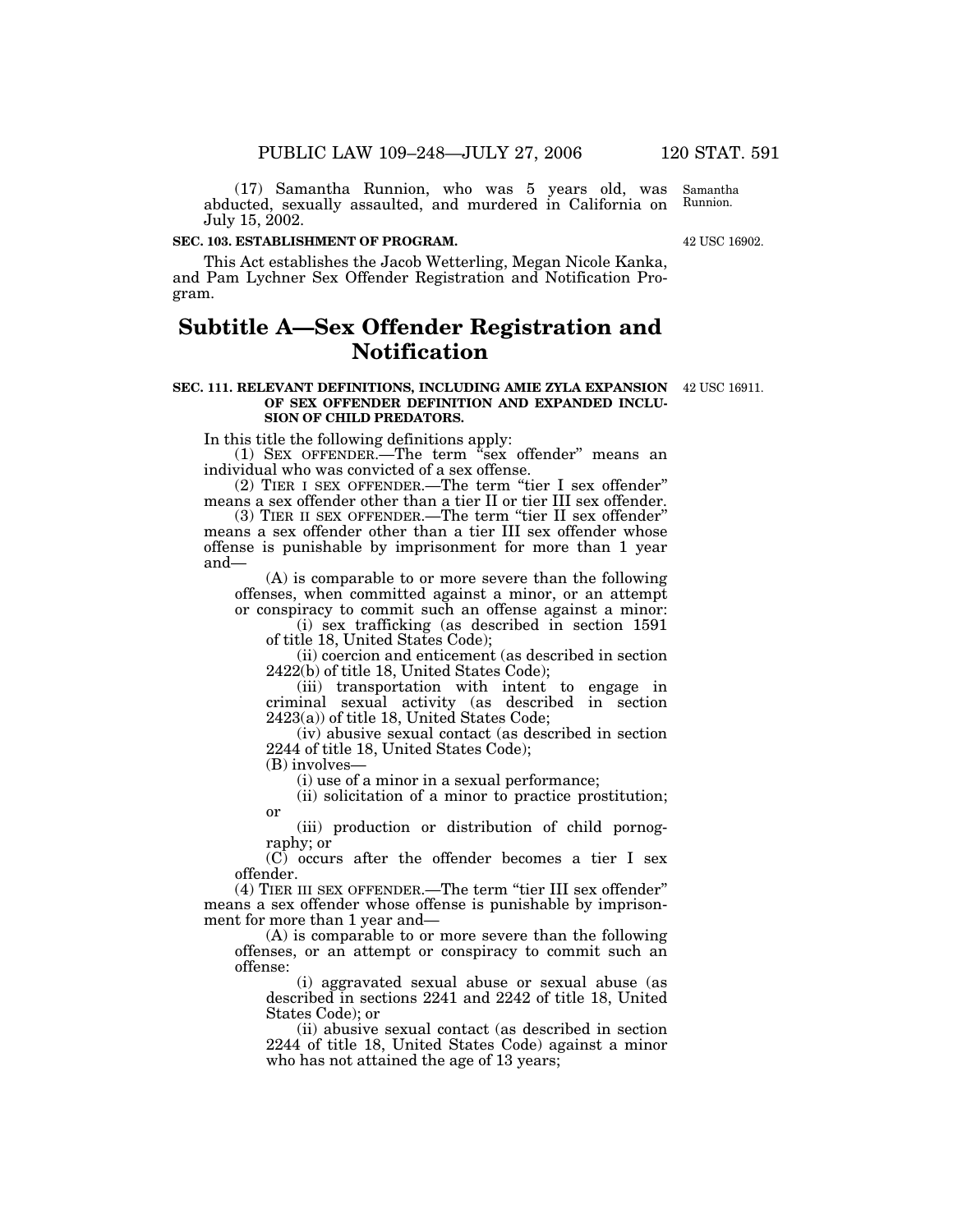(B) involves kidnapping of a minor (unless committed by a parent or guardian); or

(C) occurs after the offender becomes a tier II sex offender.

(5) AMIE ZYLA EXPANSION OF SEX OFFENSE DEFINITION.— (A) GENERALLY.—Except as limited by subparagraph

(B) or (C), the term "sex offense" means—

(i) a criminal offense that has an element involving a sexual act or sexual contact with another;

(ii) a criminal offense that is a specified offense against a minor;

(iii) a Federal offense (including an offense prosecuted under section 1152 or 1153 of title 18, United States Code) under section 1591, or chapter 109A, 110 (other than section 2257, 2257A, or 2258), or 117, of title 18, United States Code;

(iv) a military offense specified by the Secretary of Defense under section  $11\overline{5}(a)(8)(C)(i)$  of Public Law 105–119 (10 U.S.C. 951 note); or

(v) an attempt or conspiracy to commit an offense described in clauses (i) through (iv).

(B) FOREIGN CONVICTIONS.—A foreign conviction is not a sex offense for the purposes of this title if it was not obtained with sufficient safeguards for fundamental fairness and due process for the accused under guidelines or regulations established under section 112.

(C) OFFENSES INVOLVING CONSENSUAL SEXUAL CON-DUCT.—An offense involving consensual sexual conduct is not a sex offense for the purposes of this title if the victim was an adult, unless the adult was under the custodial authority of the offender at the time of the offense, or if the victim was at least 13 years old and the offender was not more than 4 years older than the victim.

(6) CRIMINAL OFFENSE.—The term ''criminal offense'' means a State, local, tribal, foreign, or military offense (to the extent specified by the Secretary of Defense under section  $115(a)(8)(C)(i)$  of Public Law 105-119 (10 U.S.C. 951 note)) or other criminal offense.

(7) EXPANSION OF DEFINITION OF ''SPECIFIED OFFENSE AGAINST A MINOR'' TO INCLUDE ALL OFFENSES BY CHILD PREDA-TORS.—The term ''specified offense against a minor'' means an offense against a minor that involves any of the following:

(A) An offense (unless committed by a parent or guardian) involving kidnapping.

(B) An offense (unless committed by a parent or guardian) involving false imprisonment.

(C) Solicitation to engage in sexual conduct.

(D) Use in a sexual performance.

(E) Solicitation to practice prostitution.

(F) Video voyeurism as described in section 1801 of title 18, United States Code.

(G) Possession, production, or distribution of child pornography.

(H) Criminal sexual conduct involving a minor, or the use of the Internet to facilitate or attempt such conduct.

(I) Any conduct that by its nature is a sex offense against a minor.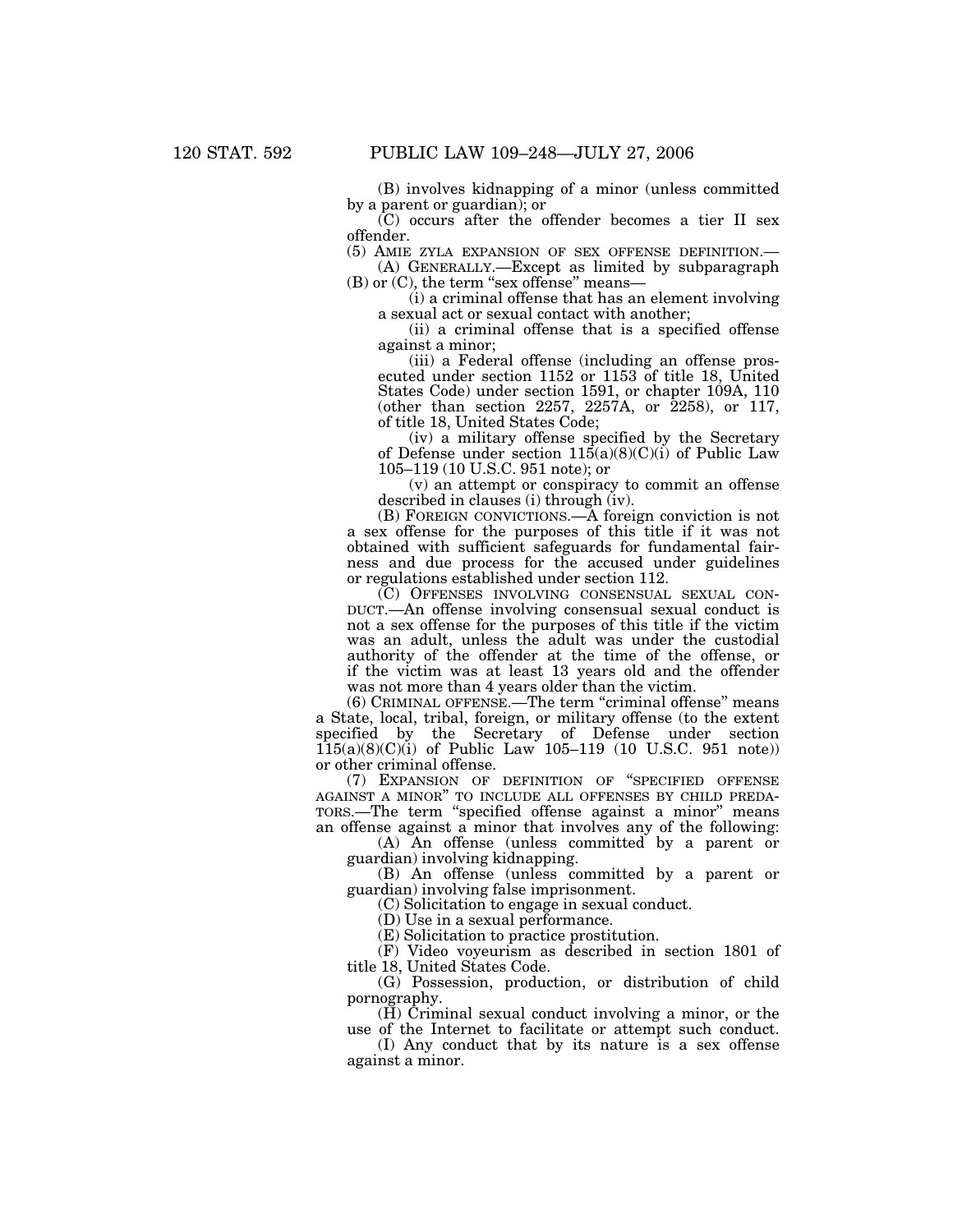(8) CONVICTED AS INCLUDING CERTAIN JUVENILE ADJUDICA-TIONS.—The term ''convicted'' or a variant thereof, used with respect to a sex offense, includes adjudicated delinquent as a juvenile for that offense, but only if the offender is 14 years of age or older at the time of the offense and the offense adjudicated was comparable to or more severe than aggravated sexual abuse (as described in section 2241 of title 18, United States Code), or was an attempt or conspiracy to commit such an offense.

(9) SEX OFFENDER REGISTRY.—The term ''sex offender registry'' means a registry of sex offenders, and a notification program, maintained by a jurisdiction.

(10) JURISDICTION.—The term ''jurisdiction'' means any of the following:

(A) A State.

(B) The District of Columbia.

(C) The Commonwealth of Puerto Rico.

(D) Guam.

(E) American Samoa.

(F) The Northern Mariana Islands.

(G) The United States Virgin Islands.

(H) To the extent provided and subject to the require-

ments of section 127, a federally recognized Indian tribe. (11) STUDENT.—The term ''student'' means an individual who enrolls in or attends an educational institution, including (whether public or private) a secondary school, trade or professional school, and institution of higher education.

(12) EMPLOYEE.—The term ''employee'' includes an individual who is self-employed or works for any other entity, whether compensated or not.

(13) RESIDES.—The term ''resides'' means, with respect to an individual, the location of the individual's home or other place where the individual habitually lives.

 $(14)$  MINOR.—The term "minor" means an individual who has not attained the age of 18 years.

#### **SEC. 112. REGISTRY REQUIREMENTS FOR JURISDICTIONS.**

(a) JURISDICTION TO MAINTAIN A REGISTRY.—Each jurisdiction shall maintain a jurisdiction-wide sex offender registry conforming to the requirements of this title.

(b) GUIDELINES AND REGULATIONS.—The Attorney General shall issue guidelines and regulations to interpret and implement this title.

## **SEC. 113. REGISTRY REQUIREMENTS FOR SEX OFFENDERS.**

(a) IN GENERAL.—A sex offender shall register, and keep the registration current, in each jurisdiction where the offender resides, where the offender is an employee, and where the offender is a student. For initial registration purposes only, a sex offender shall also register in the jurisdiction in which convicted if such jurisdiction is different from the jurisdiction of residence.

(b) INITIAL REGISTRATION.—The sex offender shall initially register—

(1) before completing a sentence of imprisonment with respect to the offense giving rise to the registration requirement; or

42 USC 16913.

42 USC 16912.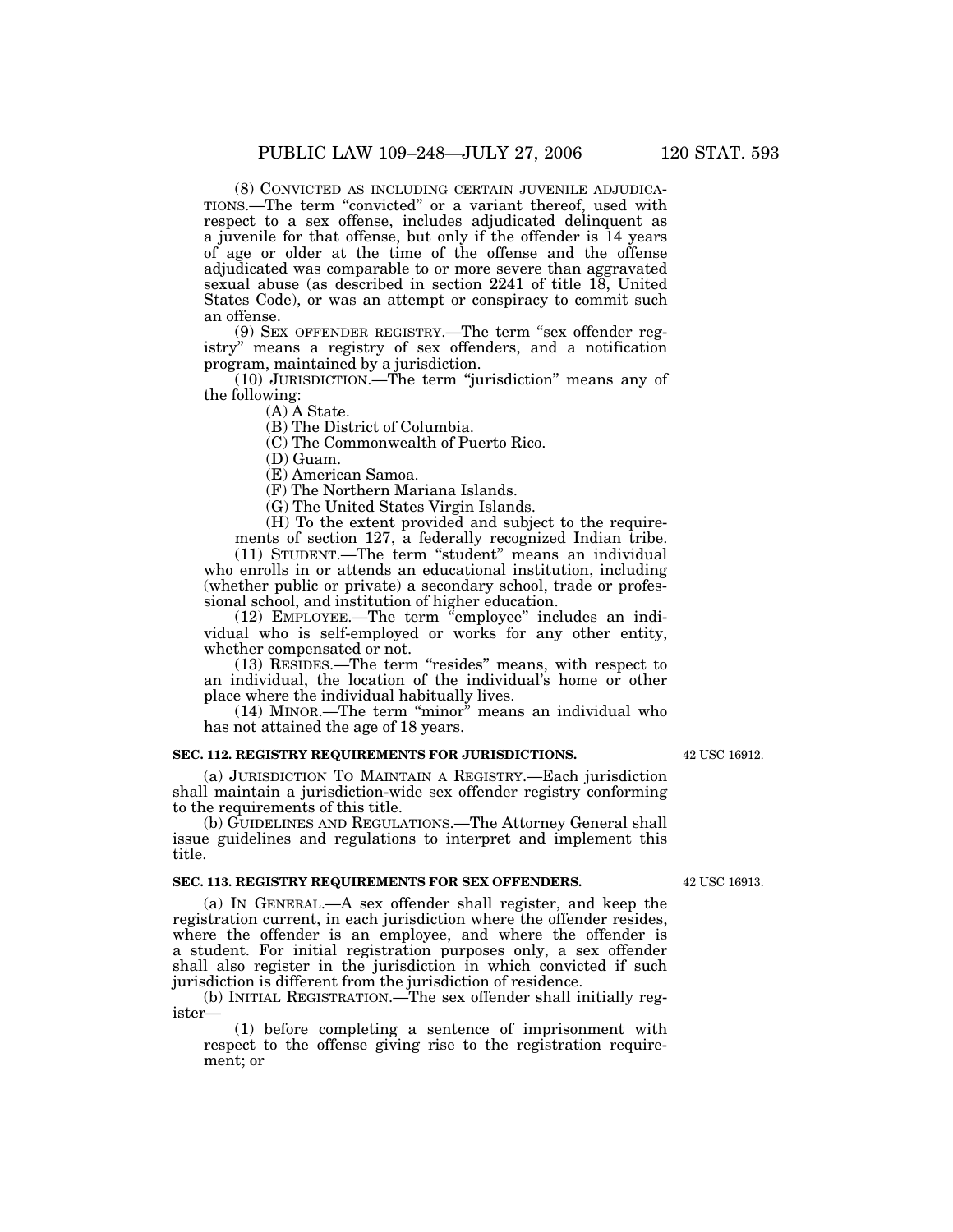(2) not later than 3 business days after being sentenced

Deadline.

for that offense, if the sex offender is not sentenced to a term of imprisonment.

(c) KEEPING THE REGISTRATION CURRENT.—A sex offender shall, not later than 3 business days after each change of name, residence, employment, or student status, appear in person in at least 1 jurisdiction involved pursuant to subsection (a) and inform that jurisdiction of all changes in the information required for that offender in the sex offender registry. That jurisdiction shall immediately provide that information to all other jurisdictions in which the offender is required to register.

(d) INITIAL REGISTRATION OF SEX OFFENDERS UNABLE TO COMPLY WITH SUBSECTION (b).—The Attorney General shall have the authority to specify the applicability of the requirements of this title to sex offenders convicted before the enactment of this Act or its implementation in a particular jurisdiction, and to prescribe rules for the registration of any such sex offenders and for other categories of sex offenders who are unable to comply with subsection (b).

(e) STATE PENALTY FOR FAILURE TO COMPLY.—Each jurisdiction, other than a Federally recognized Indian tribe, shall provide a criminal penalty that includes a maximum term of imprisonment that is greater than 1 year for the failure of a sex offender to comply with the requirements of this title.

42 USC 16914.

#### **SEC. 114. INFORMATION REQUIRED IN REGISTRATION.**

(a) PROVIDED BY THE OFFENDER.—The sex offender shall provide the following information to the appropriate official for inclusion in the sex offender registry:

(1) The name of the sex offender (including any alias used by the individual).

(2) The Social Security number of the sex offender.

(3) The address of each residence at which the sex offender resides or will reside.

(4) The name and address of any place where the sex offender is an employee or will be an employee.

(5) The name and address of any place where the sex offender is a student or will be a student.

(6) The license plate number and a description of any vehicle owned or operated by the sex offender.

(7) Any other information required by the Attorney General.

(b) PROVIDED BY THE JURISDICTION.—The jurisdiction in which the sex offender registers shall ensure that the following information is included in the registry for that sex offender:

(1) A physical description of the sex offender.

(2) The text of the provision of law defining the criminal offense for which the sex offender is registered.

(3) The criminal history of the sex offender, including the date of all arrests and convictions; the status of parole, probation, or supervised release; registration status; and the existence of any outstanding arrest warrants for the sex offender.

(4) A current photograph of the sex offender.

(5) A set of fingerprints and palm prints of the sex offender.

(6) A DNA sample of the sex offender.

(7) A photocopy of a valid driver's license or identification card issued to the sex offender by a jurisdiction.

(8) Any other information required by the Attorney General.

Deadline.

Applicability. Regulations.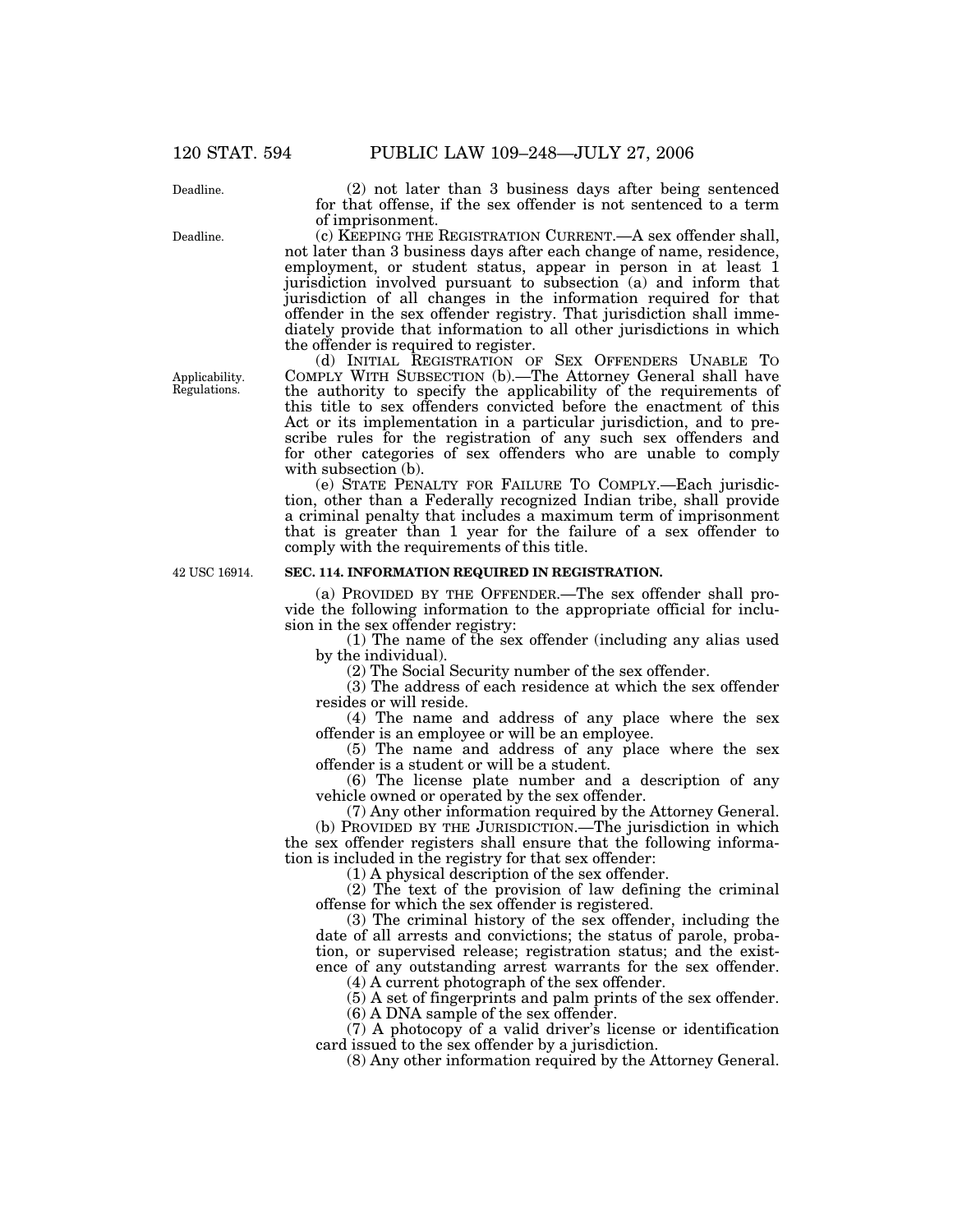#### **SEC. 115. DURATION OF REGISTRATION REQUIREMENT.**

(a) FULL REGISTRATION PERIOD.—A sex offender shall keep the registration current for the full registration period (excluding any time the sex offender is in custody or civilly committed) unless the offender is allowed a reduction under subsection (b). The full registration period is—

 $(1)$  15 years, if the offender is a tier I sex offender;

(2) 25 years, if the offender is a tier II sex offender; and (3) the life of the offender, if the offender is a tier III sex offender.

(b) REDUCED PERIOD FOR CLEAN RECORD.—

(1) CLEAN RECORD.—The full registration period shall be reduced as described in paragraph  $(3)$  for a sex offender who maintains a clean record for the period described in paragraph  $(2)$  by-

(A) not being convicted of any offense for which imprisonment for more than 1 year may be imposed;

(B) not being convicted of any sex offense;

(C) successfully completing any periods of supervised release, probation, and parole; and

(D) successfully completing of an appropriate sex offender treatment program certified by a jurisdiction or by the Attorney General.

(2) PERIOD.—In the case of—

(A) a tier I sex offender, the period during which the clean record shall be maintained is 10 years; and

(B) a tier III sex offender adjudicated delinquent for the offense which required registration in a sex registry under this title, the period during which the clean record shall be maintained is 25 years.

(3) REDUCTION.—In the case of—

(A) a tier I sex offender, the reduction is 5 years; (B) a tier III sex offender adjudicated delinquent, the

reduction is from life to that period for which the clean record under paragraph (2) is maintained.

## **SEC. 116. PERIODIC IN PERSON VERIFICATION.**

A sex offender shall appear in person, allow the jurisdiction to take a current photograph, and verify the information in each registry in which that offender is required to be registered not less frequently than—

 $(1)$  each year, if the offender is a tier I sex offender; (2) every 6 months, if the offender is a tier II sex offender; and

(3) every 3 months, if the offender is a tier III sex offender.

#### **SEC. 117. DUTY TO NOTIFY SEX OFFENDERS OF REGISTRATION** 42 USC 16917. **REQUIREMENTS AND TO REGISTER.**

(a) IN GENERAL.—An appropriate official shall, shortly before release of the sex offender from custody, or, if the sex offender is not in custody, immediately after the sentencing of the sex offender, for the offense giving rise to the duty to register—

(1) inform the sex offender of the duties of a sex offender under this title and explain those duties;

(2) require the sex offender to read and sign a form stating that the duty to register has been explained and that the sex offender understands the registration requirement; and

42 USC 16916.

42 USC 16915.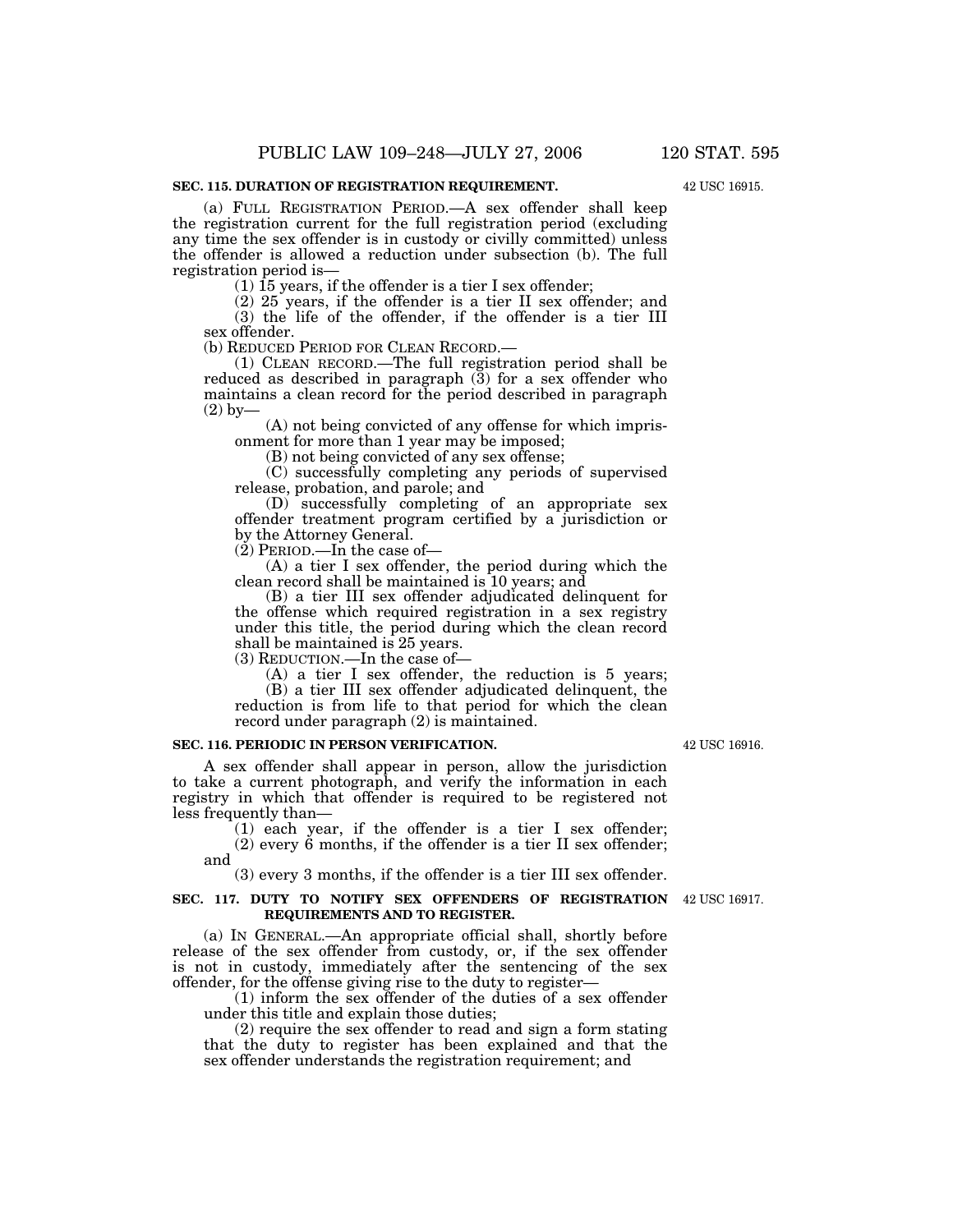(3) ensure that the sex offender is registered.

(b) NOTIFICATION OF SEX OFFENDERS WHO CANNOT COMPLY WITH SUBSECTION (a).—The Attorney General shall prescribe rules for the notification of sex offenders who cannot be registered in accordance with subsection (a).

42 USC 16918.

## **SEC. 118. PUBLIC ACCESS TO SEX OFFENDER INFORMATION THROUGH THE INTERNET.**

(a) IN GENERAL.—Except as provided in this section, each jurisdiction shall make available on the Internet, in a manner that is readily accessible to all jurisdictions and to the public, all information about each sex offender in the registry. The jurisdiction shall maintain the Internet site in a manner that will permit the public to obtain relevant information for each sex offender by a single query for any given zip code or geographic radius set by the user. The jurisdiction shall also include in the design of its Internet site all field search capabilities needed for full participation in the Dru Sjodin National Sex Offender Public Website and shall participate in that website as provided by the Attorney General.

(b) MANDATORY EXEMPTIONS.—A jurisdiction shall exempt from disclosure—

(1) the identity of any victim of a sex offense;

(2) the Social Security number of the sex offender;

(3) any reference to arrests of the sex offender that did not result in conviction; and

(4) any other information exempted from disclosure by the Attorney General.

(c) OPTIONAL EXEMPTIONS.—A jurisdiction may exempt from disclosure—

(1) any information about a tier I sex offender convicted of an offense other than a specified offense against a minor;

(2) the name of an employer of the sex offender;

(3) the name of an educational institution where the sex offender is a student; and

(4) any other information exempted from disclosure by the Attorney General.

(d) LINKS.—The site shall include, to the extent practicable, links to sex offender safety and education resources.

(e) CORRECTION OF ERRORS.—The site shall include instructions on how to seek correction of information that an individual contends is erroneous.

(f) WARNING.—The site shall include a warning that information on the site should not be used to unlawfully injure, harass, or commit a crime against any individual named in the registry or residing or working at any reported address. The warning shall note that any such action could result in civil or criminal penalties.

42 USC 16919.

## **SEC. 119. NATIONAL SEX OFFENDER REGISTRY.**

(a) INTERNET.—The Attorney General shall maintain a national database at the Federal Bureau of Investigation for each sex offender and any other person required to register in a jurisdiction's sex offender registry. The database shall be known as the National Sex Offender Registry.

(b) ELECTRONIC FORWARDING.—The Attorney General shall ensure (through the National Sex Offender Registry or otherwise) that updated information about a sex offender is immediately transmitted by electronic forwarding to all relevant jurisdictions.

Regulations.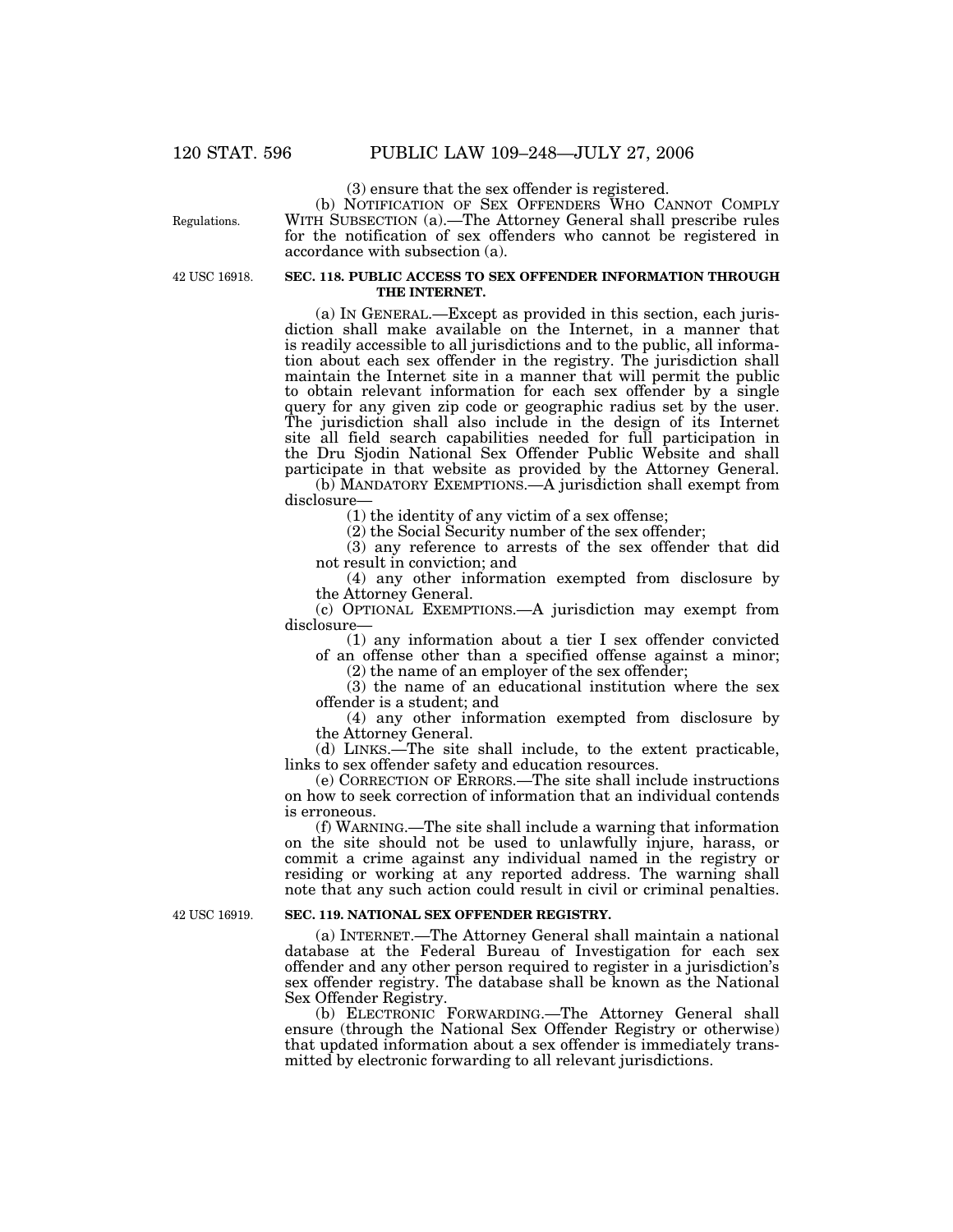(a) ESTABLISHMENT.—There is established the Dru Sjodin National Sex Offender Public Website (hereinafter in this section referred to as the ''Website''), which the Attorney General shall maintain.

(b) INFORMATION TO BE PROVIDED.—The Website shall include relevant information for each sex offender and other person listed on a jurisdiction's Internet site. The Website shall allow the public to obtain relevant information for each sex offender by a single query for any given zip code or geographical radius set by the user in a form and with such limitations as may be established by the Attorney General and shall have such other field search capabilities as the Attorney General may provide.

#### **SEC. 121. MEGAN NICOLE KANKA AND ALEXANDRA NICOLE ZAPP** 42 USC 16921. **COMMUNITY NOTIFICATION PROGRAM.**

(a) ESTABLISHMENT OF PROGRAM.—There is established the Megan Nicole Kanka and Alexandra Nicole Zapp Community Notification Program (hereinafter in this section referred to as the "Program").

(b) PROGRAM NOTIFICATION.—Except as provided in subsection (c), immediately after a sex offender registers or updates a registration, an appropriate official in the jurisdiction shall provide the information in the registry (other than information exempted from disclosure by the Attorney General) about that offender to the following:

(1) The Attorney General, who shall include that information in the National Sex Offender Registry or other appropriate databases.

(2) Appropriate law enforcement agencies (including probation agencies, if appropriate), and each school and public housing agency, in each area in which the individual resides, is an employee or is a student.

(3) Each jurisdiction where the sex offender resides, is an employee, or is a student, and each jurisdiction from or to which a change of residence, employment, or student status occurs.

(4) Any agency responsible for conducting employmentrelated background checks under section 3 of the National Child Protection Act of 1993 (42 U.S.C. 5119a).

(5) Social service entities responsible for protecting minors in the child welfare system.

(6) Volunteer organizations in which contact with minors or other vulnerable individuals might occur.

(7) Any organization, company, or individual who requests such notification pursuant to procedures established by the jurisdiction.

(c) FREQUENCY.—Notwithstanding subsection (b), an organization or individual described in subsection (b)(6) or (b)(7) may opt to receive the notification described in that subsection no less frequently than once every five business days.

#### **SEC. 122. ACTIONS TO BE TAKEN WHEN SEX OFFENDER FAILS TO** 42 USC 16922. **COMPLY.**

An appropriate official shall notify the Attorney General and Notification. appropriate law enforcement agencies of any failure by a sex offender to comply with the requirements of a registry and revise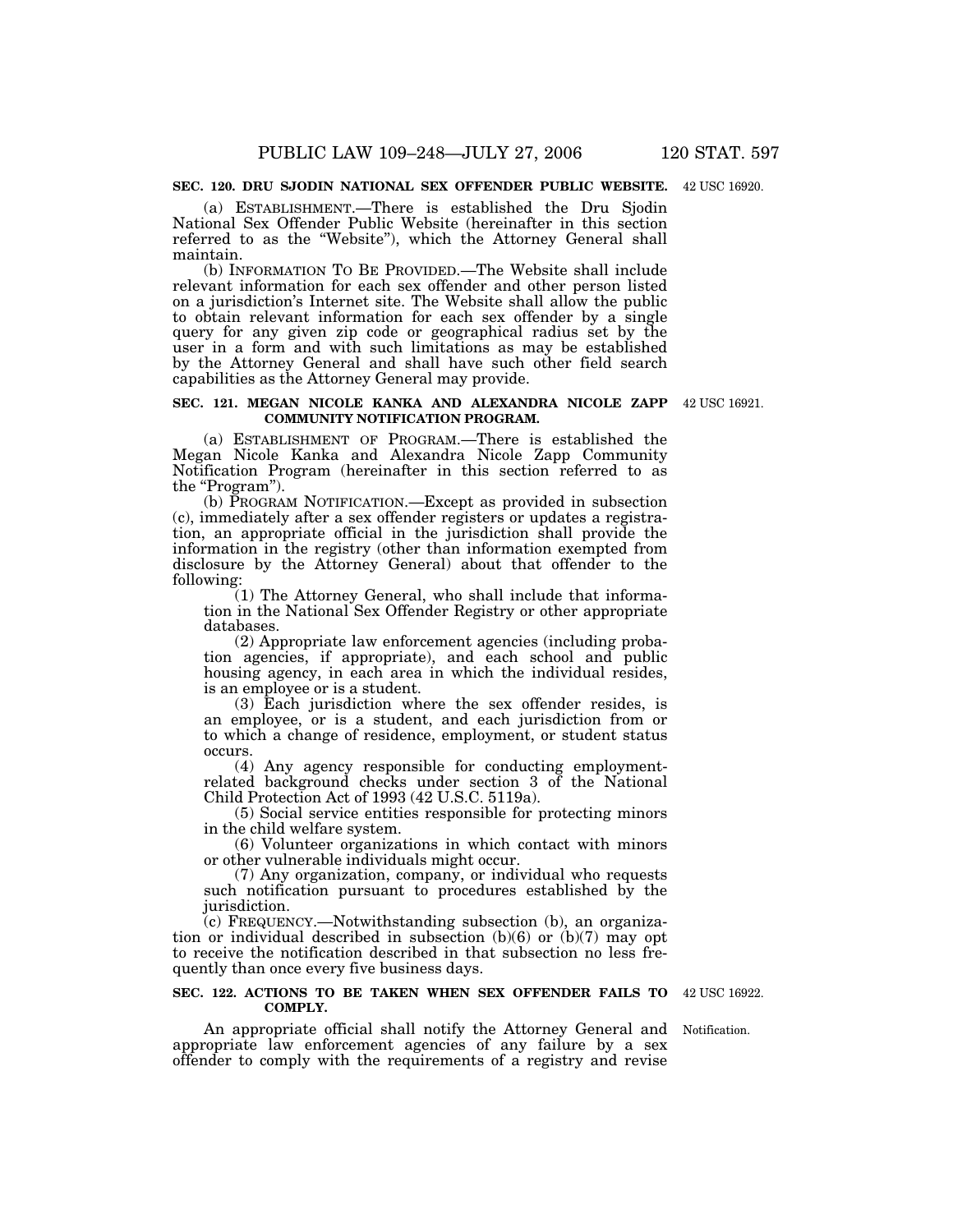the jurisdiction's registry to reflect the nature of that failure. The appropriate official, the Attorney General, and each such law enforcement agency shall take any appropriate action to ensure compliance.

42 USC 16923.

### **SEC. 123. DEVELOPMENT AND AVAILABILITY OF REGISTRY MANAGE-MENT AND WEBSITE SOFTWARE.**

(a) DUTY TO DEVELOP AND SUPPORT.—The Attorney General shall, in consultation with the jurisdictions, develop and support software to enable jurisdictions to establish and operate uniform sex offender registries and Internet sites.

(b) CRITERIA.—The software should facilitate—

(1) immediate exchange of information among jurisdictions;

(2) public access over the Internet to appropriate information, including the number of registered sex offenders in each jurisdiction on a current basis;

(3) full compliance with the requirements of this title; and

(4) communication of information to community notification program participants as required under section 121.

(c) DEADLINE.—The Attorney General shall make the first complete edition of this software available to jurisdictions within 2 years of the date of the enactment of this Act.

42 USC 16924.

#### **SEC. 124. PERIOD FOR IMPLEMENTATION BY JURISDICTIONS.**

(a) DEADLINE.—Each jurisdiction shall implement this title before the later of—

(1) 3 years after the date of the enactment of this Act; and

(2) 1 year after the date on which the software described in section 123 is available.

(b) EXTENSIONS.—The Attorney General may authorize up to two 1-year extensions of the deadline.

42 USC 16925.

#### **SEC. 125. FAILURE OF JURISDICTION TO COMPLY.**

(a) IN GENERAL.—For any fiscal year after the end of the period for implementation, a jurisdiction that fails, as determined by the Attorney General, to substantially implement this title shall not receive 10 percent of the funds that would otherwise be allocated for that fiscal year to the jurisdiction under subpart 1 of part E of title I of the Omnibus Crime Control and Safe Streets Act of 1968 (42 U.S.C. 3750 et seq.).

(b) STATE CONSTITUTIONALITY.—

(1) IN GENERAL.—When evaluating whether a jurisdiction has substantially implemented this title, the Attorney General shall consider whether the jurisdiction is unable to substantially implement this title because of a demonstrated inability to implement certain provisions that would place the jurisdiction in violation of its constitution, as determined by a ruling of the jurisdiction's highest court.

(2) EFFORTS.—If the circumstances arise under paragraph (1), then the Attorney General and the jurisdiction shall make good faith efforts to accomplish substantial implementation of this title and to reconcile any conflicts between this title and the jurisdiction's constitution. In considering whether compliance with the requirements of this title would likely violate the jurisdiction's constitution or an interpretation thereof by the jurisdiction's highest court, the Attorney General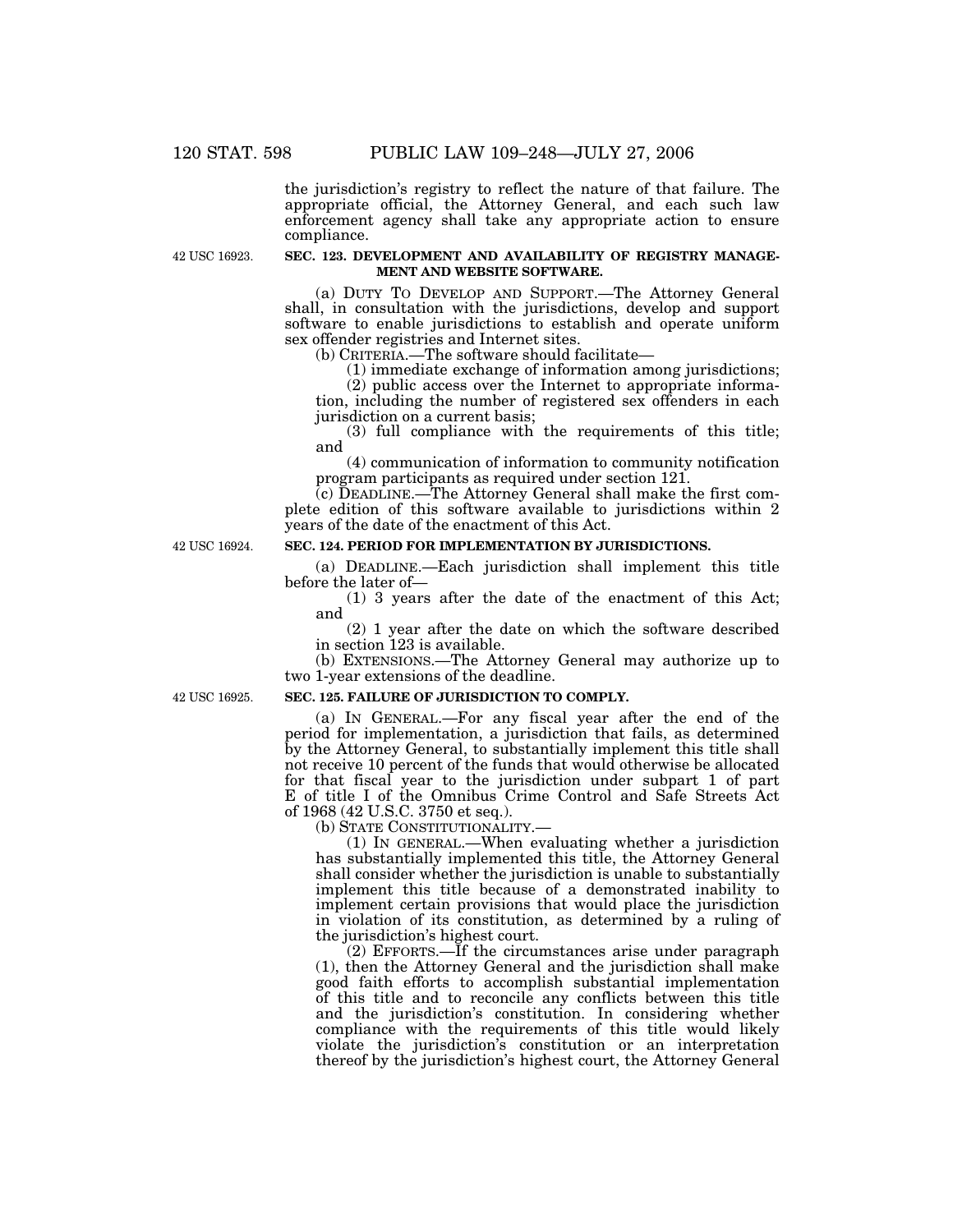shall consult with the chief executive and chief legal officer of the jurisdiction concerning the jurisdiction's interpretation of the jurisdiction's constitution and rulings thereon by the jurisdiction's highest court.

(3) ALTERNATIVE PROCEDURES.—If the jurisdiction is unable to substantially implement this title because of a limitation imposed by the jurisdiction's constitution, the Attorney General may determine that the jurisdiction is in compliance with this Act if the jurisdiction has made, or is in the process of implementing reasonable alternative procedures or accommodations, which are consistent with the purposes of this Act.

(4) FUNDING REDUCTION.—If a jurisdiction does not comply with paragraph (3), then the jurisdiction shall be subject to a funding reduction as specified in subsection (a).

(c) REALLOCATION.—Amounts not allocated under a program referred to in this section to a jurisdiction for failure to substantially implement this title shall be reallocated under that program to jurisdictions that have not failed to substantially implement this title or may be reallocated to a jurisdiction from which they were withheld to be used solely for the purpose of implementing this title.

(d) RULE OF CONSTRUCTION.—The provisions of this title that are cast as directions to jurisdictions or their officials constitute, in relation to States, only conditions required to avoid the reduction of Federal funding under this section.

#### **SEC. 126. SEX OFFENDER MANAGEMENT ASSISTANCE (SOMA) PRO-**42 USC 16926. **GRAM.**

(a) IN GENERAL.—The Attorney General shall establish and implement a Sex Offender Management Assistance program (in this title referred to as the ''SOMA program''), under which the Attorney General may award a grant to a jurisdiction to offset the costs of implementing this title.

(b) APPLICATION.—The chief executive of a jurisdiction desiring a grant under this section shall, on an annual basis, submit to the Attorney General an application in such form and containing such information as the Attorney General may require.

(c) BONUS PAYMENTS FOR PROMPT COMPLIANCE.—A jurisdiction Deadlines. that, as determined by the Attorney General, has substantially implemented this title not later than 2 years after the date of the enactment of this Act is eligible for a bonus payment. The Attorney General may make such a payment under the SOMA program for the first fiscal year beginning after that determination. The amount of the payment shall be—

(1) 10 percent of the total received by the jurisdiction under the SOMA program for the preceding fiscal year, if that implementation is not later than 1 year after the date of enactment of this Act; and

(2) 5 percent of such total, if not later than 2 years after that date.

(d) AUTHORIZATION OF APPROPRIATIONS.—In addition to any amounts otherwise authorized to be appropriated, there are authorized to be appropriated such sums as may be necessary to the Attorney General, to be available only for the SOMA program, for fiscal years 2007 through 2009.

## **SEC. 127. ELECTION BY INDIAN TRIBES.**

(a) ELECTION.—

42 USC 16927.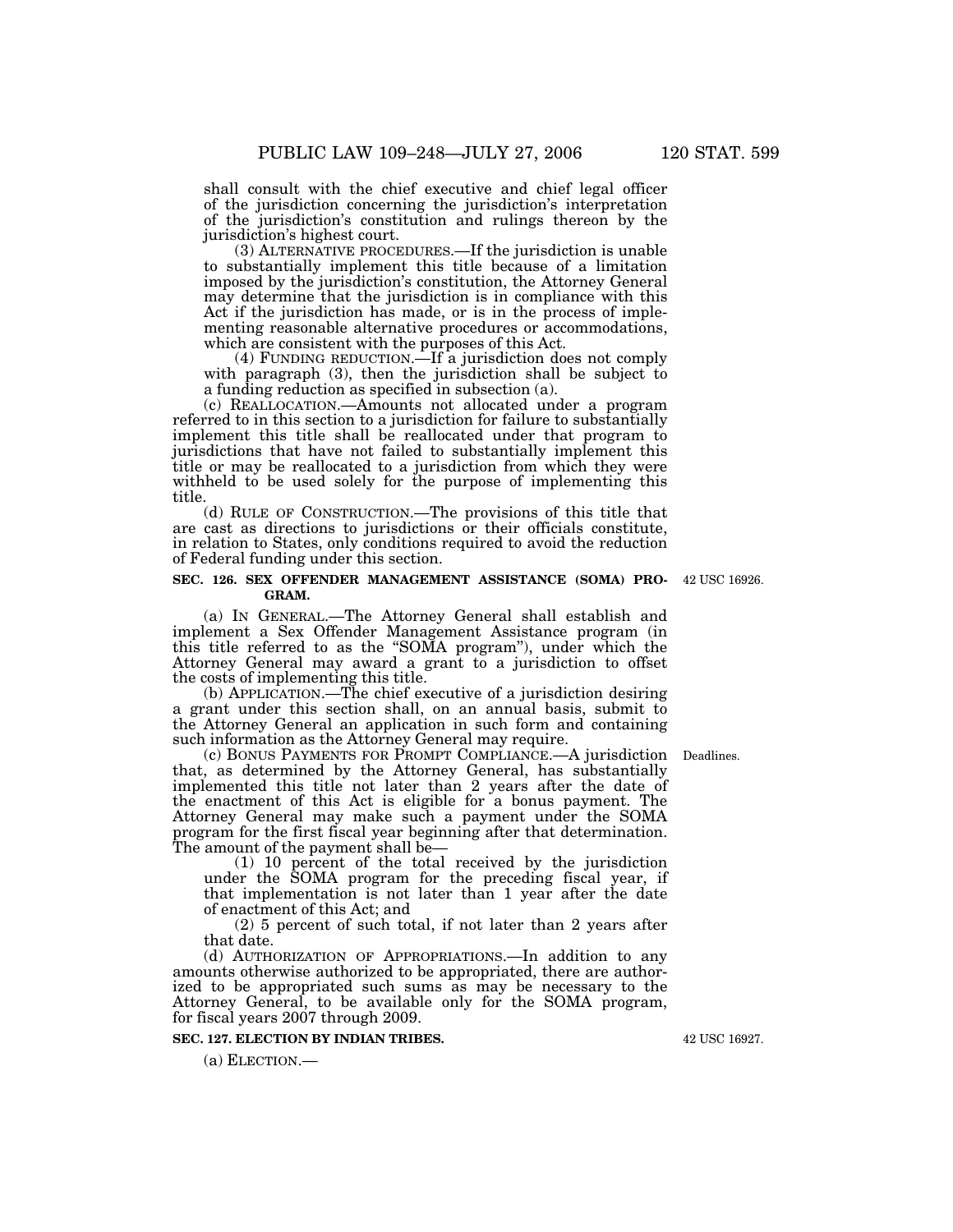(1) IN GENERAL.—A federally recognized Indian tribe may, by resolution or other enactment of the tribal council or comparable governmental body—

(A) elect to carry out this subtitle as a jurisdiction subject to its provisions; or

(B) elect to delegate its functions under this subtitle to another jurisdiction or jurisdictions within which the territory of the tribe is located and to provide access to its territory and such other cooperation and assistance as may be needed to enable such other jurisdiction or jurisdictions to carry out and enforce the requirements of this subtitle.

(2) IMPUTED ELECTION IN CERTAIN CASES.—A tribe shall be treated as if it had made the election described in paragraph  $(1)(B)$  if—

(A) it is a tribe subject to the law enforcement jurisdiction of a State under section 1162 of title 18, United States Code;

(B) the tribe does not make an election under paragraph (1) within 1 year of the enactment of this Act or rescinds an election under paragraph (1)(A); or

(C) the Attorney General determines that the tribe has not substantially implemented the requirements of this subtitle and is not likely to become capable of doing so within a reasonable amount of time.

(b) COOPERATION BETWEEN TRIBAL AUTHORITIES AND OTHER JURISDICTIONS.—

 $(1)$  NONDUPLICATION.—A tribe subject to this subtitle is not required to duplicate functions under this subtitle which are fully carried out by another jurisdiction or jurisdictions within which the territory of the tribe is located.

(2) COOPERATIVE AGREEMENTS.—A tribe may, through cooperative agreements with such a jurisdiction or jurisdictions—

(A) arrange for the tribe to carry out any function of such a jurisdiction under this subtitle with respect to sex offenders subject to the tribe's jurisdiction; and

(B) arrange for such a jurisdiction to carry out any function of the tribe under this subtitle with respect to sex offenders subject to the tribe's jurisdiction.

Establishment. 42 USC 16928.

#### **SEC. 128. REGISTRATION OF SEX OFFENDERS ENTERING THE UNITED STATES.**

The Attorney General, in consultation with the Secretary of State and the Secretary of Homeland Security, shall establish and maintain a system for informing the relevant jurisdictions about persons entering the United States who are required to register under this title. The Secretary of State and the Secretary of Homeland Security shall provide such information and carry out such functions as the Attorney General may direct in the operation of the system.

## **SEC. 129. REPEAL OF PREDECESSOR SEX OFFENDER PROGRAM.**

(a) REPEAL.—Sections 170101 (42 U.S.C. 14071) and 170102 (42 U.S.C. 14072) of the Violent Crime Control and Law Enforcement Act of 1994, and section 8 of the Pam Lychner Sexual Offender Tracking and Identification Act of 1996 (42 U.S.C. 14073), are repealed.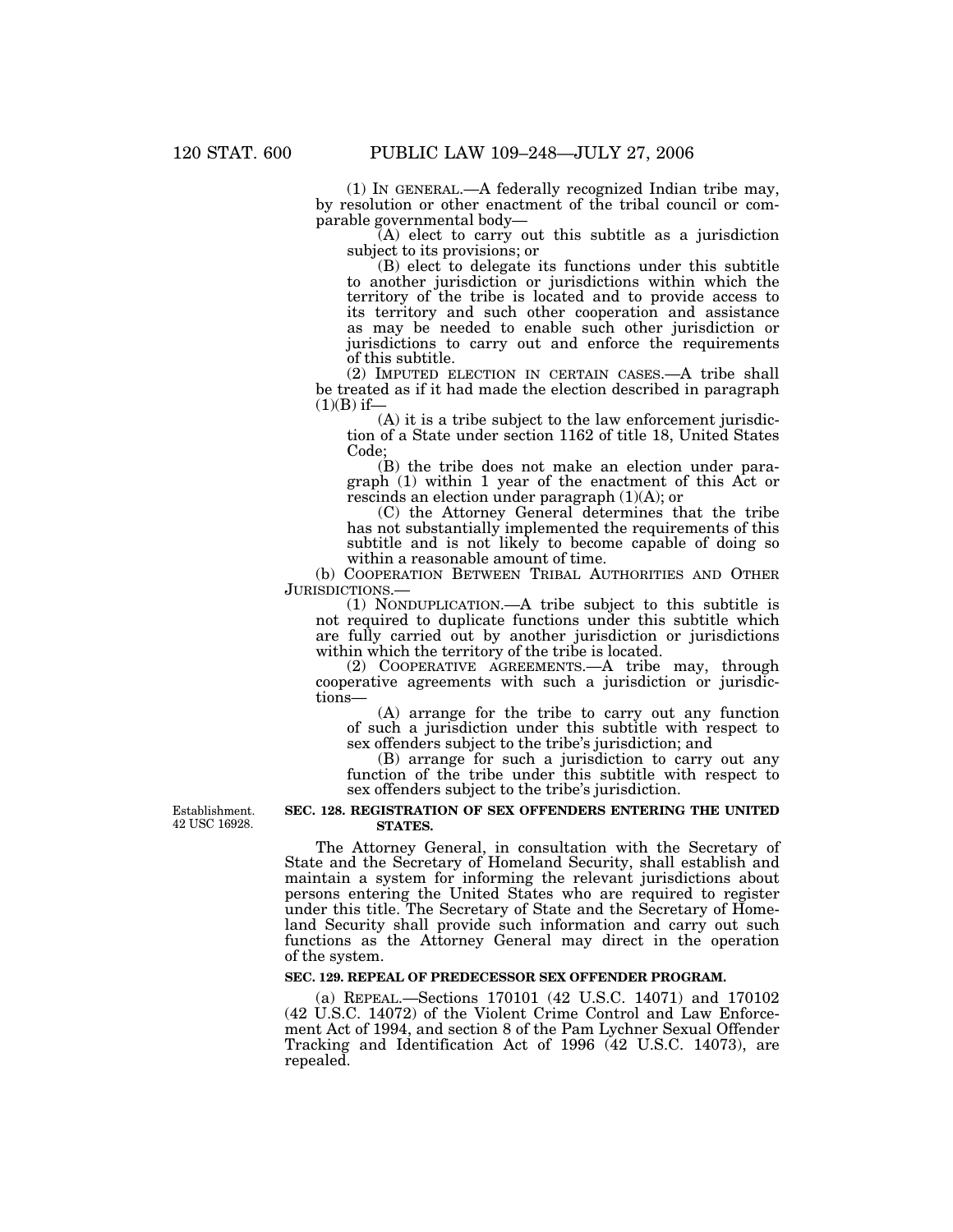(b) EFFECTIVE DATE.—Notwithstanding any other provision of 42 USC 14071 this Act, this section shall take effect on the date of the deadline determined in accordance with section 124(a). note.

## **SEC. 130. LIMITATION ON LIABILITY FOR THE NATIONAL CENTER FOR MISSING AND EXPLOITED CHILDREN.**

Section 227 of the Victims of Child Abuse Act of 1990 (42 U.S.C. 13032) is amended by adding at the end the following: "(g) LIMITATION ON LIABILITY.—

"(1) IN GENERAL.—Except as provided in paragraphs  $(2)$ and (3), the National Center for Missing and Exploited Children, including any of its directors, officers, employees, or agents, is not liable in any civil or criminal action arising from the performance of its CyberTipline responsibilities and functions, as defined by this section, or from its efforts to identify child victims.

''(2) INTENTIONAL, RECKLESS, OR OTHER MISCONDUCT.— Paragraph (1) does not apply in an action in which a party proves that the National Center for Missing and Exploited Children, or its officer, employee, or agent as the case may be, engaged in intentional misconduct or acted, or failed to act, with actual malice, with reckless disregard to a substantial risk of causing injury without legal justification, or for a purpose unrelated to the performance of responsibilities or functions under this section.

''(3) ORDINARY BUSINESS ACTIVITIES.—Paragraph (1) does not apply to an act or omission related to an ordinary business activity, such as an activity involving general administration or operations, the use of motor vehicles, or personnel management.''.

## **SEC. 131. IMMUNITY FOR GOOD FAITH CONDUCT.**

42 USC 16929.

The Federal Government, jurisdictions, political subdivisions of jurisdictions, and their agencies, officers, employees, and agents shall be immune from liability for good faith conduct under this title.

# **Subtitle B—Improving Federal Criminal Law Enforcement To Ensure Sex Offender Compliance With Registration and Notification Requirements and Protection of Children From Violent Predators**

## **SEC. 141. AMENDMENTS TO TITLE 18, UNITED STATES CODE, RELATING TO SEX OFFENDER REGISTRATION.**

(a) CRIMINAL PENALTIES FOR NONREGISTRATION.—

(1) IN GENERAL.—Part I of title 18, United States Code, is amended by inserting after chapter 109A the following: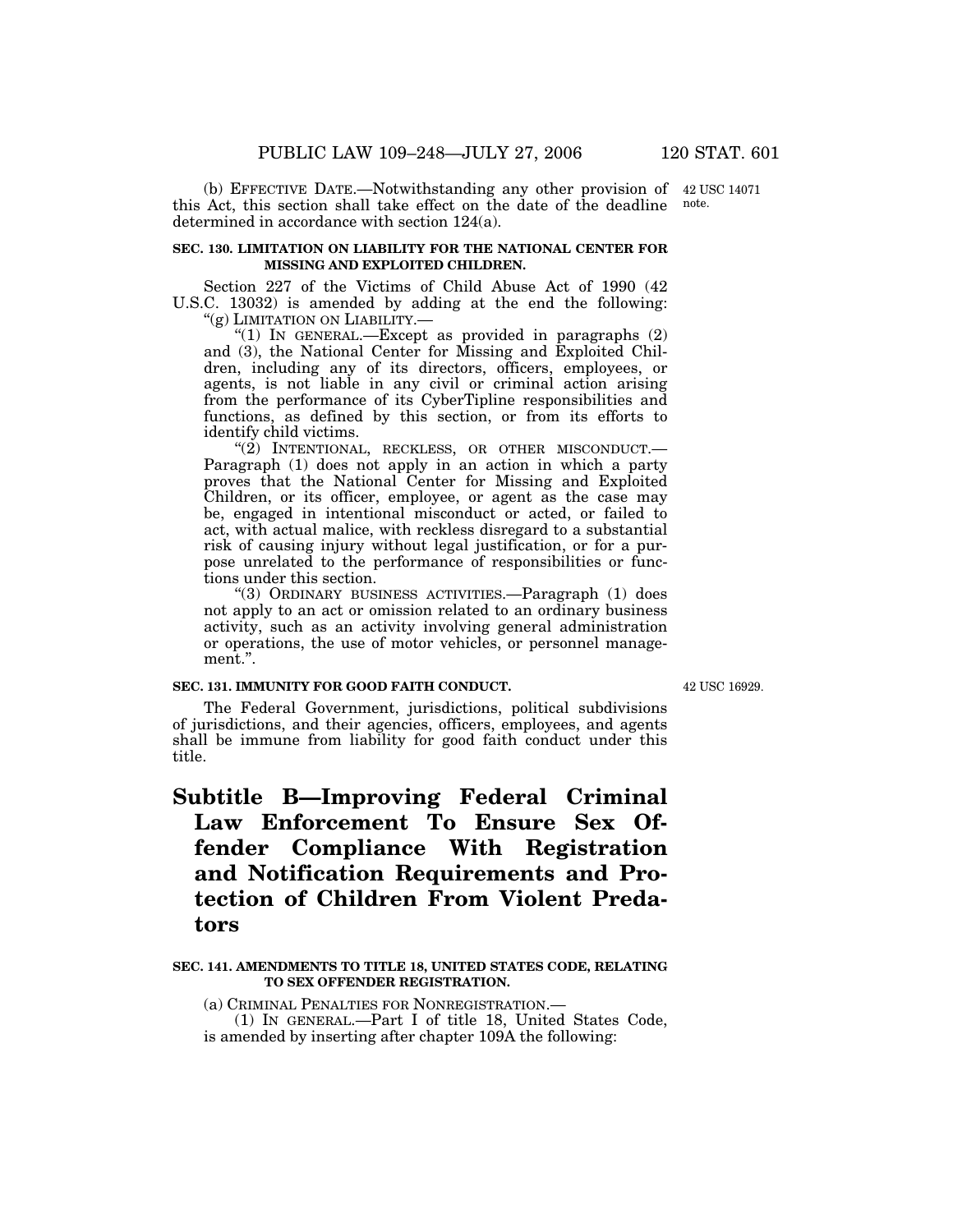## **''CHAPTER 109B—SEX OFFENDER AND CRIMES AGAINST CHILDREN REGISTRY**

''Sec.

"2250. Failure to register.

## **''§ 2250. Failure to register**

''(a) IN GENERAL.—Whoever—

 $(1)$  is required to register under the Sex Offender Registration and Notification Act;

 $''(2)(A)$  is a sex offender as defined for the purposes of the Sex Offender Registration and Notification Act by reason of a conviction under Federal law (including the Uniform Code of Military Justice), the law of the District of Columbia, Indian tribal law, or the law of any territory or possession of the United States; or

''(B) travels in interstate or foreign commerce, or enters or leaves, or resides in, Indian country; and

''(3) knowingly fails to register or update a registration as required by the Sex Offender Registration and Notification Act;

shall be fined under this title or imprisoned not more than 10 years, or both.

''(b) AFFIRMATIVE DEFENSE.—In a prosecution for a violation under subsection (a), it is an affirmative defense that—

''(1) uncontrollable circumstances prevented the individual from complying;

"(2) the individual did not contribute to the creation of such circumstances in reckless disregard of the requirement to comply; and

 $\cdot$ (3) the individual complied as soon as such circumstances ceased to exist.

''(c) CRIME OF VIOLENCE.—

''(1) IN GENERAL.—An individual described in subsection (a) who commits a crime of violence under Federal law (including the Uniform Code of Military Justice), the law of the District of Columbia, Indian tribal law, or the law of any territory or possession of the United States shall be imprisoned for not less than 5 years and not more than 30 years.

"(2) ADDITIONAL PUNISHMENT.—The punishment provided in paragraph (1) shall be in addition and consecutive to the punishment provided for the violation described in subsection  $(a)$ .".

(2) CLERICAL AMENDMENT.—The table of chapters for part I of title 18, United States Code, is amended by inserting after the item relating to chapter 109A the following:

#### **''109B. Sex offender and crimes against children registry** ....................... **2250''.**

28 USC 994 note.

(b) DIRECTIVE TO THE UNITED STATES SENTENCING COMMIS-SION.—In promulgating guidelines for use of a sentencing court in determining the sentence to be imposed for the offense specified in subsection (a), the United States Sentencing Commission shall consider the following matters, in addition to the matters specified in section 994 of title 28, United States Code:

(1) Whether the person committed another sex offense in connection with, or during, the period for which the person failed to register.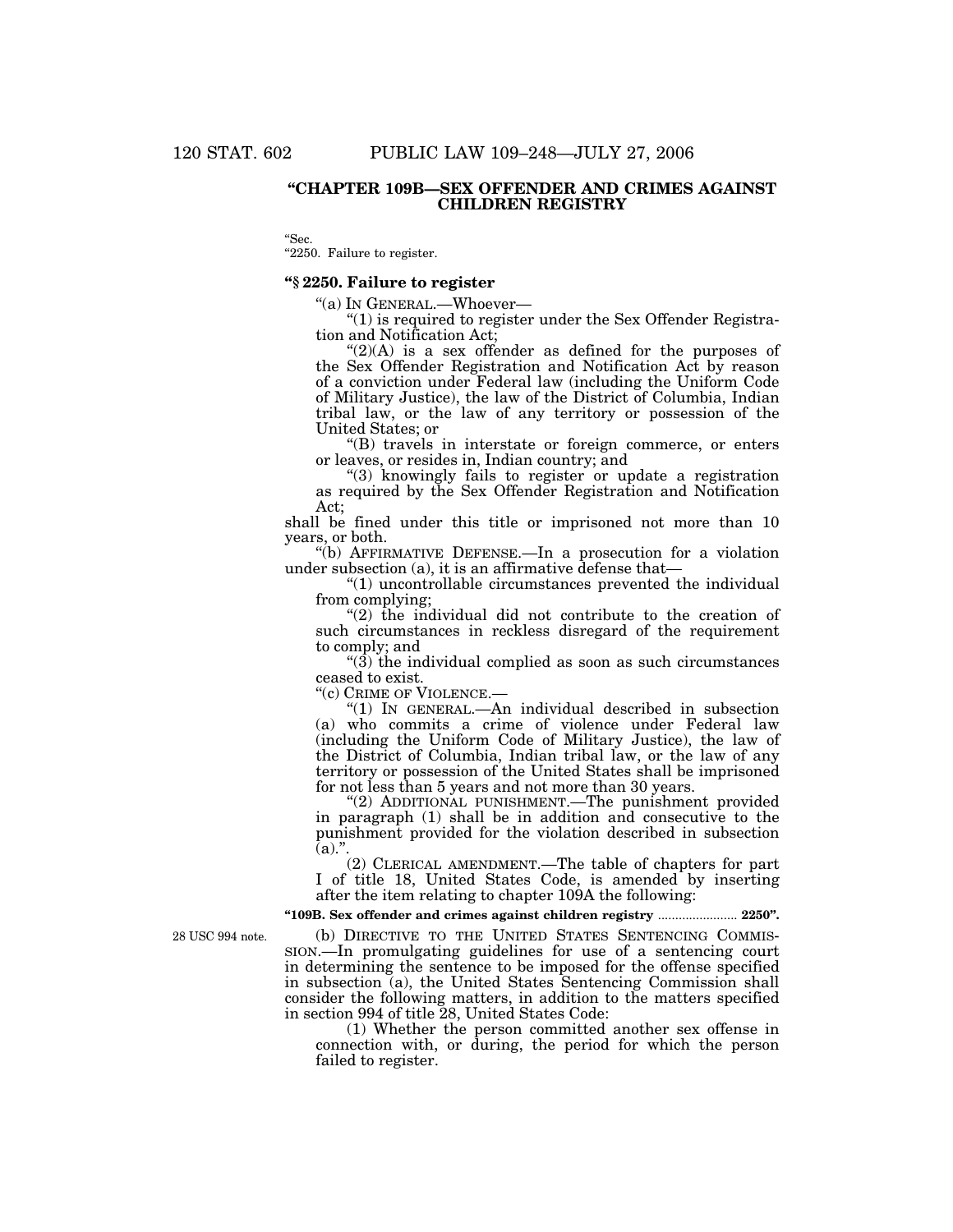(2) Whether the person committed an offense against a minor in connection with, or during, the period for which the person failed to register.

(3) Whether the person voluntarily attempted to correct the failure to register.

(4) The seriousness of the offense which gave rise to the requirement to register, including whether such offense is a tier I, tier II, or tier III offense, as those terms are defined in section 111.

(5) Whether the person has been convicted or adjudicated delinquent for any offense other than the offense which gave rise to the requirement to register.

(c) FALSE STATEMENT OFFENSE.—Section 1001(a) of title 18, United States Code, is amended by adding at the end the following: ''If the matter relates to an offense under chapter 109A, 109B, 110, or 117, or section 1591, then the term of imprisonment imposed under this section shall be not more than 8 years."

(d) PROBATION.—Paragraph (8) of section 3563(a) of title 18, United States Code, is amended to read as follows:

"(8) for a person required to register under the Sex Offender Registration and Notification Act, that the person comply with the requirements of that Act; and''.

(e) SUPERVISED RELEASE.—Section 3583 of title 18, United States Code, is amended—

(1) in subsection (d), in the sentence beginning with ''The court shall order, as an explicit condition of supervised release for a person described in section  $4042(c)(4)$ , by striking "described in section  $4042(c)(4)$ " and all that follows through the end of the sentence and inserting ''required to register under the Sex Offender Registration and Notification Act, that the person comply with the requirements of that Act.''.

 $(2)$  in subsection  $(k)$ -

(A) by striking " $2244(a)(1)$ ,  $2244(a)(2)$ " and inserting ''2243, 2244, 2245, 2250'';

(B) by inserting "not less than 5," after "any term of years''; and

(C) by adding at the end the following: ''If a defendant required to register under the Sex Offender Registration and Notification Act commits any criminal offense under chapter 109A, 110, or 117, or section 1201 or 1591, for which imprisonment for a term longer than 1 year can be imposed, the court shall revoke the term of supervised release and require the defendant to serve a term of imprisonment under subsection (e)(3) without regard to the exception contained therein. Such term shall be not less than 5 years.''.

(f) DUTIES OF THE BUREAU OF PRISONS.—Paragraph (3) of section 4042(c) of title 18, United States Code, is amended to read as follows:

''(3) The Director of the Bureau of Prisons shall inform a person who is released from prison and required to register under the Sex Offender Registration and Notification Act of the requirements of that Act as they apply to that person and the same information shall be provided to a person sentenced to probation by the probation officer responsible for supervision of that person.''.

(g) CONFORMING AMENDMENTS TO CROSS-REFERENCES.—Section 4042(c) of title 18, United States Code, is amended—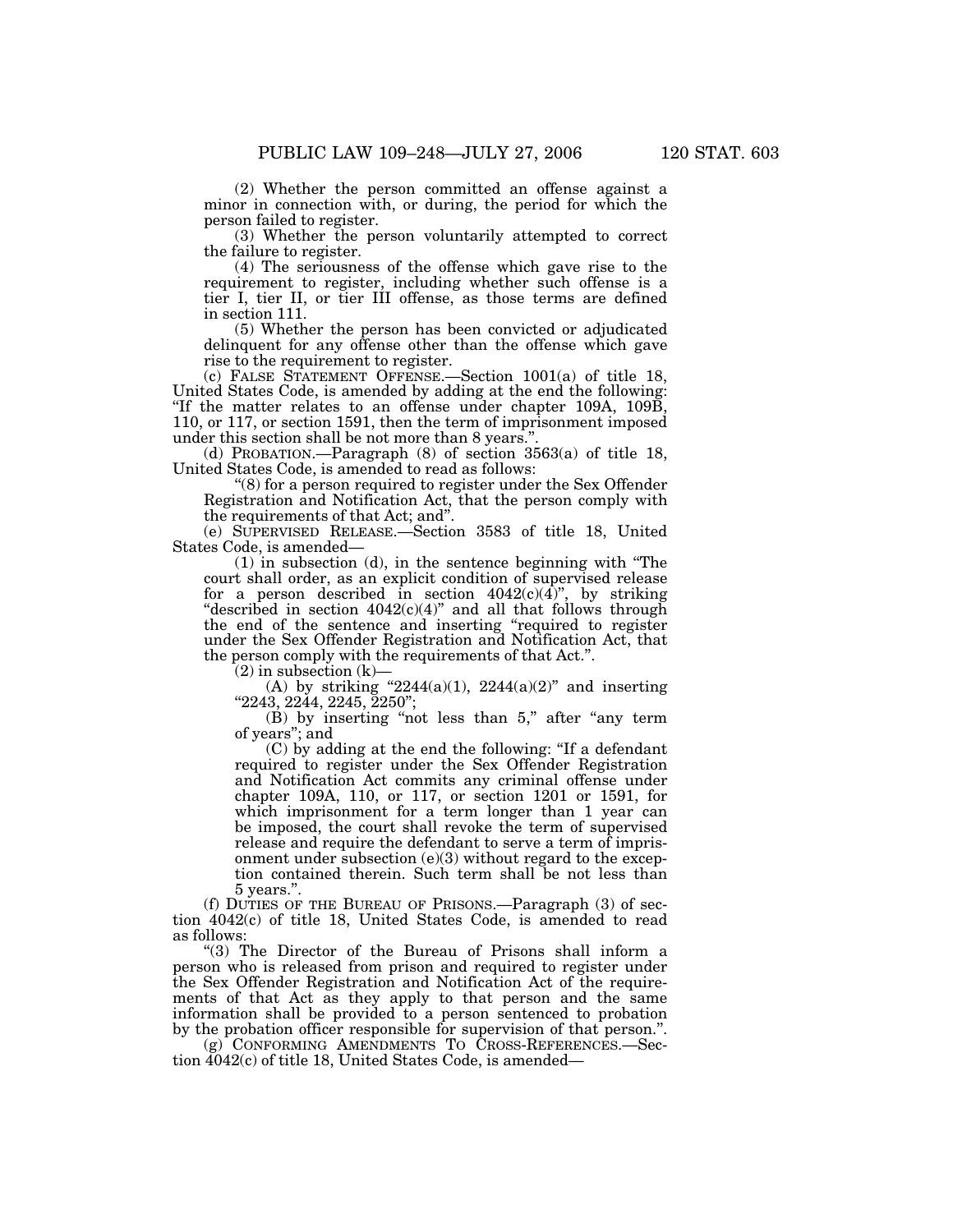(1) in paragraph (1), by striking " $(4)$ " and inserting " $(3)$ , or any other person in a category specified by the Attorney General,"; and

 $(2)$  in paragraph  $(2)$ —

 $(A)$  in the first sentence, by striking "shall be subject to a registration requirement as a sex offender'' and inserting ''shall register as required by the Sex Offender Registration and Notification Act''; and

(B) in the fourth sentence, by striking  $(4)$ " and inserting  $(3)$ "

(h) CONFORMING REPEAL OF DEADWOOD.—Paragraph (4) of section 4042(c) of title 18, United States Code, is repealed.

10 USC 951 note.

 $(1)$  Section  $115(a)(8)(C)(i)$  of Public Law 105–119 (111 Stat. 2466) is amended by striking ''which encompass'' and all that follows through "and  $(B)$ " and inserting "which are sex offenses as that term is defined in the Sex Offender Registration and Notification Act'

(2) Section 115(a)(8)(C)(iii) of Public Law 105–119 (111 Stat. 2466; 10 U.S.C. 951 note) is amended by striking ''the amendments made by subparagraphs  $(A)$  and  $(B)$ <sup>"</sup> and inserting ''the Sex Offender Registration and Notification Act''.

(j) CONFORMING AMENDMENT RELATING TO PAROLE.—Section 4209(a) of title 18, United States Code, is amended in the second sentence by striking ''described'' and all that follows through the end of the sentence and inserting ''required to register under the Sex Offender Registration and Notification Act that the person comply with the requirements of that Act.''.

42 USC 16941.

## **SEC. 142. FEDERAL ASSISTANCE WITH RESPECT TO VIOLATIONS OF REGISTRATION REQUIREMENTS.**

(a) IN GENERAL.—The Attorney General shall use the resources of Federal law enforcement, including the United States Marshals Service, to assist jurisdictions in locating and apprehending sex offenders who violate sex offender registration requirements. For the purposes of section  $566(e)(1)(B)$  of title 28, United States Code, a sex offender who violates a sex offender registration requirement shall be deemed a fugitive.

(b) AUTHORIZATION OF APPROPRIATIONS.—There are authorized to be appropriated such sums as may be necessary for fiscal years 2007 through 2009 to implement this section.

## **SEC. 143. PROJECT SAFE CHILDHOOD.**

(a) ESTABLISHMENT OF PROGRAM.—Not later than 6 months after the date of enactment of this Act, the Attorney General shall create and maintain a Project Safe Childhood program in accordance with this section.

(b) INITIAL IMPLEMENTATION.—Except as authorized under subsection (c), funds authorized under this section may only be used for the following 5 purposes:

(1) Integrated Federal, State, and local efforts to investigate and prosecute child exploitation cases, including—

(A) the partnership by each United States Attorney with each Internet Crimes Against Children Task Force that is a part of the Internet Crimes Against Children Task Force Program authorized and funded under title IV of the Juvenile Justice and Delinquency Prevention Act of 1974 (42 U.S.C. 5771 et seq.) (referred to in this

Deadline. 42 USC 16942.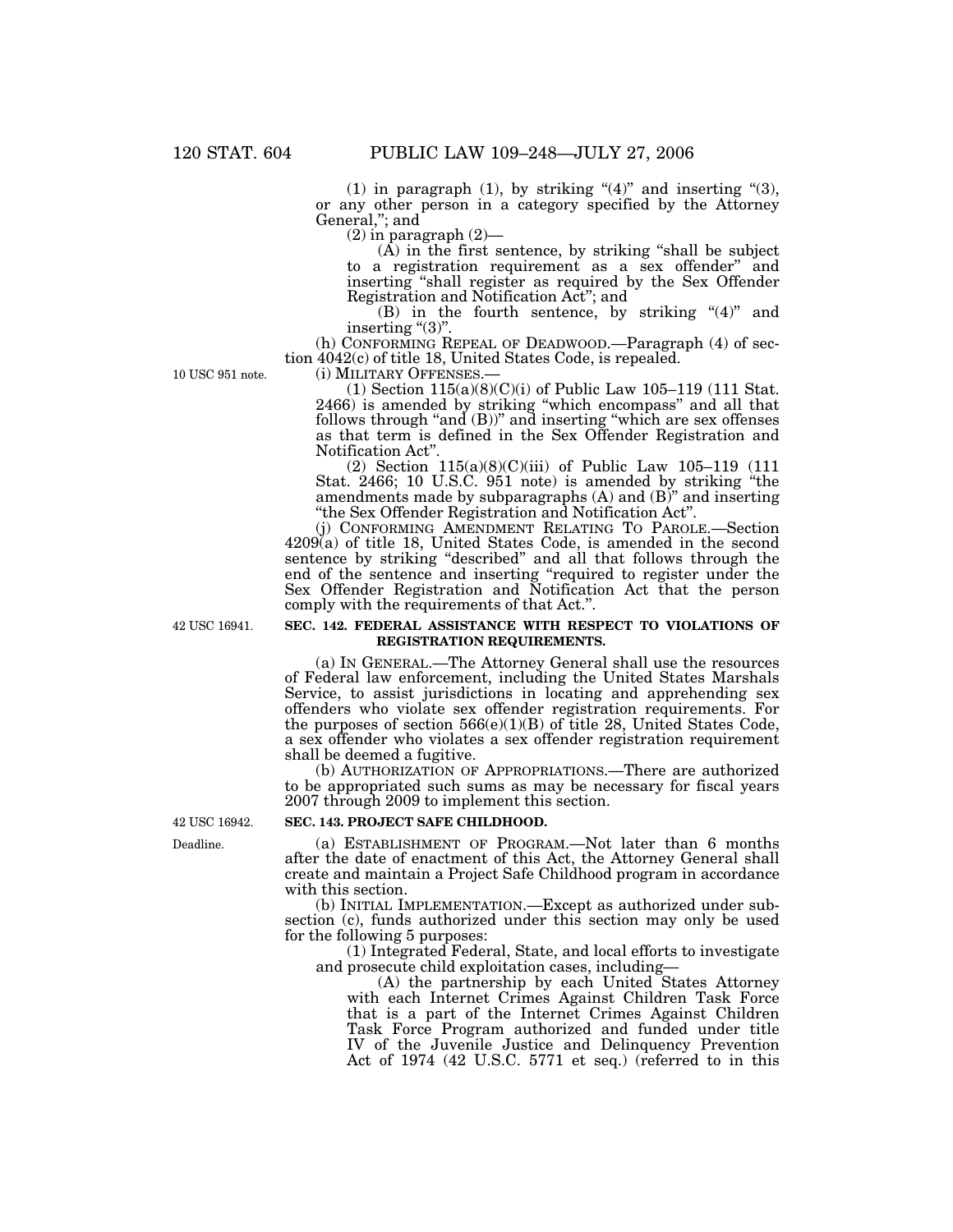section as the ''ICAC Task Force Program'') that exists within the district of such attorney;

(B) the partnership by each United States Attorney with other Federal, State, and local law enforcement partners working in the district of such attorney to implement the program described in subsection (a);

(C) the development by each United States Attorney of a district-specific strategic plan to coordinate the investigation and prosecution of child exploitation crimes;

(D) efforts to identify and rescue victims of child exploitation crimes; and

(E) local training, educational, and awareness programs of such crimes.

(2) Major case coordination by the Department of Justice (or other Federal agencies as appropriate), including specific integration or cooperation, as appropriate, of—

(A) the Child Exploitation and Obscenity Section within the Department of Justice;

(B) the Innocent Images Unit of the Federal Bureau of Investigation;

(C) any task forces established in connection with the Project Safe Childhood program set forth under subsection  $(a)$ ; and

(D) the High Tech Investigative Unit within the Criminal Division of the Department of Justice.

(3) Increased Federal involvement in child pornography and enticement cases by providing additional investigative tools and increased penalties under Federal law.

(4) Training of Federal, State, and local law enforcement through programs facilitated by—

(A) the National Center for Missing and Exploited Children;

(B) the ICAC Task Force Program; and

(C) any other ongoing program regarding the investigation and prosecution of computer-facilitated crimes against children, including training and coordination regarding leads from—

(i) Federal law enforcement operations; and

(ii) the CyberTipline and Child Victim-Identification programs managed and maintained by the National Center for Missing and Exploited Children.

(5) Community awareness and educational programs through partnerships to provide national public awareness and educational programs through—

(A) the National Center for Missing and Exploited Children;

(B) the ICAC Task Force Program; and

(C) any other ongoing programs that—

(i) raises national awareness about the threat of online sexual predators; or

(ii) provides information to parents and children seeking to report possible violations of computer-facilitated crimes against children.

(c) EXPANSION OF PROJECT SAFE CHILDHOOD.—Notwithstanding subsection (b), funds authorized under this section may be also be used for the following purposes: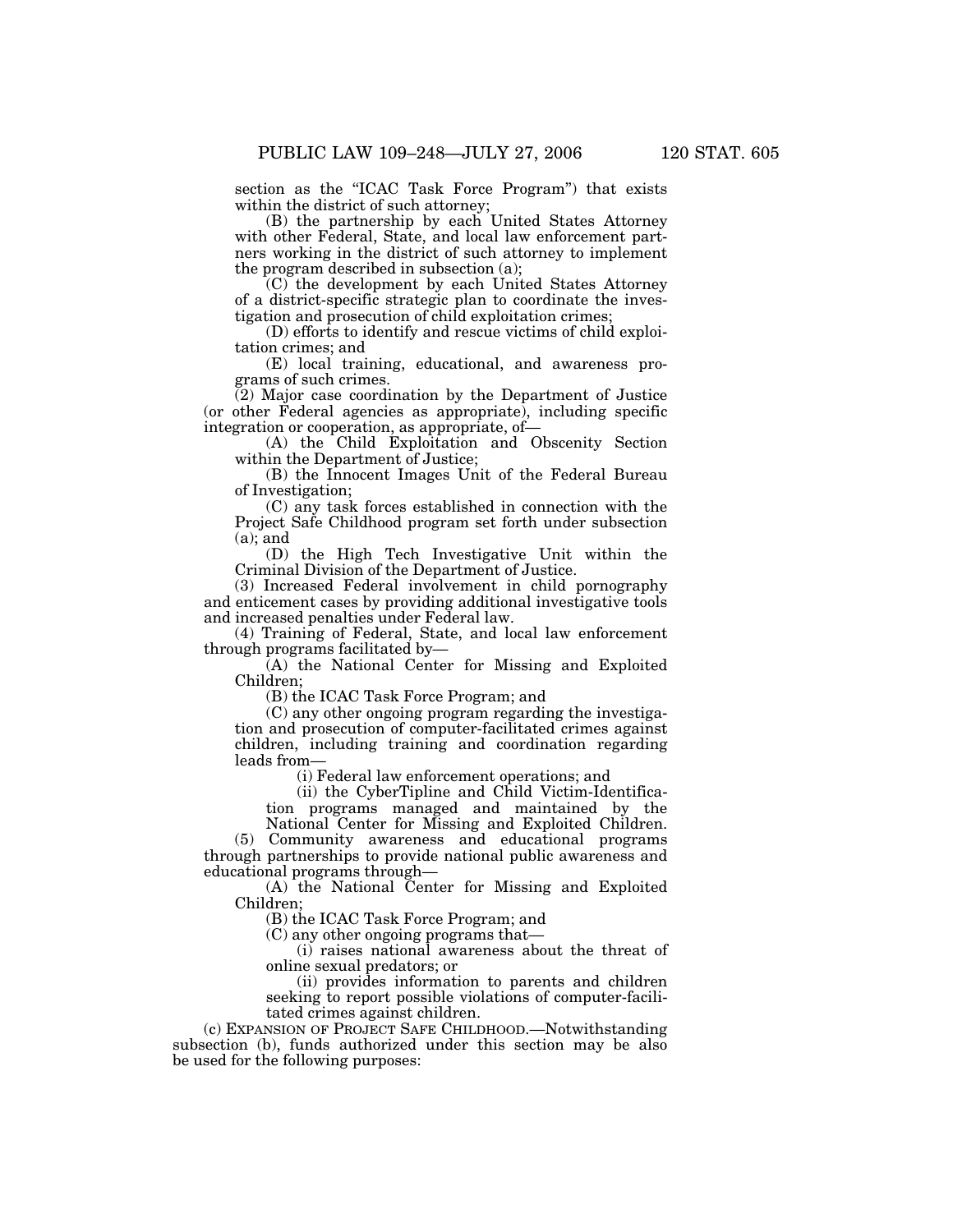(1) The addition of not less than 8 Assistant United States Attorneys at the Department of Justice dedicated to the prosecution of cases in connection with the Project Safe Childhood program set forth under subsection (a).

(2) The creation, development, training, and deployment of not less than 10 new Internet Crimes Against Children task forces within the ICAC Task Force Program consisting of Federal, State, and local law enforcement personnel dedicated to the Project Safe Childhood program set forth under subsection (a), and the enhancement of the forensic capacities of existing Internet Crimes Against Children task forces.

(3) The development and enhancement by the Federal Bureau of Investigation of the Innocent Images task forces. (4) Such other additional and related purposes as the

Attorney General determines appropriate. (d) AUTHORIZATION OF APPROPRIATIONS.—For the purpose of

carrying out this section, there are authorized to be appropriated— (1) for the activities described under subsection  $(b)$ —

(A) \$18,000,000 for fiscal year 2007; and

(B) such sums as may be necessary for each of the 5 succeeding fiscal years; and

(2) for the activities described under subsection (c)—

(A) for fiscal year 2007—<br>(i)  $$15,000,000$  for the activities under paragraph  $(1)$ ;

(ii)  $$10,000,000$  for activities under paragraph  $(2)$ ; and

(iii)  $$4,000,000$  for activities under paragraph  $(3)$ ; and

(B) such sums as may be necessary for each of the 5 succeeding fiscal years.

42 USC 16943.

#### **SEC. 144. FEDERAL ASSISTANCE IN IDENTIFICATION AND LOCATION OF SEX OFFENDERS RELOCATED AS A RESULT OF A MAJOR DISASTER.**

The Attorney General shall provide assistance to jurisdictions in the identification and location of a sex offender relocated as a result of a major disaster.

42 USC 16944.

## **SEC. 145. EXPANSION OF TRAINING AND TECHNOLOGY EFFORTS.**

(a) TRAINING.—The Attorney General shall—

(1) expand training efforts with Federal, State, and local law enforcement officers and prosecutors to effectively respond to the threat to children and the public posed by sex offenders who use the Internet and technology to solicit or otherwise exploit children;

(2) facilitate meetings involving corporations that sell computer hardware and software or provide services to the general public related to use of the Internet, to identify problems associated with the use of technology for the purpose of exploiting children;

(3) host national conferences to train Federal, State, and local law enforcement officers, probation and parole officers, and prosecutors regarding pro-active approaches to monitoring sex offender activity on the Internet;

(4) develop and distribute, for personnel listed in paragraph (3), information regarding multidisciplinary approaches to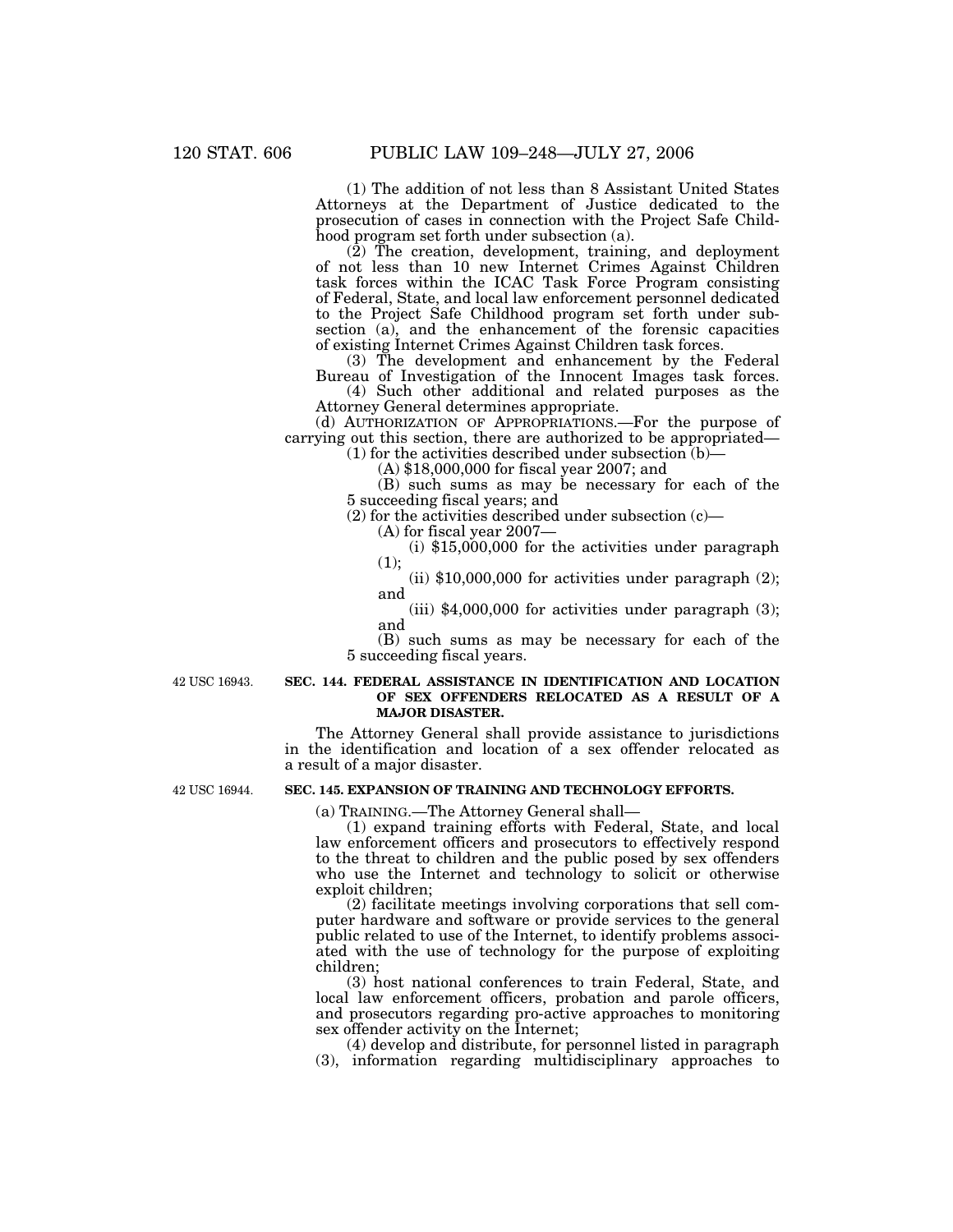holding offenders accountable to the terms of their probation,

parole, and sex offender registration laws; and

(5) partner with other agencies to improve the coordination of joint investigations among agencies to effectively combat online solicitation of children by sex offenders.

(b) TECHNOLOGY.—The Attorney General shall—

(1) deploy, to all Internet Crimes Against Children Task Forces and their partner agencies, technology modeled after the Canadian Child Exploitation Tracking System; and

(2) conduct training in the use of that technology.

(c) REPORT.—Not later than July 1, 2007, the Attorney General, shall submit to Congress a report on the activities carried out under this section. The report shall include any recommendations that the Attorney General considers appropriate.

(d) AUTHORIZATION OF APPROPRIATIONS.—There are authorized to be appropriated to the Attorney General, for fiscal year 2007—

(1) \$1,000,000 to carry out subsection (a); and

(2) \$2,000,000 to carry out subsection (b).

#### **SEC. 146. OFFICE OF SEX OFFENDER SENTENCING, MONITORING,** 42 USC 16945. **APPREHENDING, REGISTERING, AND TRACKING.**

(a) ESTABLISHMENT.—There is established within the Department of Justice, under the general authority of the Attorney General, an Office of Sex Offender Sentencing, Monitoring, Apprehending, Registering, and Tracking (hereinafter in this section referred to as the "SMART Office").

(b) DIRECTOR.—The SMART Office shall be headed by a Director President. who shall be appointed by the President. The Director shall report to the Attorney General through the Assistant Attorney General for the Office of Justice Programs and shall have final authority for all grants, cooperative agreements, and contracts awarded by the SMART Office. The Director shall not engage in any employment other than that of serving as the Director, nor shall the Director hold any office in, or act in any capacity for, any organization, agency, or institution with which the Office makes any contract or other arrangement.

(c) DUTIES AND FUNCTIONS.—The SMART Office is authorized to—

(1) administer the standards for the sex offender registration and notification program set forth in this Act;

(2) administer grant programs relating to sex offender registration and notification authorized by this Act and other grant programs authorized by this Act as directed by the Attorney General;

(3) cooperate with and provide technical assistance to States, units of local government, tribal governments, and other public and private entities involved in activities related to sex offender registration or notification or to other measures for the protection of children or other members of the public from sexual abuse or exploitation; and

(4) perform such other functions as the Attorney General may delegate.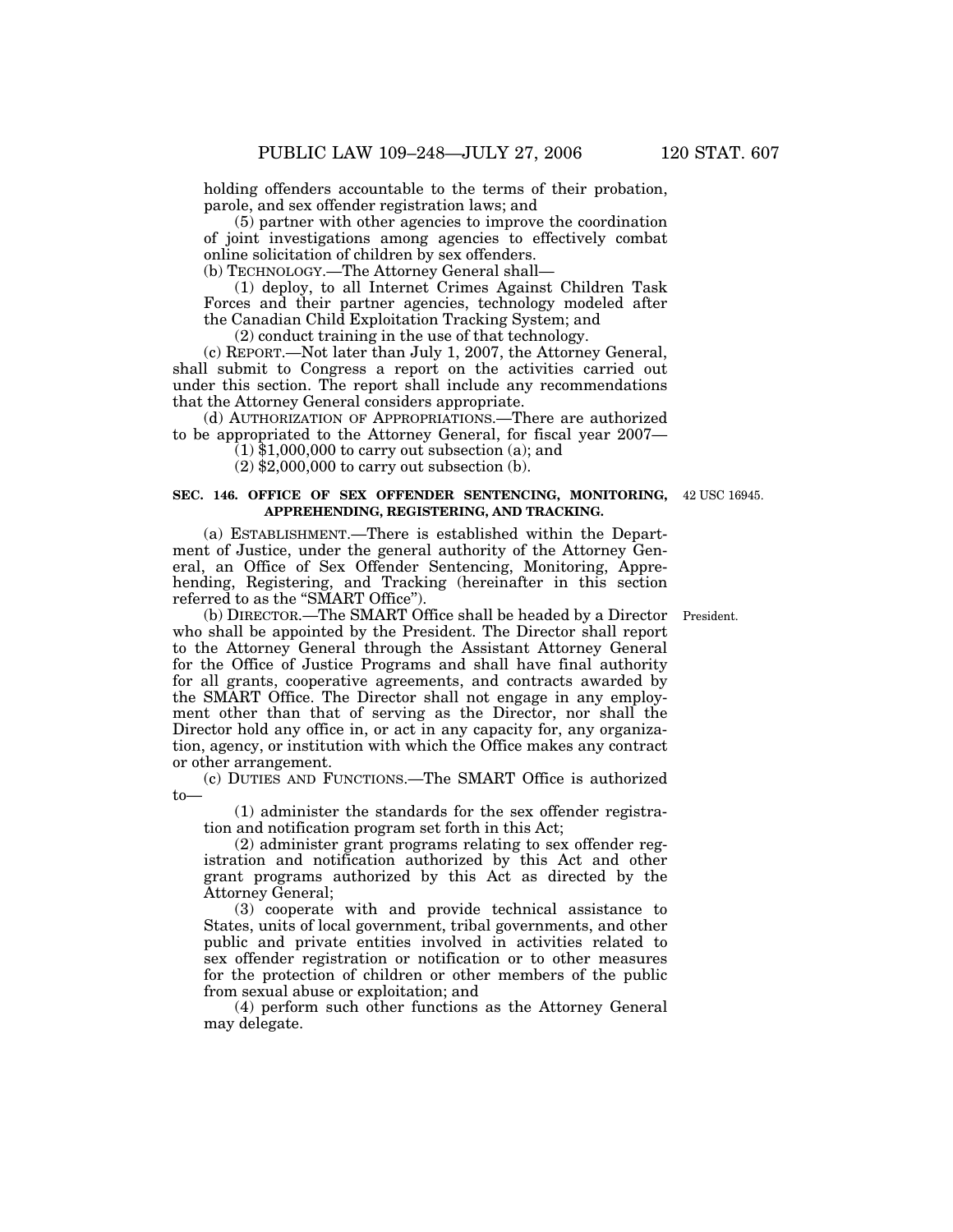## **Subtitle C—Access to Information and Resources Needed To Ensure That Children Are Not Attacked or Abused**

42 USC 16961.

## **SEC. 151. ACCESS TO NATIONAL CRIME INFORMATION DATABASES.**

(a) IN GENERAL.—Notwithstanding any other provision of law, the Attorney General shall ensure access to the national crime information databases (as defined in section 534 of title 28, United States Code) by—

(1) the National Center for Missing and Exploited Children, to be used only within the scope of the Center's duties and responsibilities under Federal law to assist or support law enforcement agencies in administration of criminal justice functions; and

(2) governmental social service agencies with child protection responsibilities, to be used by such agencies only in investigating or responding to reports of child abuse, neglect, or exploitation.

(b) CONDITIONS OF ACCESS.—The access provided under this section, and associated rules of dissemination, shall be—

(1) defined by the Attorney General; and

(2) limited to personnel of the Center or such agencies that have met all requirements set by the Attorney General, including training, certification, and background screening.

**SEC. 152. REQUIREMENT TO COMPLETE BACKGROUND CHECKS BEFORE APPROVAL OF ANY FOSTER OR ADOPTIVE PLACEMENT AND TO CHECK NATIONAL CRIME INFORMA-TION DATABASES AND STATE CHILD ABUSE REGISTRIES; SUSPENSION AND SUBSEQUENT ELIMINATION OF OPT-OUT.**

(a) REQUIREMENT TO COMPLETE BACKGROUND CHECKS BEFORE APPROVAL OF ANY FOSTER OR ADOPTIVE PLACEMENT AND TO CHECK NATIONAL CRIME INFORMATION DATABASES AND STATE CHILD ABUSE REGISTRIES; SUSPENSION OF OPT-OUT.—

(1) REQUIREMENT TO CHECK NATIONAL CRIME INFORMATION DATABASES AND STATE CHILD ABUSE REGISTRIES.—Section 471(a)(20) of the Social Security Act (42 U.S.C. 671(a)(20)) is amended—

(A) in subparagraph (A)—

(i) in the matter preceding clause (I)—

(I) by inserting '', including fingerprint-based checks of national crime information databases (as defined in section 534(e)(3)(A) of title 28, United States Code),'' after ''criminal records checks''; and

(II) by striking ''on whose behalf foster care maintenance payments or adoption assistance payments are to be made'' and inserting ''regardless of whether foster care maintenance payments or adoption assistance payments are to be made on behalf of the child''; and

(ii) in each of clauses (i) and (ii), by inserting ''involving a child on whose behalf such payments are to be so made'' after ''in any case''; and

(B) by adding at the end the following: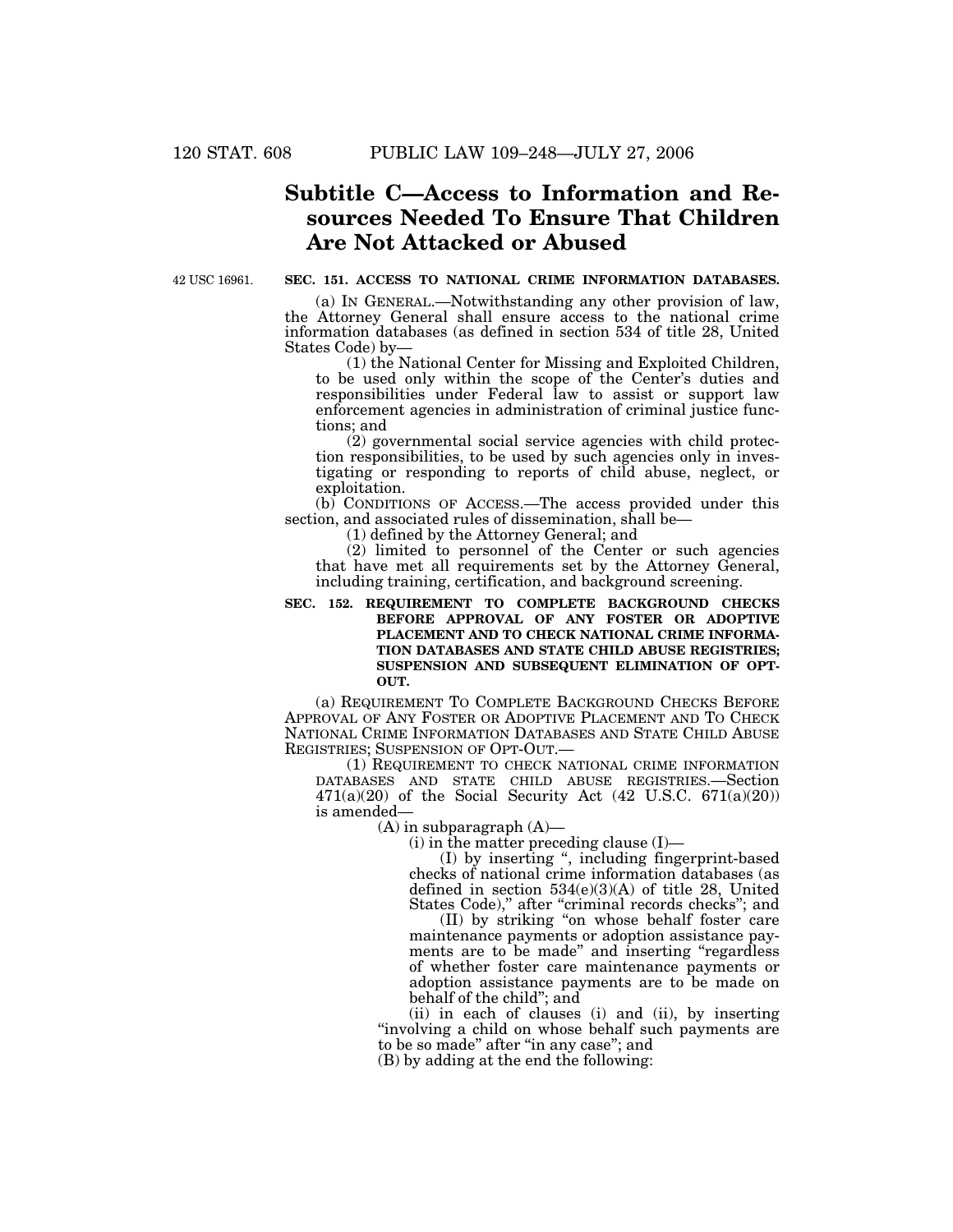''(C) provides that the State shall—

(i) check any child abuse and neglect registry maintained by the State for information on any prospective foster or adoptive parent and on any other adult living in the home of such a prospective parent, and request any other State in which any such prospective parent or other adult has resided in the preceding 5 years, to enable the State to check any child abuse and neglect registry maintained by such other State for such information, before the prospective foster or adoptive parent may be finally approved for placement of a child, regardless of whether foster care maintenance payments or adoption assistance payments are to be made on behalf of the child under the State plan under this part;

"(ii) comply with any request described in clause (i) that is received from another State; and

''(iii) have in place safeguards to prevent the unauthorized disclosure of information in any child abuse and neglect registry maintained by the State, and to prevent any such information obtained pursuant to this subparagraph from being used for a purpose other than the conducting of background checks in foster or adoptive placement cases:"

(2) SUSPENSION OF OPT-OUT.—Section  $471(a)(20)(B)$  of such Act (42 U.S.C. 671(a)(20)(B)) is amended—

(A) by inserting ", on or before September 30, 2005," after "plan if"; and

(B) by inserting ", on or before such date," after "or if''.

(b) ELIMINATION OF OPT-OUT.—Section 471(a)(20) of such Act  $(42 \text{ U.S.C. } 671(a)(20))$ , as amended by subsection (a) of this section, is amended—

(1) in subparagraph (A), in the matter preceding clause (i), by striking ''unless an election provided for in subparagraph (B) is made with respect to the State,''; and

(2) by striking subparagraph (B) and redesignating subparagraph (C) as subparagraph (B).

(c) EFFECTIVE DATE.—

(1) GENERAL.—The amendments made by subsection (a) shall take effect on October 1, 2006, and shall apply with respect to payments under part E of title IV of the Social Security Act for calendar quarters beginning on or after such date, without regard to whether regulations to implement the amendments are promulgated by such date.

(2) ELIMINATION OF OPT-OUT.—The amendments made by subsection (b) shall take effect on October 1, 2008, and shall apply with respect to payments under part E of title IV of the Social Security Act for calendar quarters beginning on or after such date, without regard to whether regulations to implement the amendments are promulgated by such date.

(3) DELAY PERMITTED IF STATE LEGISLATION REQUIRED.— If the Secretary of Health and Human Services determines that State legislation (other than legislation appropriating funds) is required in order for a State plan under section 471 of the Social Security Act to meet the additional requirements imposed by the amendments made by a subsection of this section, the plan shall not be regarded as failing to meet

42 USC 671 note.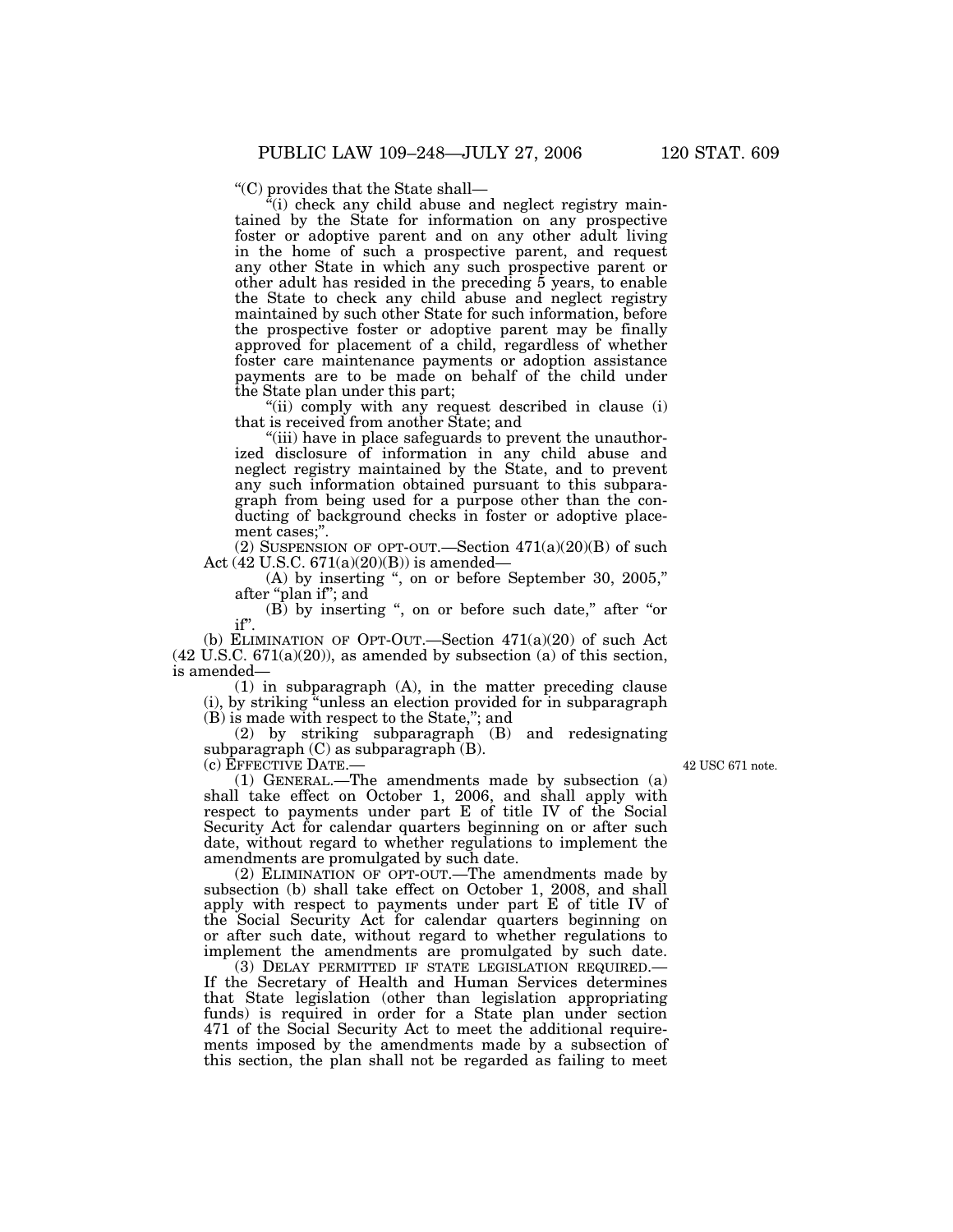any of the additional requirements before the first day of the first calendar quarter beginning after the first regular session of the State legislature that begins after the otherwise applicable effective date of the amendments. If the State has a 2-year legislative session, each year of the session is deemed to be a separate regular session of the State legislature.

Schools Safely Acquiring Faculty Excellence Act of 2006. 42 USC 16962.

## **SEC. 153. SCHOOLS SAFE ACT.**

(a) SHORT TITLE.—This section may be cited as the ''Schools Safely Acquiring Faculty Excellence Act of 2006''.

(b) IN GENERAL.—The Attorney General of the United States shall, upon request of the chief executive officer of a State, conduct fingerprint-based checks of the national crime information databases (as defined in section 534(f)(3)(A) of title 28, United States Code as redesignated under subsection (e)) pursuant to a request submitted by—

(1) a child welfare agency for the purpose of—

(A) conducting a background check required under section  $471(a)(20)$  of the Social Security Act on individuals under consideration as prospective foster or adoptive parents; or

(B) an investigation relating to an incident of abuse or neglect of a minor; or

(2) a private or public elementary school, a private or public secondary school, a local educational agency, or State educational agency in that State, on individuals employed by, under consideration for employment by, or otherwise in a position in which the individual would work with or around children in the school or agency.

(c) FINGERPRINT-BASED CHECK.—Where possible, the check shall include a fingerprint-based check of State criminal history databases.

(d) FEES.—The Attorney General and the States may charge any applicable fees for the checks.

(e) PROTECTION OF INFORMATION.—An individual having information derived as a result of a check under subsection  $(b)$ may release that information only to appropriate officers of child welfare agencies, public or private elementary or secondary schools, or educational agencies or other persons authorized by law to receive that information.

(f) CRIMINAL PENALTIES.—An individual who knowingly exceeds the authority in subsection (b), or knowingly releases information in violation of subsection (e), shall be imprisoned not more than 10 years or fined under title 18, United States Code, or both.

(g) CHILD WELFARE AGENCY DEFINED.—In this section, the term ''child welfare agency'' means—

(1) the State or local agency responsible for administering the plan under part B or part E of title IV of the Social Security Act; and

(2) any other public agency, or any other private agency under contract with the State or local agency responsible for administering the plan under part  $B$  or part  $E$  of title IV of the Social Security Act, that is responsible for the licensing or approval of foster or adoptive parents.

(h) DEFINITION OF EDUCATION TERMS.—In this section, the terms ''elementary school'', ''local educational agency'', ''secondary school'', and ''State educational agency'' have the meanings given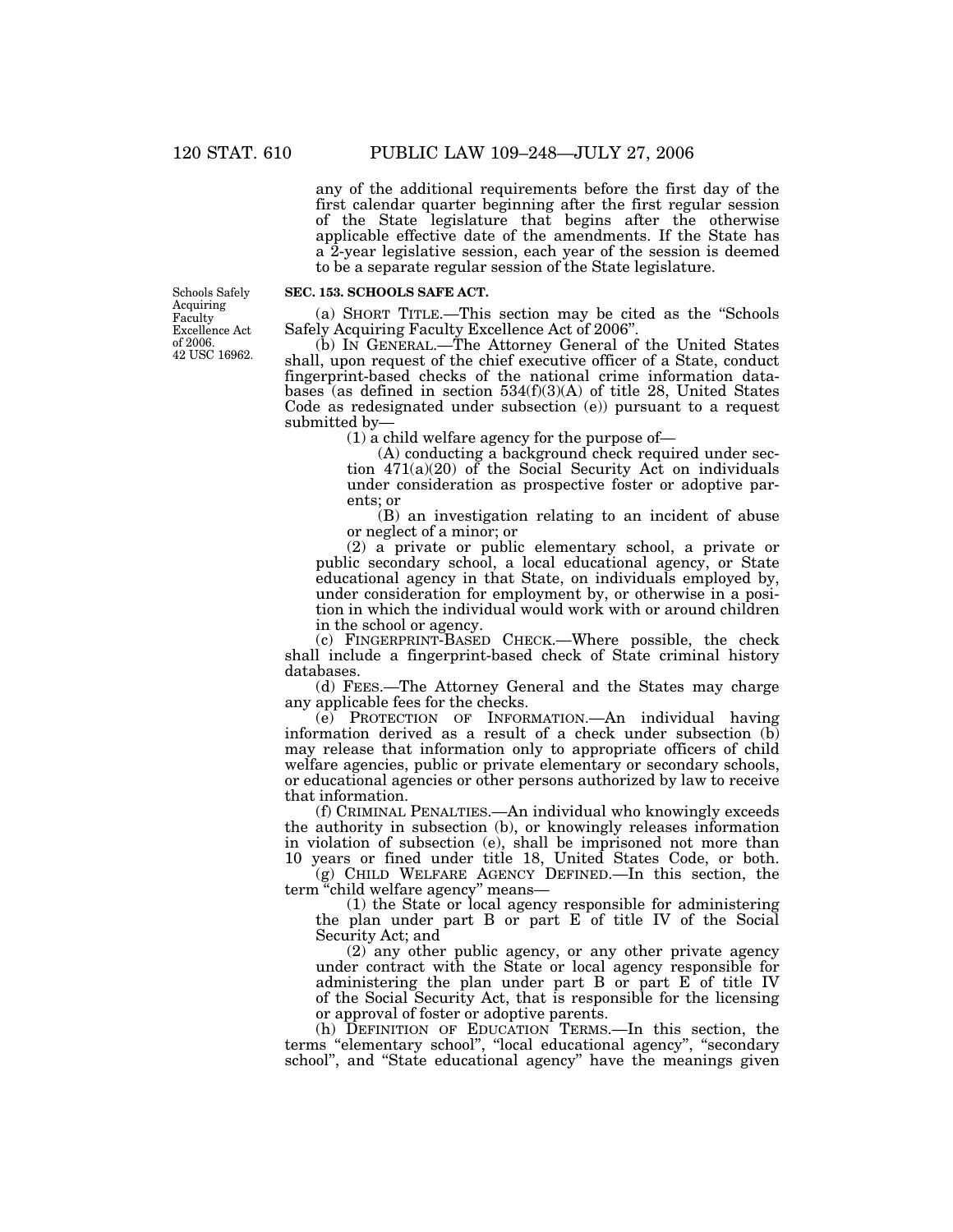to those terms in section 9101 of the Elementary and Secondary Education Act of 1965 (20 U.S.C. 7801).

(i) TECHNICAL CORRECTION.—Section 534 of title 28, United States Code, is amended by redesignating the second subsection (e) as subsection (f).

## **SEC. 154. MISSING CHILD REPORTING REQUIREMENTS.**

(a) IN GENERAL.—Section 3702 of the Crime Control Act of 1990 (42 U.S.C. 5780) is amended—

(1) by redesignating paragraphs (2) and (3) as paragraphs (3) and (4), respectively;

(2) by inserting after paragraph (1) the following:

"(2) ensure that no law enforcement agency within the State establishes or maintains any policy that requires the removal of a missing person entry from its State law enforcement system or the National Crime Information Center computer database based solely on the age of the person; and"; and

(3) in paragraph (3), as redesignated, by striking ''immediately'' and inserting ''within 2 hours of receipt''.

(b) DEFINITIONS.—Section 403(1) of the Comprehensive Crime Control Act of  $1984$  (42 U.S.C.  $5772$ ) is amended by striking "if" through subparagraph (B) and inserting a semicolon.

## **SEC. 155. DNA FINGERPRINTING.**

The first sentence of section  $3(a)(1)(A)$  of the DNA Analysis Backlog Elimination Act of 2000 (42 U.S.C. 14135a(a)(1)(A)) is amended by striking "arrested" and inserting "arrested, facing charges, or convicted''.

## **TITLE II—FEDERAL CRIMINAL LAW EN-HANCEMENTS NEEDED TO PROTECT CHILDREN FROM SEXUAL ATTACKS AND OTHER VIOLENT CRIMES**

## **SEC. 201. PROHIBITION ON INTERNET SALES OF DATE RAPE DRUGS.**

Section 401 of the Controlled Substances Act (21 U.S.C. 841) is amended by adding at the end the following:

"(g) INTERNET SALES OF DATE RAPE DRUGS.-

"(1) Whoever knowingly uses the Internet to distribute a date rape drug to any person, knowing or with reasonable cause to believe that—

''(A) the drug would be used in the commission of criminal sexual conduct; or

''(B) the person is not an authorized purchaser;

shall be fined under this title or imprisoned not more than 20 years, or both.

''(2) As used in this subsection:

''(A) The term 'date rape drug' means—

''(i) gamma hydroxybutyric acid (GHB) or any controlled substance analogue of GHB, including gamma butyrolactone (GBL) or 1,4–butanediol;

''(ii) ketamine;

''(iii) flunitrazepam; or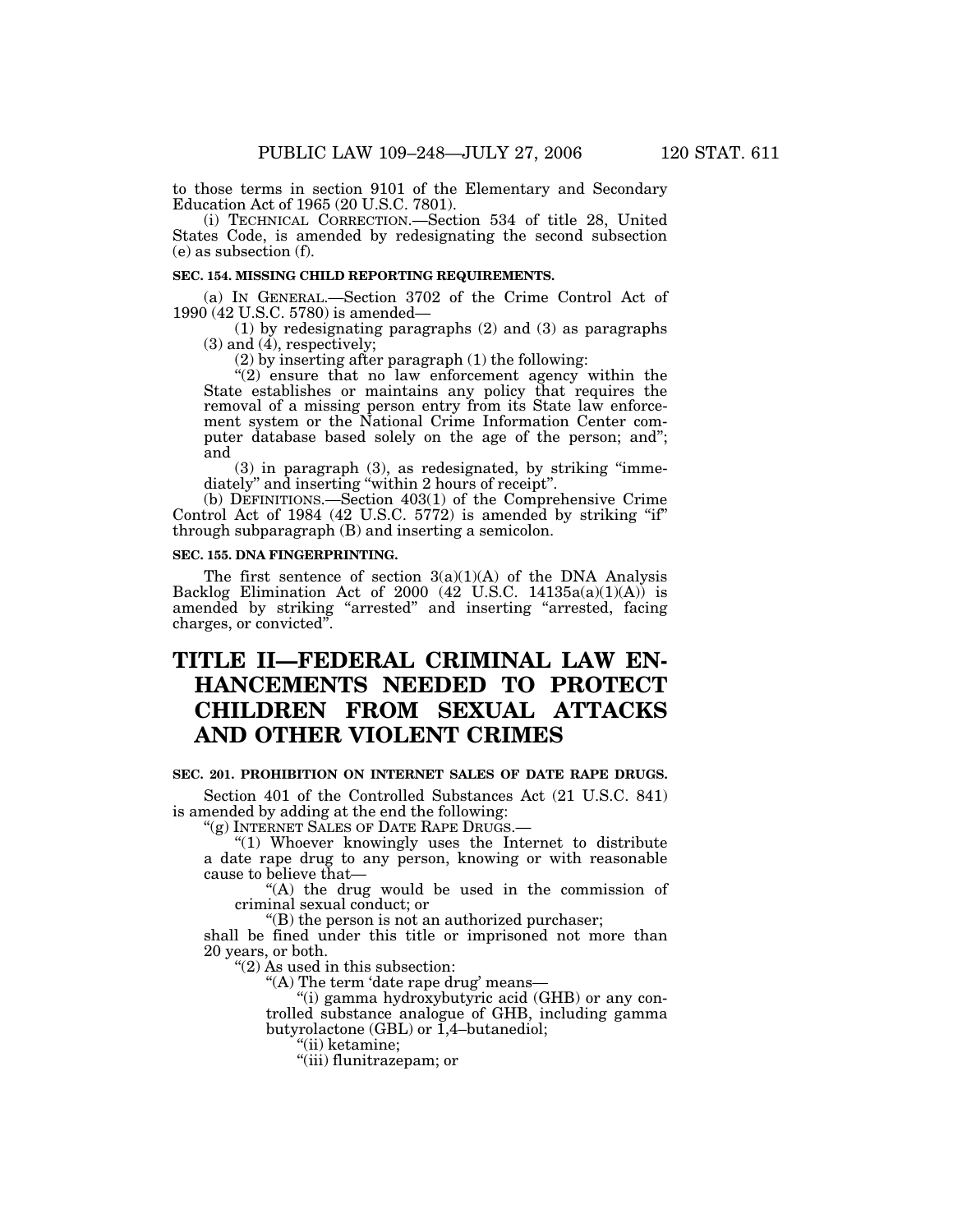''(iv) any substance which the Attorney General designates, pursuant to the rulemaking procedures prescribed by section 553 of title 5, United States Code, to be used in committing rape or sexual assault.

The Attorney General is authorized to remove any substance from the list of date rape drugs pursuant to the same rulemaking authority.

"(B) The term 'authorized purchaser' means any of the following persons, provided such person has acquired the controlled substance in accordance with this Act:

''(i) A person with a valid prescription that is issued for a legitimate medical purpose in the usual course of professional practice that is based upon a qualifying medical relationship by a practitioner registered by the Attorney General. A 'qualifying medical relationship' means a medical relationship that exists when the practitioner has conducted at least 1 medical evaluation with the authorized purchaser in the physical presence of the practitioner, without regard to whether portions of the evaluation are conducted by other heath professionals. The preceding sentence shall not be construed to imply that 1 medical evaluation demonstrates that a prescription has been issued for a legitimate medical purpose within the usual course of professional practice.

''(ii) Any practitioner or other registrant who is otherwise authorized by their registration to dispense, procure, purchase, manufacture, transfer, distribute, import, or export the substance under this Act.

"(iii) A person or entity providing documentation that establishes the name, address, and business of the person or entity and which provides a legitimate purpose for using any 'date rape drug' for which a prescription is not required.

''(3) The Attorney General is authorized to promulgate regulations for record-keeping and reporting by persons handling 1,4–butanediol in order to implement and enforce the provisions of this section. Any record or report required by such regulations shall be considered a record or report required under this Act.''.

## **SEC. 202. JETSETA GAGE ASSURED PUNISHMENT FOR VIOLENT CRIMES AGAINST CHILDREN.**

Section 3559 of title 18, United States Code, is amended— (1) by redesignating subsection (f) as subsection (g); and

(2) by inserting after subsection (e) the following:

"(f) MANDATORY MINIMUM TERMS OF IMPRISONMENT FOR VIO-LENT CRIMES AGAINST CHILDREN.—A person who is convicted of a Federal offense that is a crime of violence against the person of an individual who has not attained the age of 18 years shall, unless a greater mandatory minimum sentence of imprisonment is otherwise provided by law and regardless of any maximum term of imprisonment otherwise provided for the offense—

 $(1)$  if the crime of violence is murder, be imprisoned for life or for any term of years not less than 30, except that such person shall be punished by death or life imprisonment

Regulations. Records. Reports.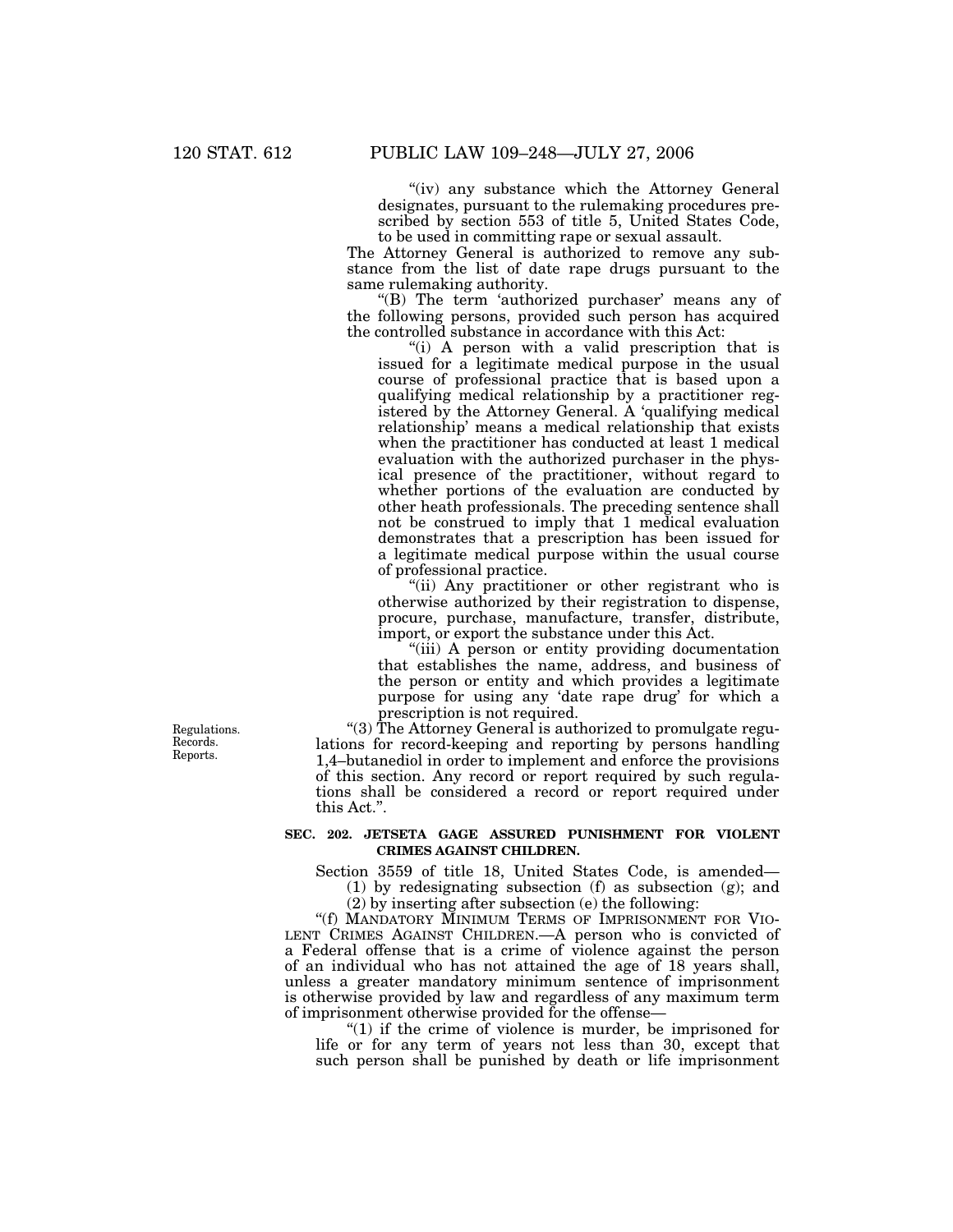if the circumstances satisfy any of subparagraphs (A) through (D) of section  $3591(a)(2)$  of this title;

" $(2)$  if the crime of violence is kidnapping (as defined in section 1201) or maiming (as defined in section 114), be imprisoned for life or any term of years not less than 25; and

"(3) if the crime of violence results in serious bodily injury (as defined in section 1365), or if a dangerous weapon was used during and in relation to the crime of violence, be imprisoned for life or for any term of years not less than 10.''.

#### **SEC. 203. PENALTIES FOR COERCION AND ENTICEMENT BY SEX OFFENDERS.**

Section 2422(b) of title 18, United States Code, is amended by striking ''not less than 5 years and not more than 30 years'' and inserting ''not less than 10 years or for life''.

## **SEC. 204. PENALTIES FOR CONDUCT RELATING TO CHILD PROSTITU-TION.**

Section 2423(a) of title 18, United States Code, is amended by striking "5 years and not more than 30 years" and inserting ''10 years or for life''.

## **SEC. 205. PENALTIES FOR SEXUAL ABUSE.**

Section 2242 of title 18, United States Code, is amended by striking '', imprisoned not more than 20 years, or both'' and inserting "and imprisoned for any term of years or for life".

## **SEC. 206. INCREASED PENALTIES FOR SEXUAL OFFENSES AGAINST CHILDREN.**

(a) SEXUAL ABUSE AND CONTACT.—

(1) AGGRAVATED SEXUAL ABUSE OF CHILDREN.—Section 2241(c) of title 18, United States Code, is amended by striking '', imprisoned for any term of years or life, or both'' and inserting "and imprisoned for not less than 30 years or for life".

(2) ABUSIVE SEXUAL CONTACT WITH CHILDREN.—Section 2244 of chapter 109A of title 18, United States Code, is amended—

 $(A)$  in subsection  $(a)$ —

(i) in paragraph (1), by inserting ''subsection (a) or (b) of'' before ''section 2241'';

(ii) by striking "or" at the end of paragraph  $(3)$ ; (iii) by striking the period at the end of paragraph

(4) and inserting ''; or''; and

(iv) by inserting after paragraph (4) the following: " $(5)$  subsection  $(c)$  of section  $2241$  of this title had the sexual contact been a sexual act, shall be fined under this title and imprisoned for any term of years or for life.''; and

(B) in subsection (c), by inserting ''(other than subsection  $(a)(5)$ " after "violates this section".

(3) SEXUAL ABUSE OF CHILDREN RESULTING IN DEATH.— Section 2245 of title 18, United States Code, is amended to read as follows:

## **''§ 2245. Offenses resulting in death**

''(a) IN GENERAL.—A person who, in the course of an offense under this chapter, or section 1591, 2251, 2251A, 2260, 2421, 2422, 2423, or 2425, murders an individual, shall be punished by death or imprisoned for any term of years or for life.''.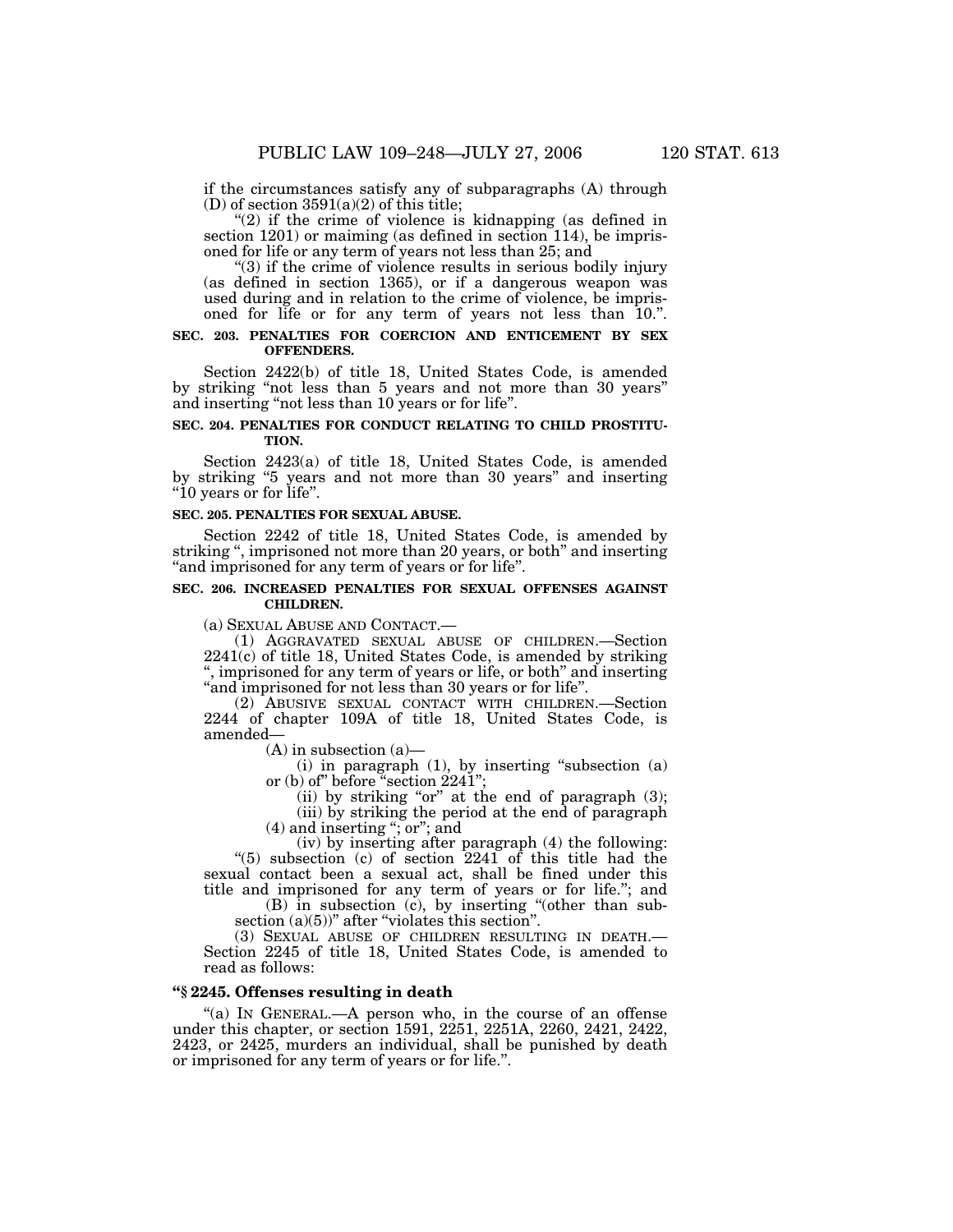(4) DEATH PENALTY AGGRAVATING FACTOR.—Section  $3592(c)(1)$  of title 18, United States Code, is amended by inserting "section 2245 (offenses resulting in death)," after ''(wrecking trains),''.

(b) SEXUAL EXPLOITATION AND OTHER ABUSE OF CHILDREN.— (1) SEXUAL EXPLOITATION OF CHILDREN.—Section 2251(e) of title 18, United States Code, is amended—

 $(A)$  by inserting "section 1591," after "this chapter," the first place it appears;

(B) by striking ''the sexual exploitation of children'' the first place it appears and inserting "aggravated sexual abuse, sexual abuse, abusive sexual contact involving a minor or ward, or sex trafficking of children, or the production, possession, receipt, mailing, sale, distribution, shipment, or transportation of child pornography''; and

(C) by striking ''any term of years or for life'' and inserting ''not less than 30 years or for life''.

(2) ACTIVITIES RELATING TO MATERIAL INVOLVING THE SEXUAL EXPLOITATION OF CHILDREN.—Section 2252(b) of title 18, United States Code, is amended in paragraph (1)—

(A) by striking "paragraphs  $(1)$ " and inserting "para $graph (1)<sup>n</sup>$ ;

(B) by inserting "section 1591," after "this chapter,"; and

(C) by inserting '', or sex trafficking of children'' after ''pornography''.

(3) ACTIVITIES RELATING TO MATERIAL CONSTITUTING OR CONTAINING CHILD PORNOGRAPHY.—Section 2252A(b) of title 18, United States Code, is amended in paragraph (1)—

(A) by inserting "section 1591," after "this chapter,"; and

(B) by inserting '', or sex trafficking of children'' after ''pornography''.

(4) USING MISLEADING DOMAIN NAMES TO DIRECT CHILDREN TO HARMFUL MATERIAL ON THE INTERNET.—Section 2252B(b) of title 18, United States Code, is amended by striking "4" and inserting "10".

(5) EXTRATERRITORIAL CHILD PORNOGRAPHY OFFENSES.— Section 2260(c) of title 18, United States Code, is amended to read as follows:

''(c) PENALTIES.—

" $(1)$  A person who violates subsection  $(a)$ , or attempts or conspires to do so, shall be subject to the penalties provided in subsection (e) of section 2251 for a violation of that section, including the penalties provided for such a violation by a person with a prior conviction or convictions as described in that subsection.

"(2) A person who violates subsection (b), or attempts or conspires to do so, shall be subject to the penalties provided in subsection  $(b)(1)$  of section 2252 for a violation of paragraph (1), (2), or (3) of subsection (a) of that section, including the penalties provided for such a violation by a person with a prior conviction or convictions as described in subsection  $(b)(1)$ of section 2252.''.

(c) MANDATORY LIFE IMPRISONMENT FOR CERTAIN REPEATED SEX OFFENSES AGAINST CHILDREN.—Section 3559(e)(2)(A) of title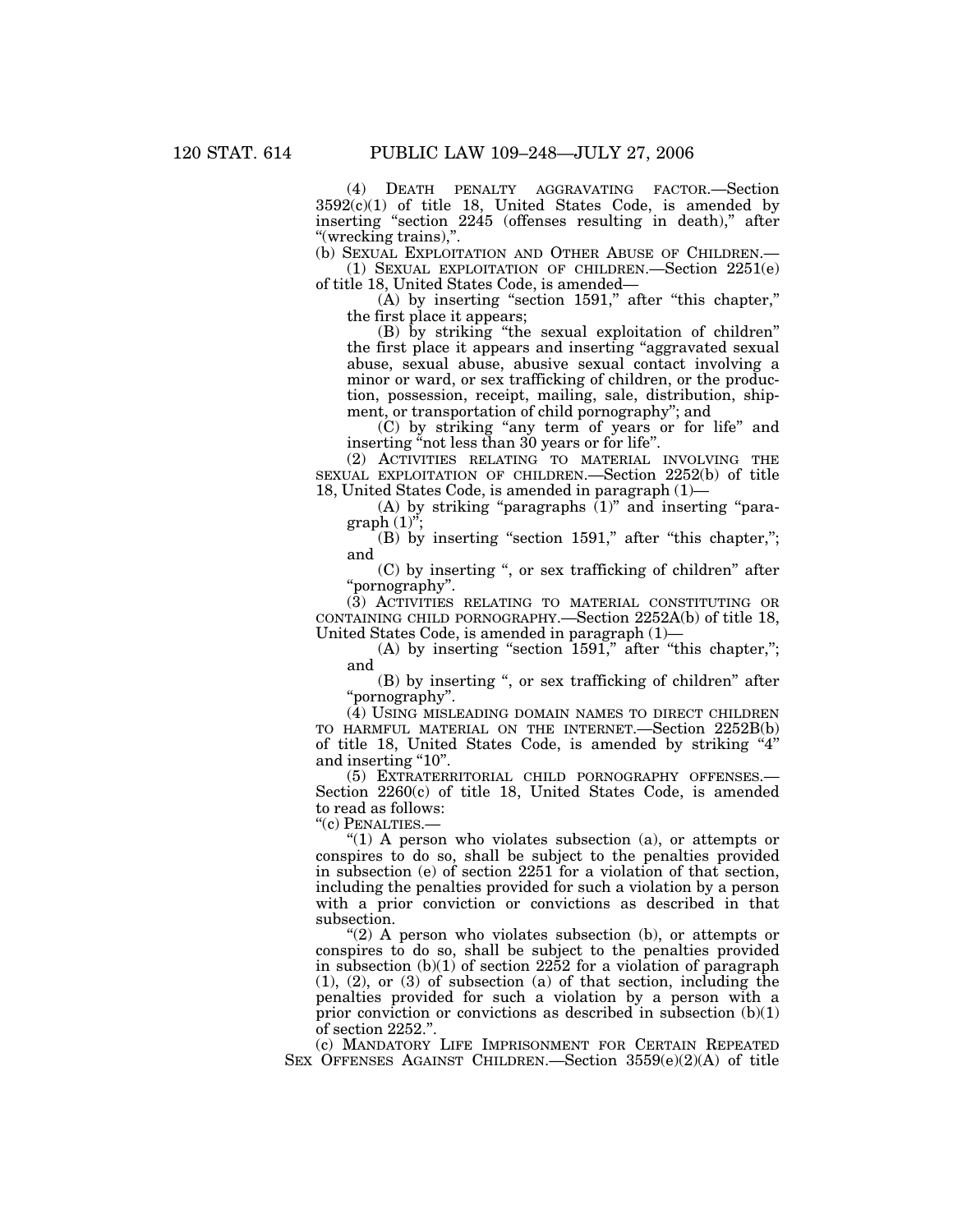18, United States Code, is amended by inserting "1591 (relating to sex trafficking of children),'' after ''under section''.

## **SEC. 207. SEXUAL ABUSE OF WARDS.**

Chapter 109A of title 18, United States Code, is amended—  $(1)$  in section 2243(b), by striking "five years" and inserting "15 years"; and

(2) by inserting a comma after "Attorney General" each 18 USC place it appears.

## **SEC. 208. MANDATORY PENALTIES FOR SEX-TRAFFICKING OF CHIL-DREN.**

Section 1591(b) of title 18, United States Code, is amended—  $(1)$  in paragraph  $(1)$ -

 $(A)$  by striking "or imprisonment" and inserting "and imprisonment'';

(B) by inserting ''not less than 15'' after ''any term of years''; and

(C) by striking '', or both''; and

 $(2)$  in paragraph  $(2)$ —

 $(A)$  by striking "or imprisonment for not more than 40 years, or both'' and inserting ''and imprisonment for

not less than 10 years or for life''; and

(B) by striking ", or both".

#### **SEC. 209. CHILD ABUSE REPORTING.**

Section 2258 of title 18, United States Code, is amended by striking "guilty of a Class B misdemeanor" and inserting "fined under this title or imprisoned not more than 1 year or both''.

### **SEC. 210. SEX OFFENDER SUBMISSION TO SEARCH AS CONDITION OF RELEASE.**

(a) CONDITIONS OF PROBATION.—Section 3563(b) of title 18, United States Code, is amended—

 $(1)$  in paragraph  $(21)$ , by striking "or";

 $(2)$  in paragraph  $(22)$  by striking the period at the end and inserting "or;" and

(3) by inserting after paragraph (22) the following:

"(23) if required to register under the Sex Offender Registration and Notification Act, submit his person, and any property, house, residence, vehicle, papers, computer, other electronic communication or data storage devices or media, and effects to search at any time, with or without a warrant, by any law enforcement or probation officer with reasonable suspicion concerning a violation of a condition of probation or unlawful conduct by the person, and by any probation officer in the lawful discharge of the officer's supervision functions.''.

(b) SUPERVISED RELEASE.—Section 3583(d) of title 18, United States Code, is amended by adding at the end the following: ''The court may order, as an explicit condition of supervised release for a person who is a felon and required to register under the Sex Offender Registration and Notification Act, that the person submit his person, and any property, house, residence, vehicle, papers, computer, other electronic communications or data storage devices or media, and effects to search at any time, with or without a warrant, by any law enforcement or probation officer with reasonable suspicion concerning a violation of a condition of supervised

2241–2244.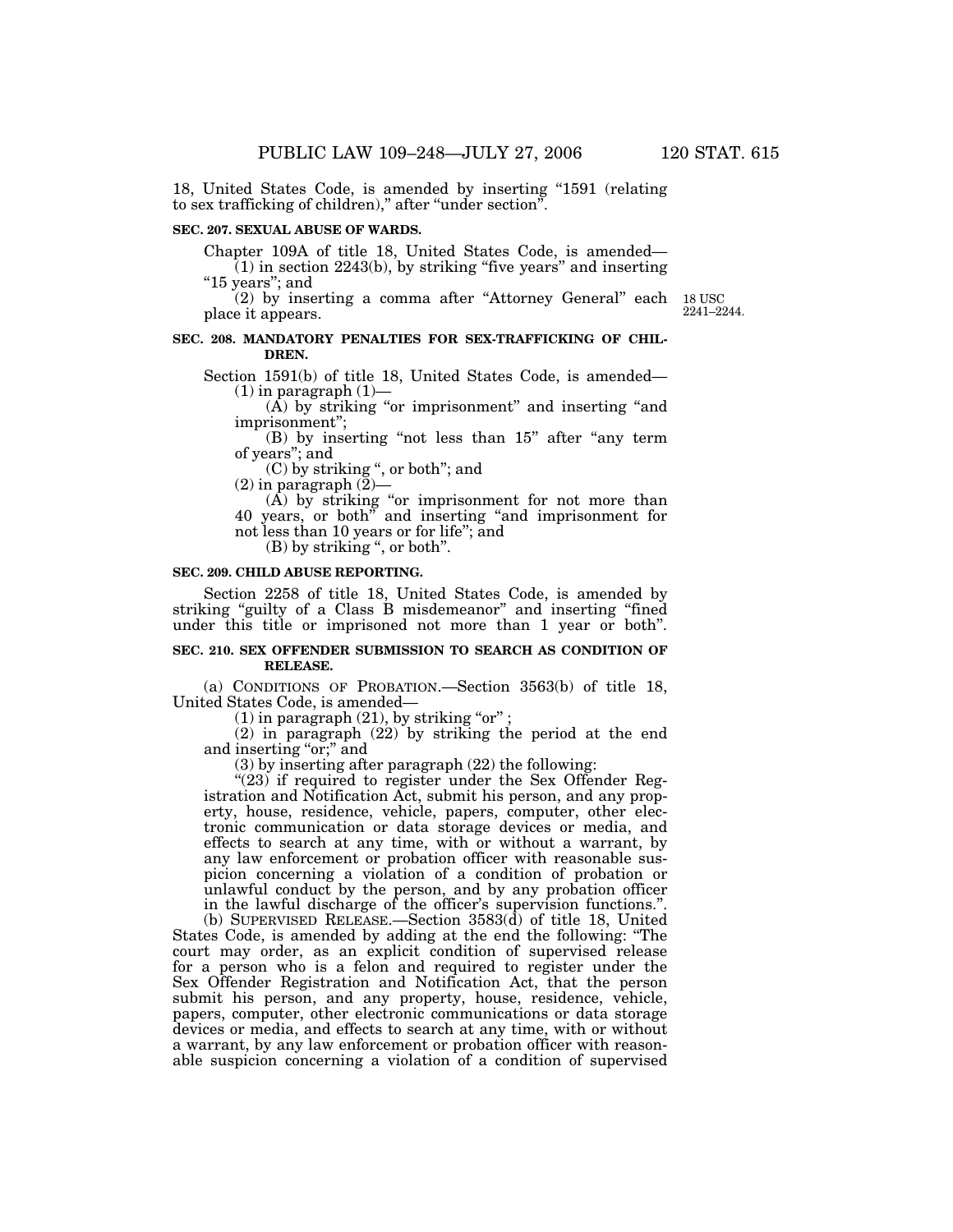release or unlawful conduct by the person, and by any probation officer in the lawful discharge of the officer's supervision functions.''.

## **SEC. 211. NO LIMITATION FOR PROSECUTION OF FELONY SEX OFFENSES.**

Chapter 213 of title 18, United States Code, is amended—  $(1)$  by adding at the end the following:

## **''§ 3299. Child abduction and sex offenses**

''Notwithstanding any other law, an indictment may be found or an information instituted at any time without limitation for any offense under section 1201 involving a minor victim, and for any felony under chapter 109A, 110 (except for section 2257 and 2257A), or 117, or section 1591.''; and

(2) by adding at the end of the table of sections at the beginning of the chapter the following new item:

''3299. Child abduction and sex offenses''.

## **SEC. 212. VICTIMS' RIGHTS ASSOCIATED WITH HABEAS CORPUS PRO-CEEDINGS.**

Section 3771(b) of title 18, United States Code, is amended— (1) by striking ''In any court proceeding'' and inserting the following:

''(1) IN GENERAL.—In any court proceeding''; and

(2) by adding at the end the following:

"(A) In GENERAL.—In a Federal habeas corpus proceeding arising out of a State conviction, the court shall ensure that a crime victim is afforded the rights described in paragraphs  $(3)$ ,  $(4)$ ,  $(7)$ , and  $(8)$  of subsection  $(a)$ .

''(B) ENFORCEMENT.—

''(i) IN GENERAL.—These rights may be enforced by the crime victim or the crime victim's lawful representative in the manner described in paragraphs  $(1)$  and  $(3)$  of subsection  $(d)$ .

''(ii) MULTIPLE VICTIMS.—In a case involving multiple victims, subsection (d)(2) shall also apply.

''(C) LIMITATION.—This paragraph relates to the duties of a court in relation to the rights of a crime victim in Federal habeas corpus proceedings arising out of a State conviction, and does not give rise to any obligation or requirement applicable to personnel of any agency of the Executive Branch of the Federal Government.

''(D) DEFINITION.—For purposes of this paragraph, the term 'crime victim' means the person against whom the State offense is committed or, if that person is killed or incapacitated, that person's family member or other lawful representative.''.

#### **SEC. 213. KIDNAPPING JURISDICTION.**

Section 1201 of title 18, United States Code, is amended— (1) in subsection (a)(1), by striking "if the person was alive when the transportation began'' and inserting '', or the offender travels in interstate or foreign commerce or uses the mail or any means, facility, or instrumentality of interstate or foreign commerce in committing or in furtherance of the commission of the offense''; and

Applicability.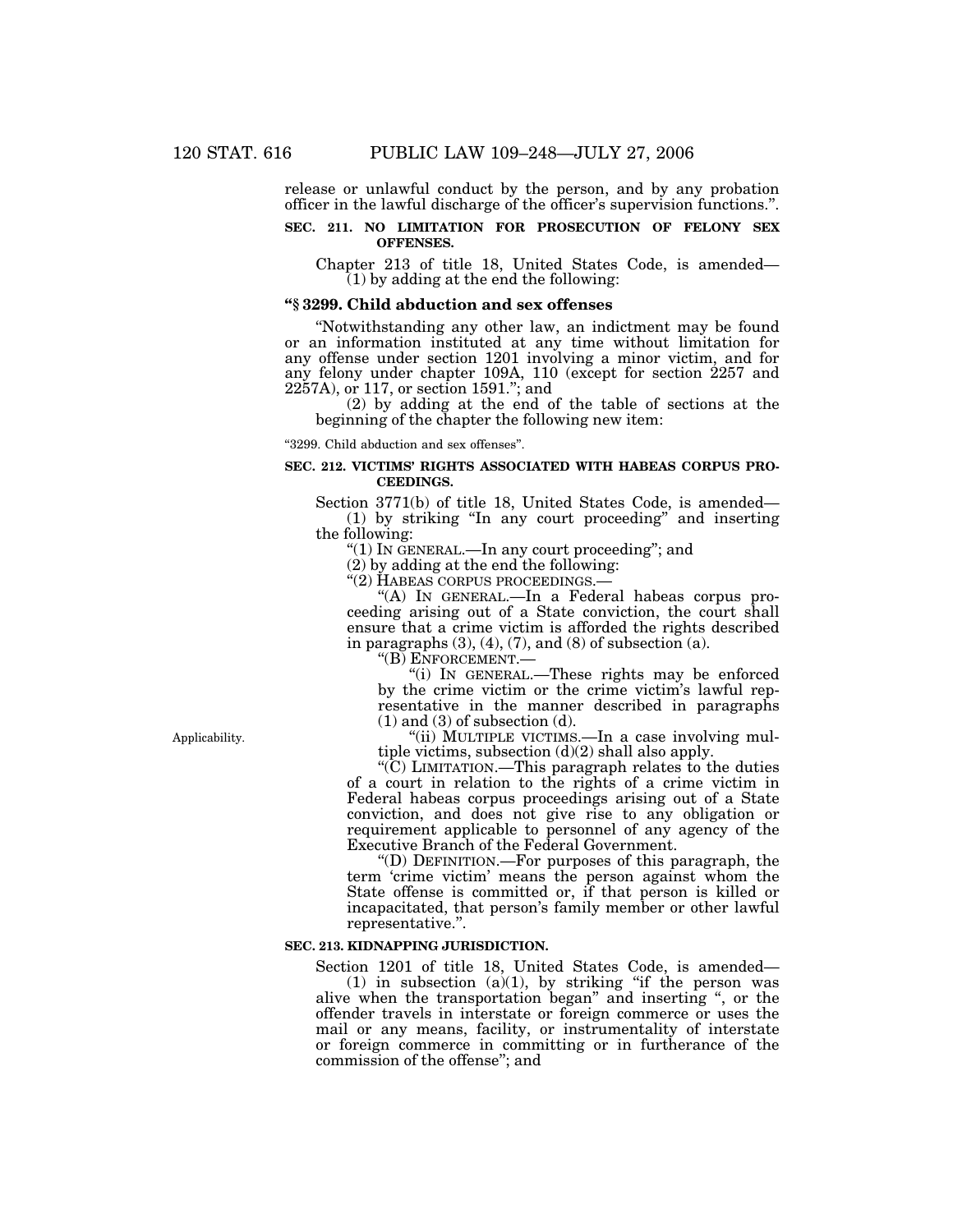(2) in subsection (b), by striking ''to interstate'' and inserting "in interstate".

#### **SEC. 214. MARITAL COMMUNICATION AND ADVERSE SPOUSAL PRIVI-LEGE.**

The Committee on Rules, Practice, Procedure, and Evidence of the Judicial Conference of the United States shall study the necessity and desirability of amending the Federal Rules of Evidence to provide that the confidential marital communications privilege and the adverse spousal privilege shall be inapplicable in any Federal proceeding in which a spouse is charged with a crime against—

(1) a child of either spouse; or

(2) a child under the custody or control of either spouse.

#### **SEC. 215. ABUSE AND NEGLECT OF INDIAN CHILDREN.**

Section 1153(a) of title 18, United States Code, is amended by inserting "felony child abuse or neglect," after "years,".

#### **SEC. 216. IMPROVEMENTS TO THE BAIL REFORM ACT TO ADDRESS SEX CRIMES AND OTHER MATTERS.**

Section 3142 of title 18, United States Code, is amended— (1) in subsection  $(c)(1)(B)$ , by inserting at the end the following: "In any case that involves a minor victim under section 1201, 1591, 2241, 2242, 2244(a)(1), 2245, 2251, 2251A,  $2252(a)(1)$ ,  $2252(a)(2)$ ,  $2252(a)(3)$ ,  $2252A(a)(1)$ ,  $2252A(a)(2)$ , 2252A(a)(3), 2252A(a)(4), 2260, 2421, 2422, 2423, or 2425 of this title, or a failure to register offense under section 2250 of this title, any release order shall contain, at a minimum, a condition of electronic monitoring and each of the conditions specified at subparagraphs  $(iv)$ ,  $(v)$ ,  $(vi)$ ,  $(vii)$ , and  $(viii)$ .".

 $(2)$  in subsection  $(f)(1)$ 

(A) in subparagraph  $(C)$ , by striking "or" at the end; and

(B) by adding at the end the following:

''(E) any felony that is not otherwise a crime of violence that involves a minor victim or that involves the possession or use of a firearm or destructive device (as those terms are defined in section 921), or any other dangerous weapon, or involves a failure to register under section 2250 of title 18, United States Code; or''; and

(3) in subsection (g), by striking paragraph (1) and inserting the following:

 $(1)$  the nature and circumstances of the offense charged, including whether the offense is a crime of violence, a Federal crime of terrorism, or involves a minor victim or a controlled substance, firearm, explosive, or destructive device;".

## **TITLE III—CIVIL COMMITMENT OF DANGEROUS SEX OFFENDERS**

#### **SEC. 301. JIMMY RYCE STATE CIVIL COMMITMENT PROGRAMS FOR** 42 USC 16971. **SEXUALLY DANGEROUS PERSONS.**

(a) GRANTS AUTHORIZED.—Except as provided in subsection (b), the Attorney General shall make grants to jurisdictions for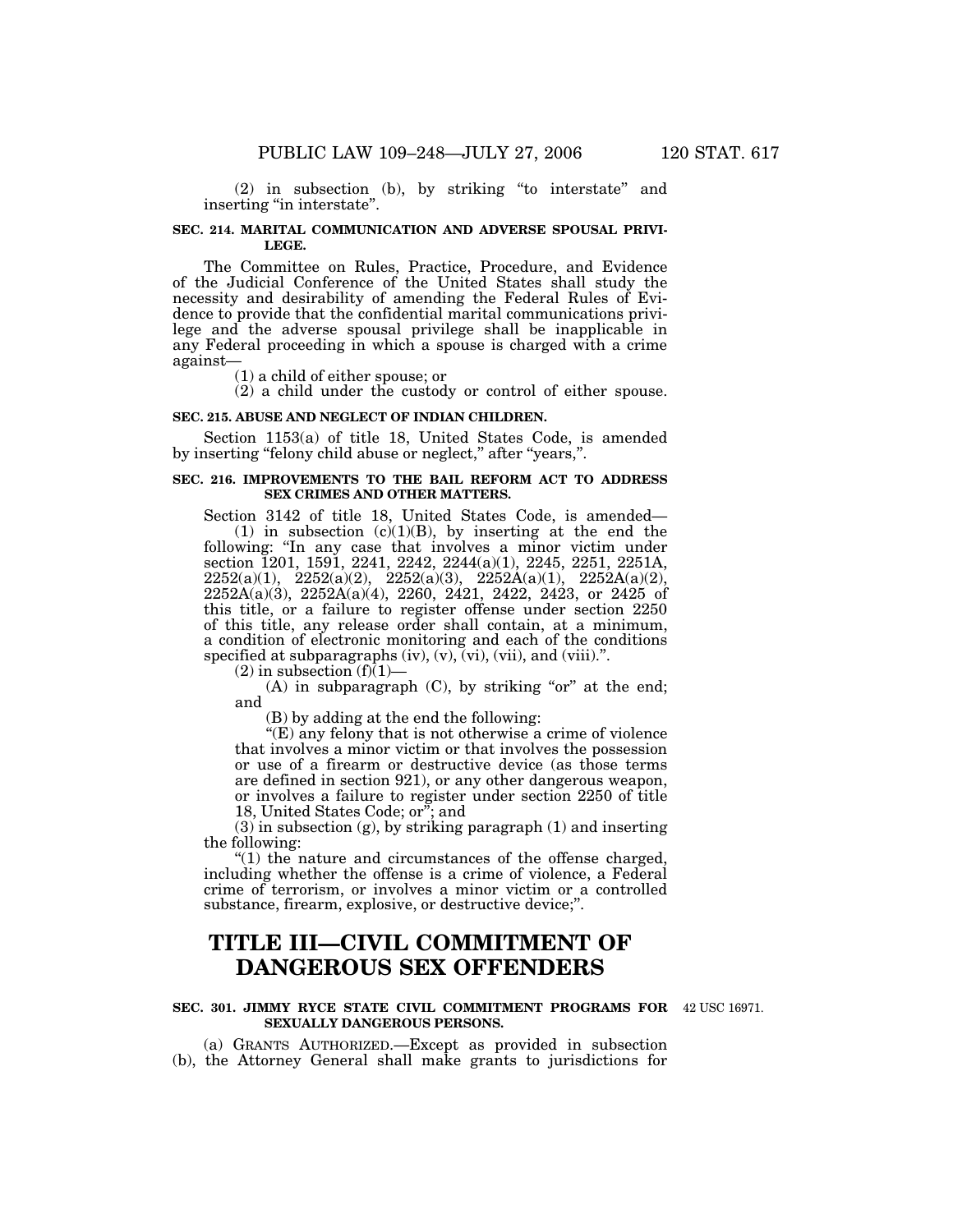the purpose of establishing, enhancing, or operating effective civil commitment programs for sexually dangerous persons.

(b) LIMITATION.—The Attorney General shall not make any grant under this section for the purpose of establishing, enhancing, or operating any transitional housing for a sexually dangerous person in or near a location where minors or other vulnerable persons are likely to come into contact with that person.

(c) ELIGIBILITY.— (1) IN GENERAL.—To be eligible to receive a grant under this section, a jurisdiction shall, before the expiration of the compliance period—

(A) have established a civil commitment program for sexually dangerous persons that is consistent with guidelines issued by the Attorney General; or

(B) submit a plan for the establishment of such a program.

(2) COMPLIANCE PERIOD.—The compliance period referred to in paragraph (1) expires on the date that is 2 years after the date of the enactment of this Act. However, the Attorney General may, on a case-by-case basis, extend the compliance period that applies to a jurisdiction if the Attorney General considers such an extension to be appropriate.

(3) RELEASE NOTICE.—

(A) Each civil commitment program for which funding is required under this section shall require the issuance of timely notice to a State official responsible for considering whether to pursue civil commitment proceedings upon the impending release of any person incarcerated by the State who—

(i) has been convicted of a sexually violent offense; or

(ii) has been deemed by the State to be at high risk for recommitting any sexual offense against a minor.

(B) The program shall further require that upon receiving notice under subparagraph (A), the State official shall consider whether or not to pursue a civil commitment proceeding, or any equivalent proceeding required under State law.

(d) ATTORNEY GENERAL REPORTS.—Not later than January 31 of each year, beginning with 2008, the Attorney General shall submit to the Committee on the Judiciary of the Senate and the Committee on the Judiciary of the House of Representatives a report on the progress of jurisdictions in implementing this section and the rate of sexually violent offenses for each jurisdiction.

(e) DEFINITIONS.—As used in this section:

(1) The term "civil commitment program" means a program that involves—

(A) secure civil confinement, including appropriate con-

trol, care, and treatment during such confinement; and (B) appropriate supervision, care, and treatment for individuals released following such confinement.

(2) The term ''sexually dangerous person'' means a person suffering from a serious mental illness, abnormality, or disorder, as a result of which the individual would have serious difficulty in refraining from sexually violent conduct or child molestation.

Expiration date. Extension.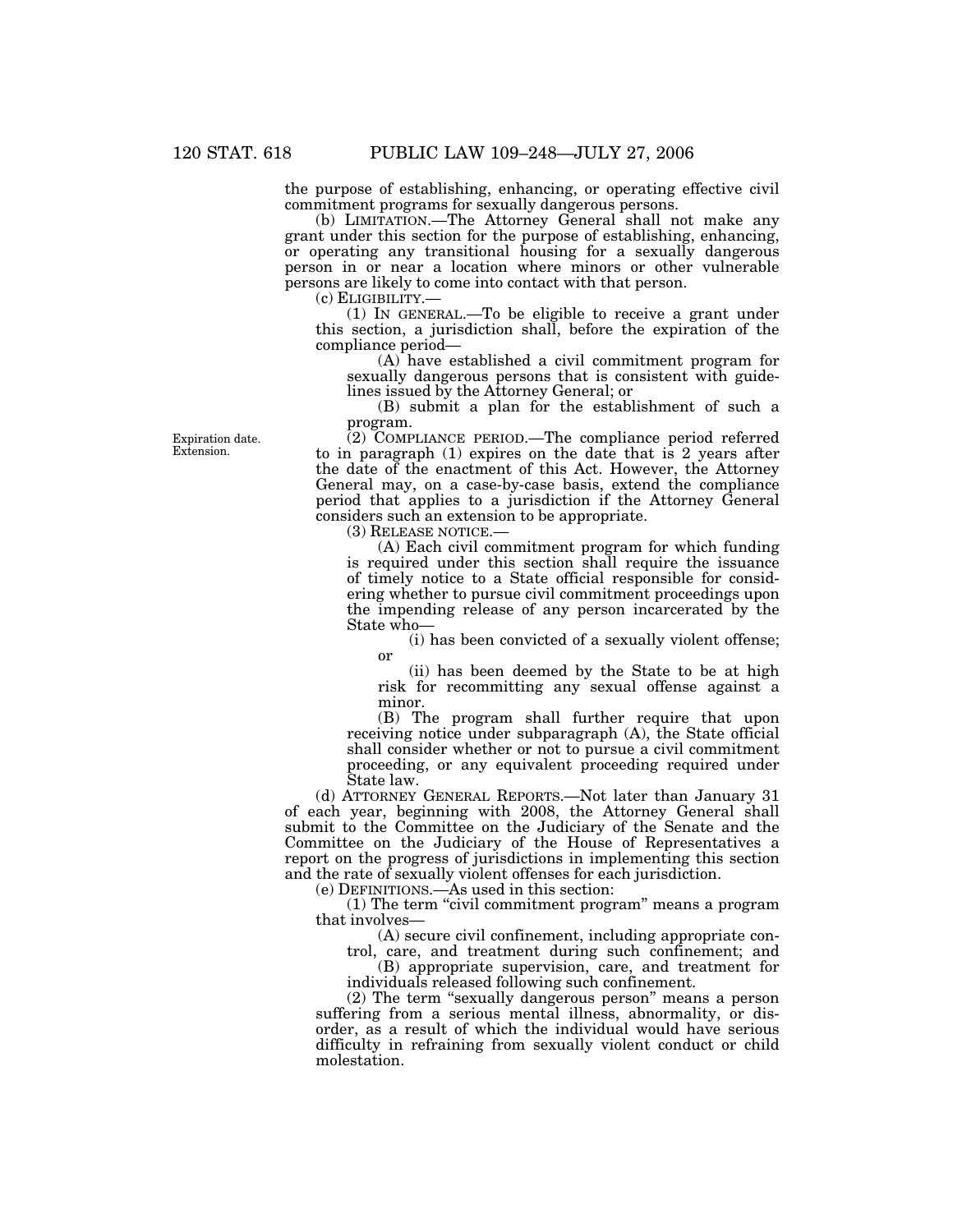(3) The term ''jurisdiction'' has the meaning given such term in section 111.

(f) AUTHORIZATION OF APPROPRIATIONS.—There are authorized to be appropriated to carry out this section \$10,000,000 for each of fiscal years 2007 through 2010.

#### **SEC. 302. JIMMY RYCE CIVIL COMMITMENT PROGRAM.**

Chapter 313 of title 18, United States Code, is amended—  $(1)$  in the chapter analysis-

(A) in the item relating to section 4241, by inserting "or to undergo postrelease proceedings" after "trial"; and (B) by inserting at the end the following:

"4248. Civil commitment of a sexually dangerous person";

(2) in section 4241—

(A) in the heading, by inserting or ''**TO UNDERGO POSTRELEASE PROCEEDINGS**'' after ''**TRIAL**'';

(B) in the first sentence of subsection (a), by inserting "or at any time after the commencement of probation or supervised release and prior to the completion of the sentence," after "defendant,";

 $(C)$  in subsection  $(d)$ —

(i) by striking ''trial to proceed'' each place it appears and inserting ''proceedings to go forward''; and (ii) by striking "section  $424\overline{6}$ " and inserting "sec-

tions 4246 and 4248''; and

(D) in subsection (e)—

(i) by inserting "or other proceedings" after "trial"; and

(ii) by striking "chapter 207" and inserting "chapters 207 and 227'';

(3) in section 4247—

 $(A)$  by striking ", or 4246" each place it appears and inserting '', 4246, or 4248'';

(B) in subsections (g) and (i), by striking ''4243 or 4246" each place it appears and inserting "4243, 4246, or 4248'';

 $(C)$  in subsection  $(a)$ —

(i) by amending subparagraph  $(1)(C)$  to read as follows:

''(C) drug, alcohol, and sex offender treatment programs, and other treatment programs that will assist the individual in overcoming a psychological or physical dependence or any condition that makes the individual dangerous to others; and'';

(ii) in paragraph  $(2)$ , by striking "and" at the end; (iii) in paragraph (3), by striking the period at

the end and inserting a semicolon; and

(iv) by inserting at the end the following:

"(4) 'bodily injury' includes sexual abuse;

''(5) 'sexually dangerous person' means a person who has engaged or attempted to engage in sexually violent conduct or child molestation and who is sexually dangerous to others; and

"(6) 'sexually dangerous to others' with respect a person, means that the person suffers from a serious mental illness, abnormality, or disorder as a result of which he would have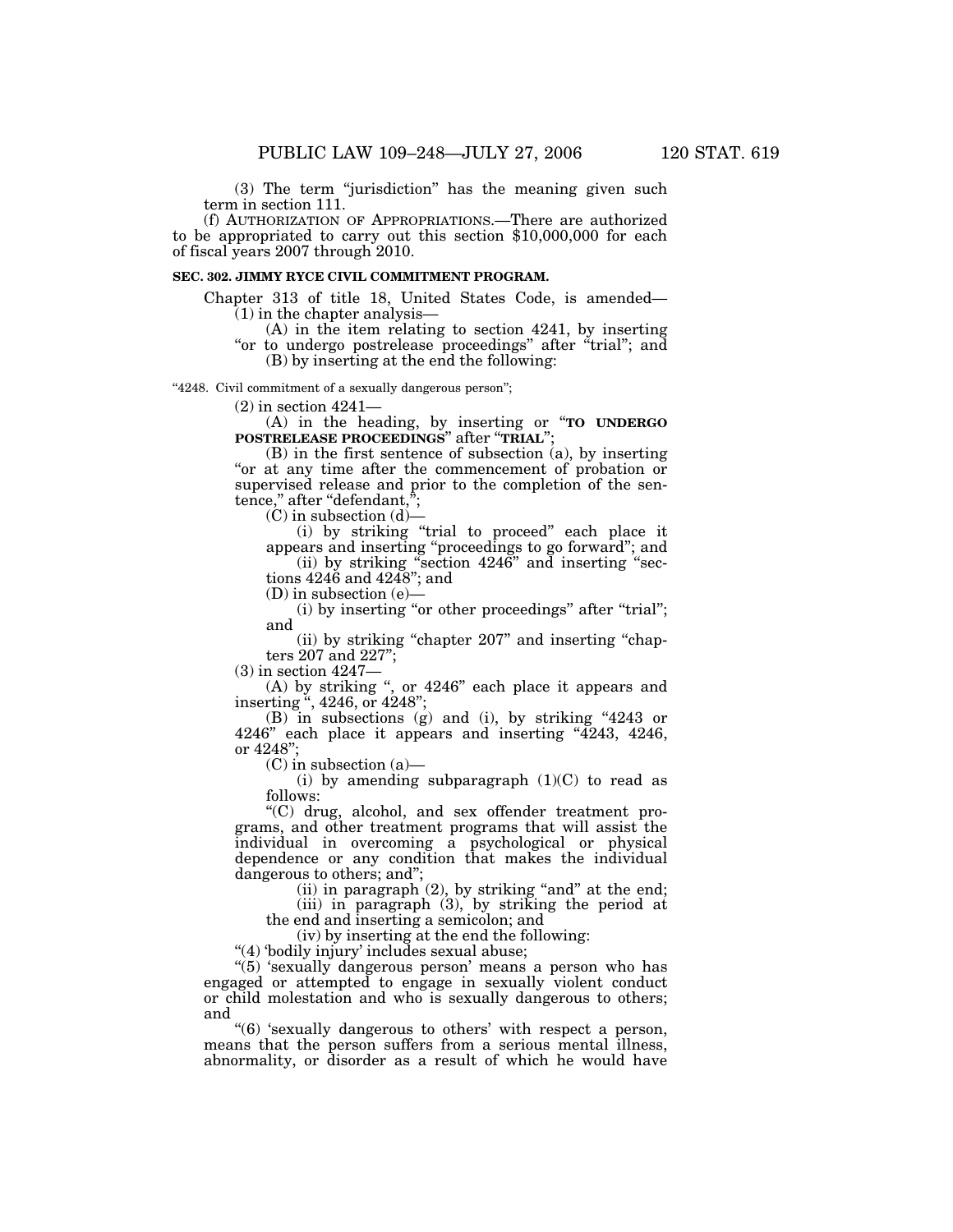serious difficulty in refraining from sexually violent conduct or child molestation if released.'';

(D) in subsection (b), by striking "4245 or 4246" and inserting "4245, 4246, or 4248";

 $(E)$  in subsection  $(c)(4)$ —

(i) by redesignating subparagraphs (D) and (E) as subparagraphs  $(E)$  and  $(F)$  respectively; and

(ii) by inserting after subparagraph (C) the following:

 $\degree$ (D) if the examination is ordered under section 4248, whether the person is a sexually dangerous person;"; and  $(F)$  in subsections (e) and  $(h)$ 

(i) by striking ''hospitalized'' each place it appears and inserting "committed"; and

(ii) by striking ''hospitalization'' each place it appears and inserting "commitment" ; and

(4) by inserting at the end the following:

## **''§ 4248. Civil commitment of a sexually dangerous person**

"(a) INSTITUTION OF PROCEEDINGS.—In relation to a person who is in the custody of the Bureau of Prisons, or who has been committed to the custody of the Attorney General pursuant to section 4241(d), or against whom all criminal charges have been dismissed solely for reasons relating to the mental condition of the person, the Attorney General or any individual authorized by the Attorney General or the Director of the Bureau of Prisons may certify that the person is a sexually dangerous person, and transmit the certificate to the clerk of the court for the district in which the person is confined. The clerk shall send a copy of the certificate to the person, and to the attorney for the Government, and, if the person was committed pursuant to section 4241(d), to the clerk of the court that ordered the commitment. The court shall order a hearing to determine whether the person is a sexually dangerous person. A certificate filed under this subsection shall stay the release of the person pending completion of procedures contained in this section.

''(b) PSYCHIATRIC OR PSYCHOLOGICAL EXAMINATION AND REPORT.—Prior to the date of the hearing, the court may order that a psychiatric or psychological examination of the defendant be conducted, and that a psychiatric or psychological report be filed with the court, pursuant to the provisions of section 4247(b) and  $(c)$ .

''(c) HEARING.—The hearing shall be conducted pursuant to the provisions of section 4247(d).

''(d) DETERMINATION AND DISPOSITION.—If, after the hearing, the court finds by clear and convincing evidence that the person is a sexually dangerous person, the court shall commit the person to the custody of the Attorney General. The Attorney General shall release the person to the appropriate official of the State in which the person is domiciled or was tried if such State will assume responsibility for his custody, care, and treatment. The Attorney General shall make all reasonable efforts to cause such a State to assume such responsibility. If, notwithstanding such efforts, neither such State will assume such responsibility, the Attorney General shall place the person for treatment in a suitable facility, until—

''(1) such a State will assume such responsibility; or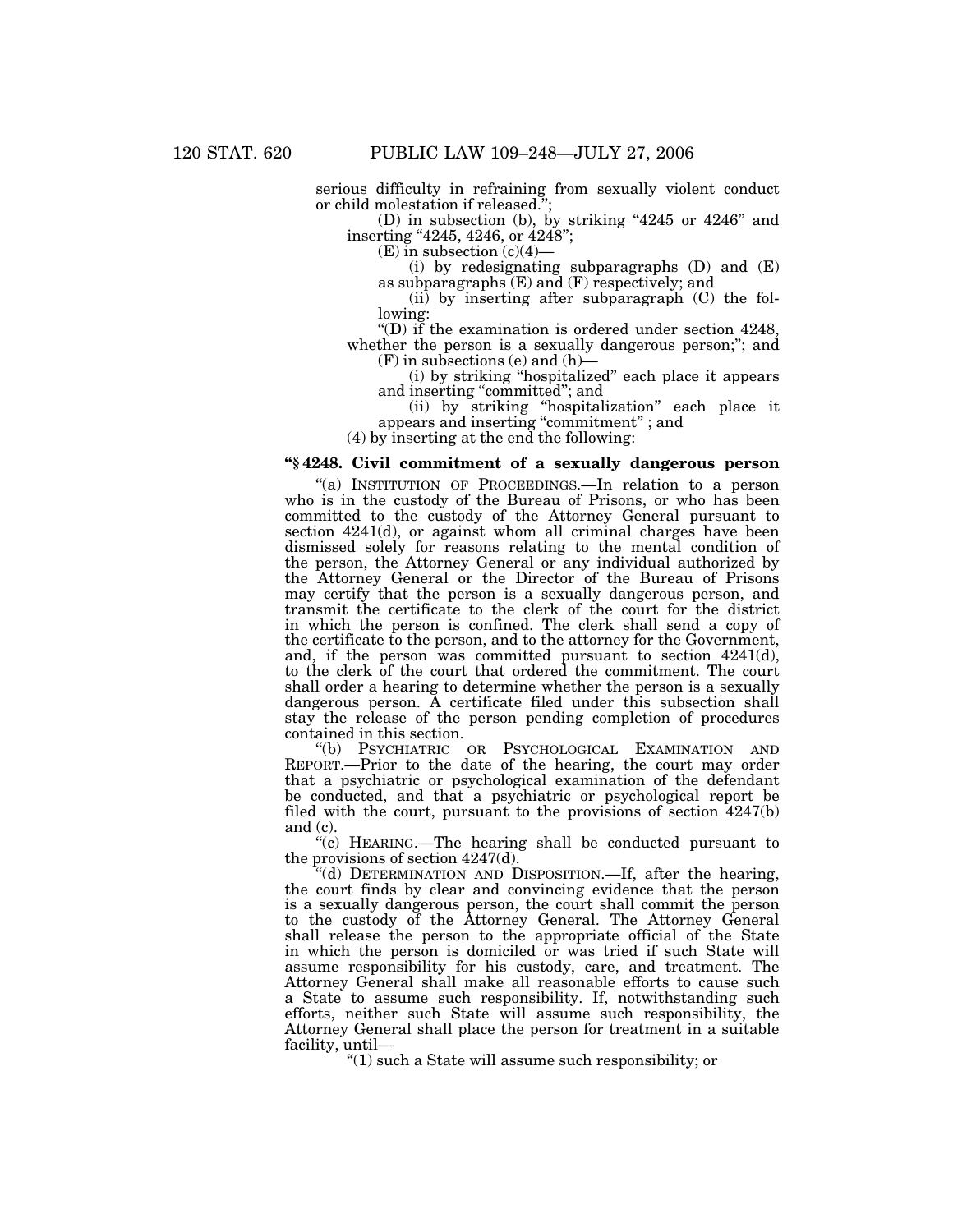" $(2)$  the person's condition is such that he is no longer sexually dangerous to others, or will not be sexually dangerous to others if released under a prescribed regimen of medical, psychiatric, or psychological care or treatment;

whichever is earlier.

''(e) DISCHARGE.—When the Director of the facility in which a person is placed pursuant to subsection (d) determines that the person's condition is such that he is no longer sexually dangerous to others, or will not be sexually dangerous to others if released under a prescribed regimen of medical, psychiatric, or psychological care or treatment, he shall promptly file a certificate to that effect with the clerk of the court that ordered the commitment. The clerk shall send a copy of the certificate to the person's counsel and to the attorney for the Government. The court shall order the discharge of the person or, on motion of the attorney for the Government or on its own motion, shall hold a hearing, conducted pursuant to the provisions of section 4247(d), to determine whether he should be released. If, after the hearing, the court finds by a preponderance of the evidence that the person's condition is such that—

 $''(1)$  he will not be sexually dangerous to others if released unconditionally, the court shall order that he be immediately discharged; or

 $(2)$  he will not be sexually dangerous to others if released under a prescribed regimen of medical, psychiatric, or psychological care or treatment, the court shall—

''(A) order that he be conditionally discharged under a prescribed regimen of medical, psychiatric, or psychological care or treatment that has been prepared for him, that has been certified to the court as appropriate by the Director of the facility in which he is committed, and that has been found by the court to be appropriate; and

''(B) order, as an explicit condition of release, that he comply with the prescribed regimen of medical, psychiatric, or psychological care or treatment.

The court at any time may, after a hearing employing the same criteria, modify or eliminate the regimen of medical, psychiatric, or psychological care or treatment.

<sup>"</sup>(f) REVOCATION OF CONDITIONAL DISCHARGE.—The director of Notification.

a facility responsible for administering a regimen imposed on a person conditionally discharged under subsection (e) shall notify the Attorney General and the court having jurisdiction over the person of any failure of the person to comply with the regimen. Upon such notice, or upon other probable cause to believe that the person has failed to comply with the prescribed regimen of medical, psychiatric, or psychological care or treatment, the person may be arrested, and, upon arrest, shall be taken without unnecessary delay before the court having jurisdiction over him. The court shall, after a hearing, determine whether the person should be remanded to a suitable facility on the ground that he is sexually dangerous to others in light of his failure to comply with the prescribed regimen of medical, psychiatric, or psychological care or treatment.

" $(g)$  RELEASE TO STATE OF CERTAIN OTHER PERSONS.—If the director of the facility in which a person is hospitalized or placed pursuant to this chapter certifies to the Attorney General that a person, against whom all charges have been dismissed for reasons

Courts.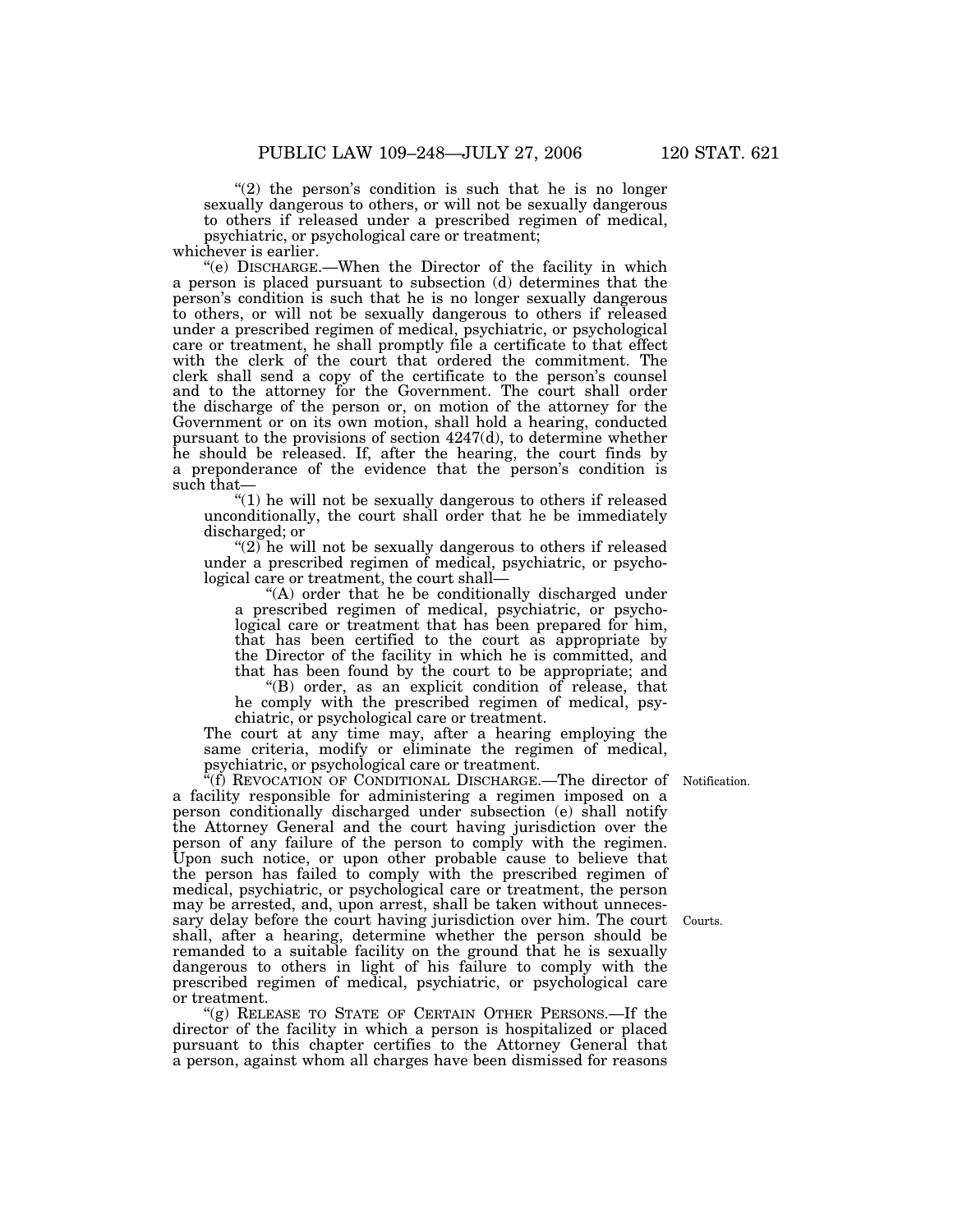not related to the mental condition of the person, is a sexually dangerous person, the Attorney General shall release the person to the appropriate official of the State in which the person is domiciled or was tried for the purpose of institution of State proceedings for civil commitment. If neither such State will assume such responsibility, the Attorney General shall release the person upon receipt of notice from the State that it will not assume such responsibility, but not later than 10 days after certification by the director of the facility.''.

## **TITLE IV—IMMIGRATION LAW REFORMS TO PREVENT SEX OFFENDERS FROM ABUSING CHILDREN**

### **SEC. 401. FAILURE TO REGISTER A DEPORTABLE OFFENSE.**

Section  $237(a)(2)(A)$  of the Immigration and Nationality Act  $(8 \text{ U.S.C. } 1227(a)(2)(A))$  is amended—

(1) by redesignating clause (v) as clause (vi); and

(2) by inserting after clause (iv) the following new clause: " $(v)$  FAILURE TO REGISTER AS A SEX OFFENDER. Any alien who is convicted under section 2250 of title. 18, United States Code, is deportable.''.

#### **SEC. 402. BARRING CONVICTED SEX OFFENDERS FROM HAVING FAMILY-BASED PETITIONS APPROVED.**

(a) IMMIGRANT FAMILY MEMBERS.—Section 204(a)(1) of the Immigration and Nationality Act (8 U.S.C. 1154(a)(1)), is amended—

 $(1)$  in subparagraph  $(A)(i)$ , by striking "Any" and inserting ''Except as provided in clause (viii), any'';

 $(2)$  in subparagraph  $(A)$ , by inserting after clause (vii) the following:

" $(viii)(I)$  Clause (i) shall not apply to a citizen of the United States who has been convicted of a specified offense against a minor, unless the Secretary of Homeland Security, in the Secretary's sole and unreviewable discretion, determines that the citizen poses no risk to the alien with respect to whom a petition described in clause (i) is filed.

''(II) For purposes of subclause (I), the term 'specified offense against a minor' is defined as in section 111 of the Adam Walsh Child Protection and Safety Act of 2006.''; and

 $(3)$  in subparagraph  $(B)(i)$ —

 $(A)$  by striking " $(B)(i)$  Any alien" and inserting the following:  $\text{``}(B)(i)(I)$  Except as provided in subclause (II), any alien''; and

(B) by adding at the end the following:

''(I) Subclause (I) shall not apply in the case of an alien lawfully admitted for permanent residence who has been convicted of a specified offense against a minor (as defined in subparagraph  $(A)(viii)(II))$ , unless the Secretary of Homeland Security, in the Secretary's sole and unreviewable discretion, determines that such person poses no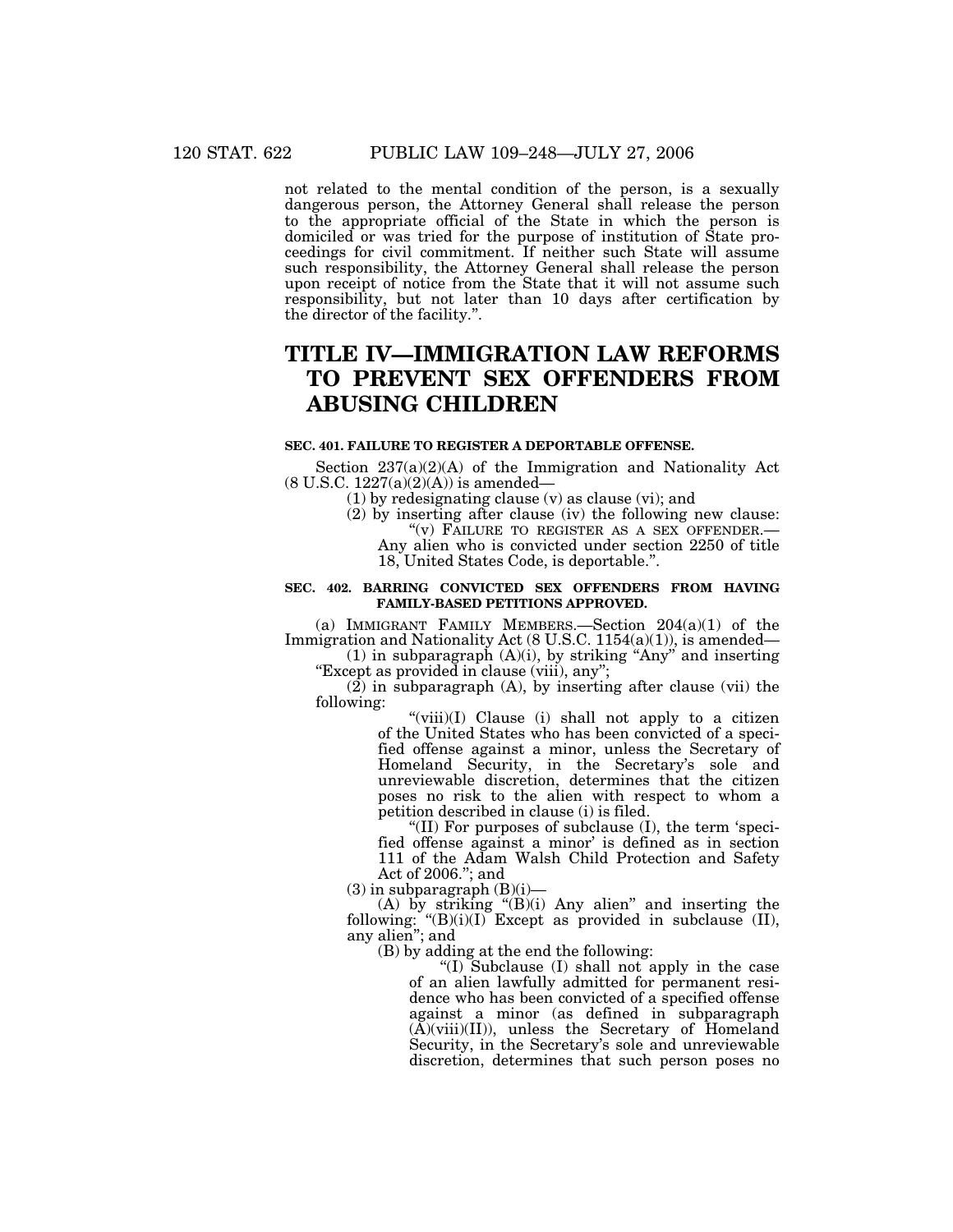risk to the alien with respect to whom a petition described in subclause (I) is filed.".<br>MIGRANTS.—Section  $101(a)(15)(K)$ 

(b) NONIMMIGRANTS.—Section  $101(a)(15)(K)$  (8 U.S.C.  $1101(a)(15)(K)$ , is amended by inserting "(other than a citizen described in section  $204(a)(1)(A)(viii)(I))^{\prime\prime}$  after "citizen of the United" States'' each place that phrase appears.

## **TITLE V—CHILD PORNOGRAPHY PREVENTION**

#### **SEC. 501. FINDINGS.**

Congress makes the following findings:

(1) The effect of the intrastate production, transportation, distribution, receipt, advertising, and possession of child pornography on the interstate market in child pornography:

(A) The illegal production, transportation, distribution, receipt, advertising and possession of child pornography, as defined in section 2256(8) of title 18, United States Code, as well as the transfer of custody of children for the production of child pornography, is harmful to the physiological, emotional, and mental health of the children depicted in child pornography and has a substantial and detrimental effect on society as a whole.

(B) A substantial interstate market in child pornography exists, including not only a multimillion dollar industry, but also a nationwide network of individuals openly advertising their desire to exploit children and to traffic in child pornography. Many of these individuals distribute child pornography with the expectation of receiving other child pornography in return.

(C) The interstate market in child pornography is carried on to a substantial extent through the mails and other instrumentalities of interstate and foreign commerce, such as the Internet. The advent of the Internet has greatly increased the ease of transporting, distributing, receiving, and advertising child pornography in interstate commerce. The advent of digital cameras and digital video cameras, as well as videotape cameras, has greatly increased the ease of producing child pornography. The advent of inexpensive computer equipment with the capacity to store large numbers of digital images of child pornography has greatly increased the ease of possessing child pornography. Taken together, these technological advances have had the unfortunate result of greatly increasing the interstate market in child pornography.

(D) Intrastate incidents of production, transportation, distribution, receipt, advertising, and possession of child pornography, as well as the transfer of custody of children for the production of child pornography, have a substantial and direct effect upon interstate commerce because:

(i) Some persons engaged in the production, transportation, distribution, receipt, advertising, and possession of child pornography conduct such activities entirely within the boundaries of one state. These persons are unlikely to be content with the amount of child pornography they produce, transport, distribute,

18 USC 2251 note.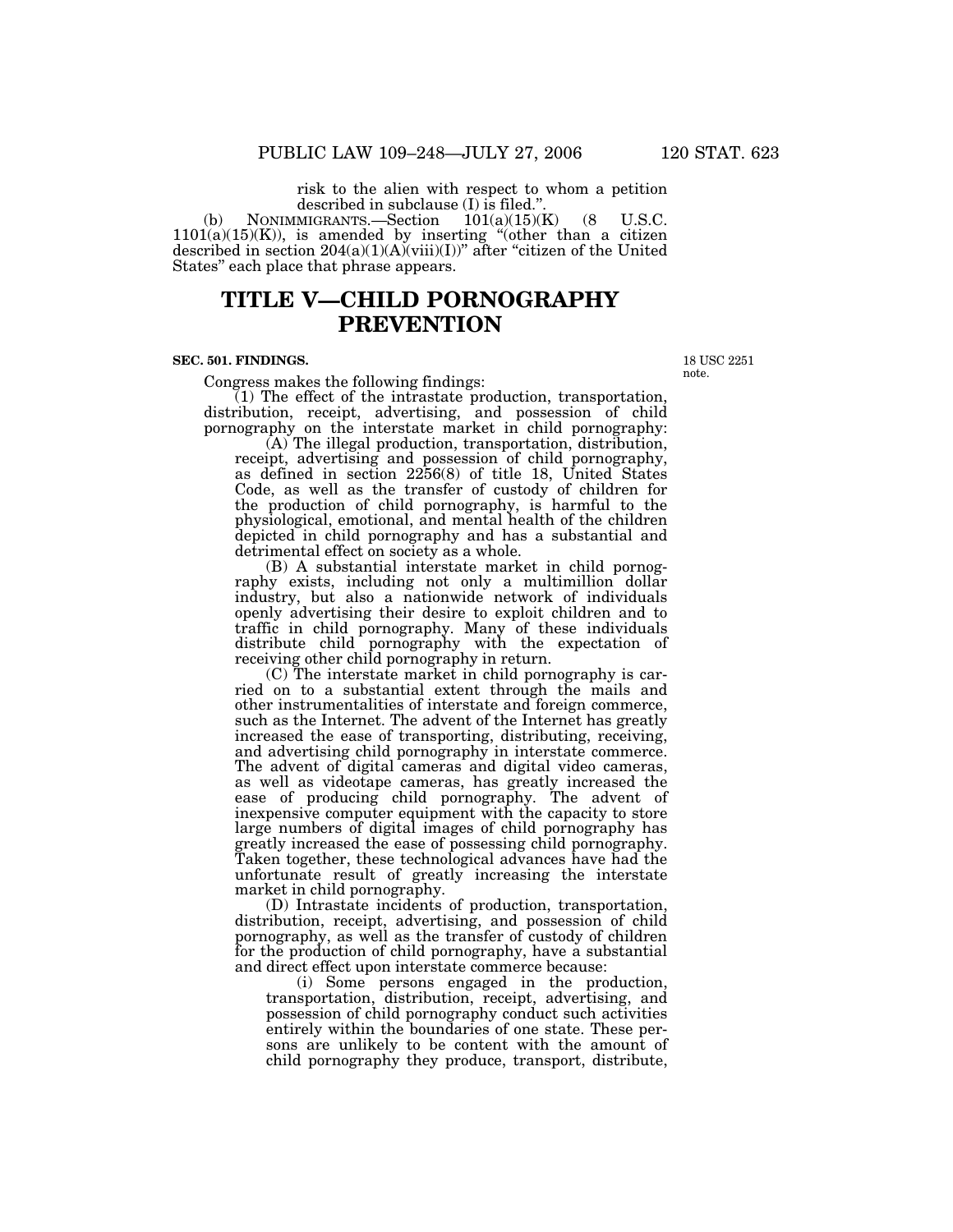receive, advertise, or possess. These persons are therefore likely to enter the interstate market in child pornography in search of additional child pornography, thereby stimulating demand in the interstate market in child pornography.

(ii) When the persons described in subparagraph (D)(i) enter the interstate market in search of additional child pornography, they are likely to distribute the child pornography they already produce, transport, distribute, receive, advertise, or possess to persons who will distribute additional child pornography to them, thereby stimulating supply in the interstate market in child pornography.

(iii) Much of the child pornography that supplies the interstate market in child pornography is produced entirely within the boundaries of one state, is not traceable, and enters the interstate market surreptitiously. This child pornography supports demand in the interstate market in child pornography and is essential to its existence.

(E) Prohibiting the intrastate production, transportation, distribution, receipt, advertising, and possession of child pornography, as well as the intrastate transfer of custody of children for the production of child pornography, will cause some persons engaged in such intrastate activities to cease all such activities, thereby reducing both supply and demand in the interstate market for child pornography.

(F) Federal control of the intrastate incidents of the production, transportation, distribution, receipt, advertising, and possession of child pornography, as well as the intrastate transfer of children for the production of child pornography, is essential to the effective control of the interstate market in child pornography.

(2) The importance of protecting children from repeat exploitation in child pornography:

(A) The vast majority of child pornography prosecutions today involve images contained on computer hard drives, computer disks, and related media.

(B) Child pornography is not entitled to protection under the First Amendment and thus may be prohibited.

(C) The government has a compelling State interest in protecting children from those who sexually exploit them, and this interest extends to stamping out the vice of child pornography at all levels in the distribution chain.

(D) Every instance of viewing images of child pornography represents a renewed violation of the privacy of the victims and a repetition of their abuse.

(E) Child pornography constitutes prima facie contraband, and as such should not be distributed to, or copied by, child pornography defendants or their attorneys.

(F) It is imperative to prohibit the reproduction of child pornography in criminal cases so as to avoid repeated violation and abuse of victims, so long as the government makes reasonable accommodations for the inspection, viewing, and examination of such material for the purposes of mounting a criminal defense.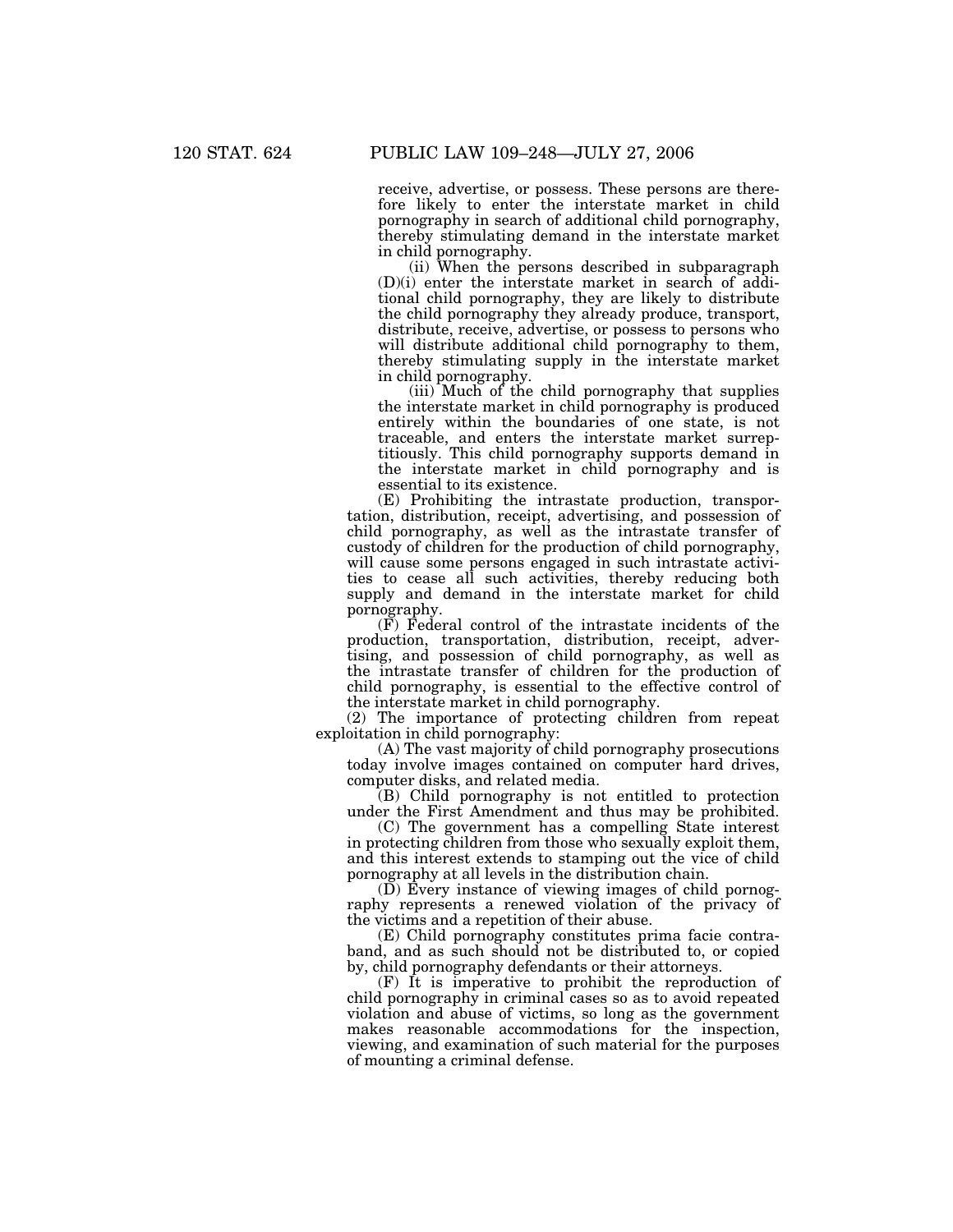(a) IN GENERAL.—Section 2257 of title 18, United States Code, is amended—

(1) in subsection (a), by inserting after ''videotape,'' the following: ''digital image, digitally- or computer-manipulated image of an actual human being, picture,'';

 $(2)$  in subsection  $(e)(1)$ , by adding at the end the following: ''In this paragraph, the term 'copy' includes every page of a website on which matter described in subsection (a) appears.'';

 $(3)$  in subsection  $(f)$ , by-

 $(A)$  in paragraph  $(3)$ , by striking "and" after the semicolon;

(B) in paragraph (4), by striking the period and inserting ''; and''; and

(C) by adding at the end the following:

"(5) for any person to whom subsection  $\left(\alpha\right)$  applies to refuse to permit the Attorney General or his or her designee to conduct an inspection under subsection (c).''; and

(4) by striking subsection (h) and inserting the following: ''(h) In this section—

"(1) the term 'actual sexually explicit conduct' means actual but not simulated conduct as defined in clauses (i) through (v) of section  $2256(2)(A)$  of this title;

" $(2)$  the term 'produces'—

''(A) means—

''(i) actually filming, videotaping, photographing, creating a picture, digital image, or digitally- or computer-manipulated image of an actual human being;

"(ii) digitizing an image, of a visual depiction of sexually explicit conduct; or, assembling, manufacturing, publishing, duplicating, reproducing, or reissuing a book, magazine, periodical, film, videotape, digital image, or picture, or other matter intended for commercial distribution, that contains a visual depiction of sexually explicit conduct; or

"(iii) inserting on a computer site or service a digital image of, or otherwise managing the sexually explicit content, of a computer site or service that contains a visual depiction of, sexually explicit conduct; and

''(B) does not include activities that are limited to—

''(i) photo or film processing, including digitization of previously existing visual depictions, as part of a commercial enterprise, with no other commercial interest in the sexually explicit material, printing, and video duplication;

''(ii) distribution;

"(iii) any activity, other than those activities identified in subparagraph (A), that does not involve the hiring, contracting for, managing, or otherwise arranging for the participation of the depicted performers;

"(iv) the provision of a telecommunications service, or of an Internet access service or Internet information location tool (as those terms are defined in section 231 of the Communications Act of 1934 (47 U.S.C. 231)); or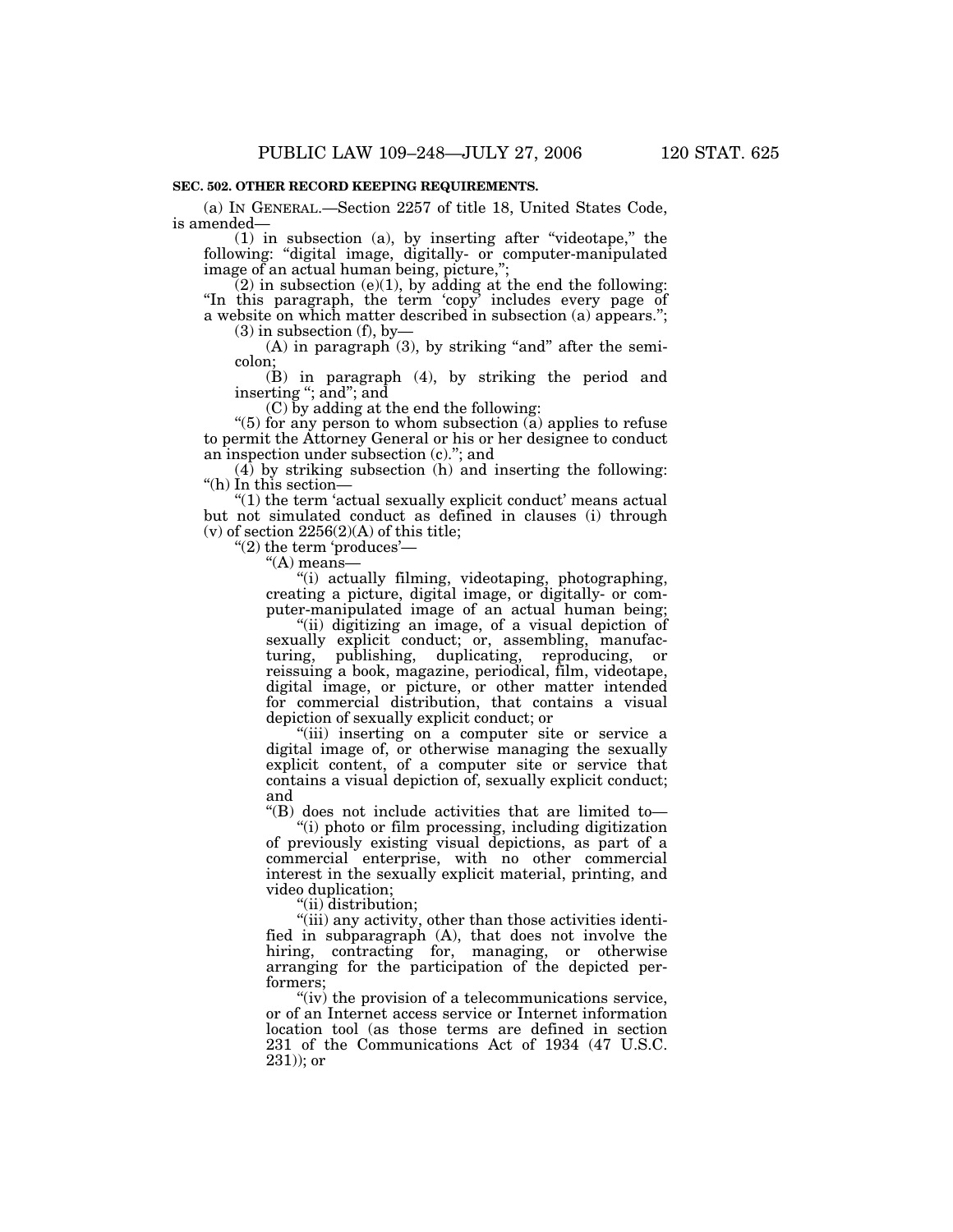"(v) the transmission, storage, retrieval, hosting, formatting, or translation (or any combination thereof) of a communication, without selection or alteration of the content of the communication, except that deletion of a particular communication or material made by another person in a manner consistent with section 230(c) of the Communications Act of 1934 (47 U.S.C. 230(c)) shall not constitute such selection or alteration of the content of the communication; and

"(3) the term 'performer' includes any person portrayed in a visual depiction engaging in, or assisting another person to engage in, sexually explicit conduct.''.

(b) CONSTRUCTION.—The provisions of section 2257 shall not apply to any depiction of actual sexually explicit conduct as described in clause (v) of section 2256(2)(A) of title 18, United States Code, produced in whole or in part, prior to the effective date of this section unless that depiction also includes actual sexually explicit conduct as described in clauses (i) through (iv) of section 2256(2)(A) of title 18, United States Code.

### **SEC. 503. RECORD KEEPING REQUIREMENTS FOR SIMULATED SEXUAL CONDUCT.**

(a) IN GENERAL.—Chapter 110 of title 18, United States Code, is amended by inserting after section 2257 the following:

## **''SEC. 2257A. RECORD KEEPING REQUIREMENTS FOR SIMULATED SEXUAL CONDUCT.**

"(a) Whoever produces any book, magazine, periodical, film, videotape, digital image, digitally- or computer-manipulated image of an actual human being, picture, or other matter that—

''(1) contains 1 or more visual depictions of simulated sexually explicit conduct; and

 $\mathcal{L}(2)$  is produced in whole or in part with materials which have been mailed or shipped in interstate or foreign commerce, or is shipped or transported or is intended for shipment or transportation in interstate or foreign commerce;

shall create and maintain individually identifiable records pertaining to every performer portrayed in such a visual depiction.

''(b) Any person to whom subsection (a) applies shall, with respect to every performer portrayed in a visual depiction of simulated sexually explicit conduct—

''(1) ascertain, by examination of an identification document containing such information, the performer's name and date of birth, and require the performer to provide such other indicia of his or her identity as may be prescribed by regulations;

" $(2)$  ascertain any name, other than the performer's present and correct name, ever used by the performer including maiden name, alias, nickname, stage, or professional name; and

''(3) record in the records required by subsection (a) the information required by paragraphs (1) and (2) and such other identifying information as may be prescribed by regulation.

"(c) Any person to whom subsection  $(a)$  applies shall maintain the records required by this section at their business premises, or at such other place as the Attorney General may by regulation prescribe and shall make such records available to the Attorney General for inspection at all reasonable times.

 $*(d)(1)$  No information or evidence obtained from records required to be created or maintained by this section shall, except

18 USC 2257 note.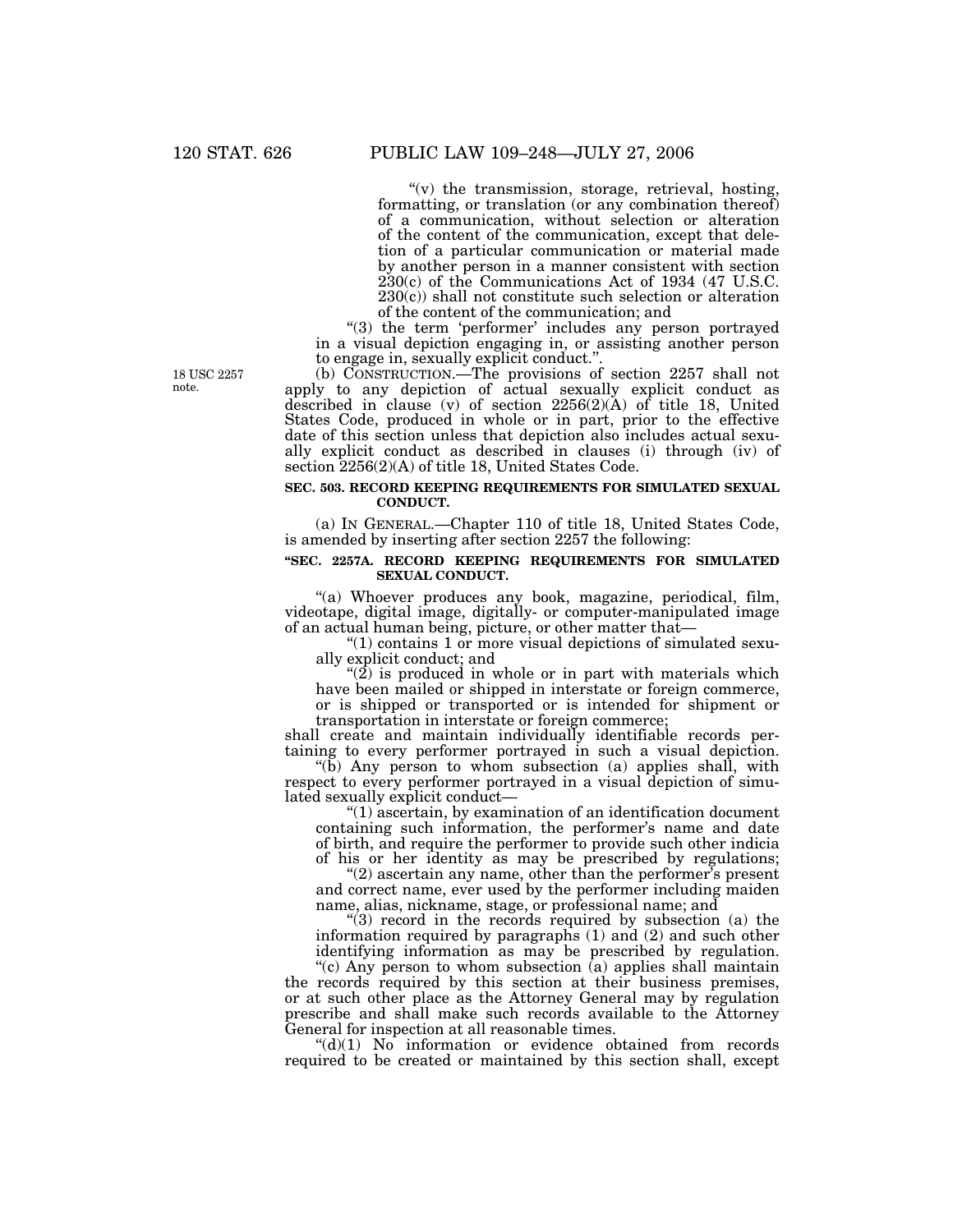as provided in this section, directly or indirectly, be used as evidence against any person with respect to any violation of law.

" $(2)$  Paragraph  $(1)$  shall not preclude the use of such information or evidence in a prosecution or other action for a violation of this chapter or chapter 71, or for a violation of any applicable provision of law with respect to the furnishing of false information.

 $\mathcal{L}(e)(1)$  Any person to whom subsection (a) applies shall cause Regulations. to be affixed to every copy of any matter described in subsection  $(a)(1)$  in such manner and in such form as the Attorney General shall by regulations prescribe, a statement describing where the records required by this section with respect to all performers depicted in that copy of the matter may be located. In this paragraph, the term 'copy' includes every page of a website on which matter described in subsection (a) appears.

"(2) If the person to whom subsection (a) applies is an organization the statement required by this subsection shall include the name, title, and business address of the individual employed by such organization responsible for maintaining the records required by this section.

''(f) It shall be unlawful—

"(1) for any person to whom subsection (a) applies to fail to create or maintain the records as required by subsections (a) and (c) or by any regulation promulgated under this section;

" $(2)$  for any person to whom subsection  $(a)$  applies knowingly to make any false entry in or knowingly to fail to make an appropriate entry in, any record required by subsection (b) or any regulation promulgated under this section;

''(3) for any person to whom subsection (a) applies knowingly to fail to comply with the provisions of subsection (e) or any regulation promulgated pursuant to that subsection; or

"(4) for any person knowingly to sell or otherwise transfer, or offer for sale or transfer, any book, magazine, periodical, film, video, or other matter, produced in whole or in part with materials which have been mailed or shipped in interstate or foreign commerce or which is intended for shipment in interstate or foreign commerce, that—

''(A) contains 1 or more visual depictions made after the date of enactment of this subsection of simulated sexually explicit conduct; and

" $(\hat{B})$  is produced in whole or in part with materials which have been mailed or shipped in interstate or foreign commerce, or is shipped or transported or is intended for shipment or transportation in interstate or foreign commerce;

which does not have affixed thereto, in a manner prescribed as set forth in subsection  $(e)(1)$ , a statement describing where the records required by this section may be located, but such person shall have no duty to determine the accuracy of the contents of the statement or the records required to be kept.

" $(5)$  for any person to whom subsection  $(a)$  applies to refuse to permit the Attorney General or his or her designee to conduct an inspection under subsection (c).

 $\mathcal{L}(\mathbf{g})$  As used in this section, the terms 'produces' and 'performer' have the same meaning as in section 2257(h) of this title.

" $(h)(1)$  The provisions of this section and section 2257 shall not apply to matter, or any image therein, containing one or more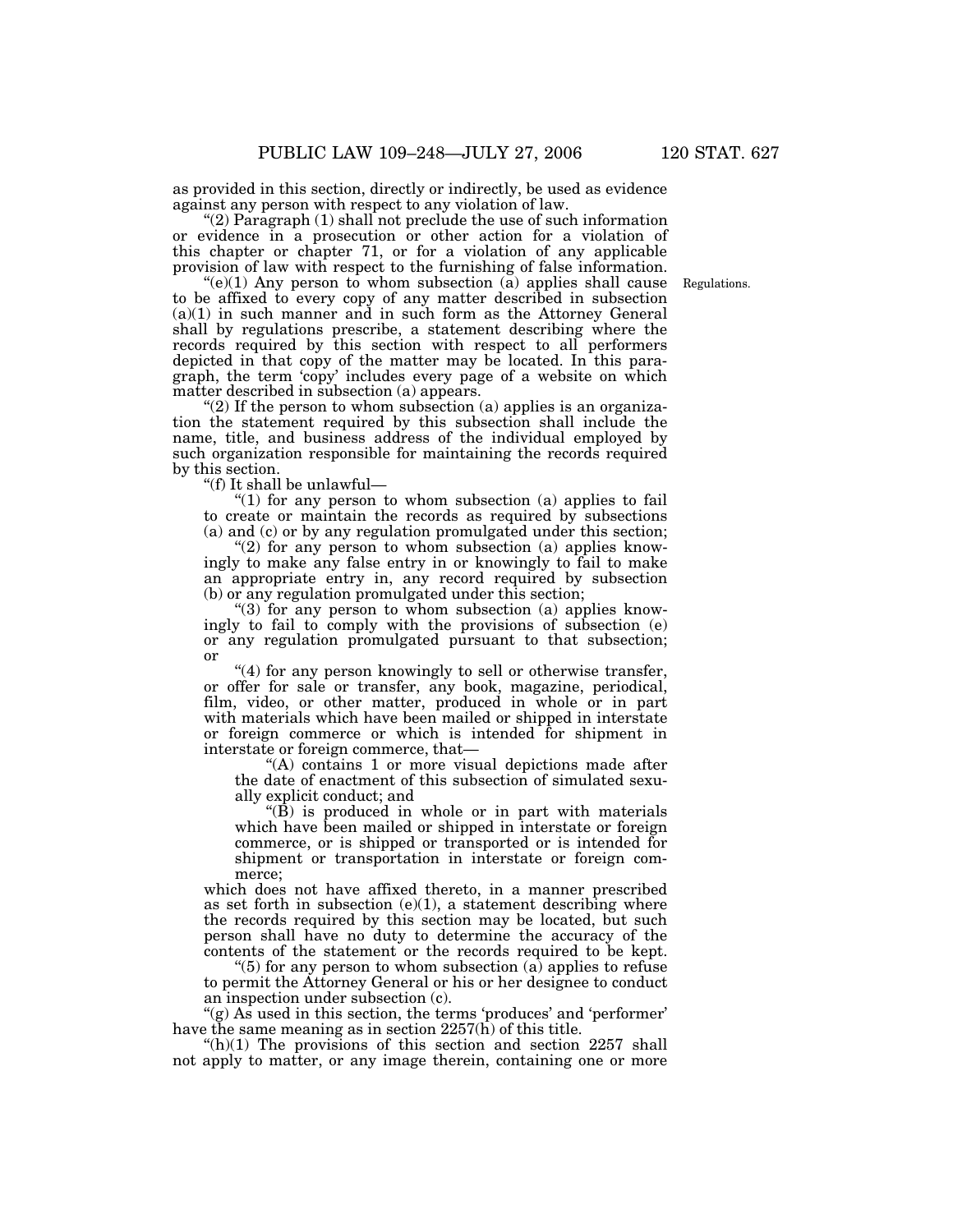visual depictions of simulated sexually explicit conduct, or actual sexually explicit conduct as described in clause (v) of section  $2256(2)$ (A), if such matter-

 $<sup>(A)(i)</sup>$  is intended for commercial distribution;</sup>

"(ii) is created as a part of a commercial enterprise by a person who certifies to the Attorney General that such person regularly and in the normal course of business collects and maintains individually identifiable information regarding all performers, including minor performers, employed by that person, pursuant to Federal and State tax, labor, and other laws, labor agreements, or otherwise pursuant to industry standards, where such information includes the name, address, and date of birth of the performer; and

"(iii) is not produced, marketed or made available by the person described in clause (ii) to another in circumstances such than an ordinary person would conclude that the matter contains a visual depiction that is child pornography as defined in section 2256(8); or

 $f'(B)(i)$  is subject to the authority and regulation of the Federal Communications Commission acting in its capacity to enforce section 1464 of this title, regarding the broadcast of obscene, indecent or profane programming; and

"(ii) is created as a part of a commercial enterprise by a person who certifies to the Attorney General that such person regularly and in the normal course of business collects and maintains individually identifiable information regarding all performers, including minor performers, employed by that person, pursuant to Federal and State tax, labor, and other laws, labor agreements, or otherwise pursuant to industry standards, where such information includes the name, address, and date of birth of the performer.

"(2) Nothing in subparagraphs  $(A)$  and  $(B)$  of paragraph  $(1)$ shall be construed to exempt any matter that contains any visual depiction that is child pornography, as defined in section 2256(8), or is actual sexually explicit conduct within the definitions in clauses (i) through (iv) of section  $2256(2)(A)$ .

 $(ii)(1)$  Whoever violates this section shall be imprisoned for not more than 1 year, and fined in accordance with the provisions of this title, or both.

"(2) Whoever violates this section in an effort to conceal a substantive offense involving the causing, transporting, permitting or offering or seeking by notice or advertisement, a minor to engage in sexually explicit conduct for the purpose of producing a visual depiction of such conduct in violation of this title, or to conceal a substantive offense that involved trafficking in material involving the sexual exploitation of a minor, including receiving, transporting, advertising, or possessing material involving the sexual exploitation of a minor with intent to traffic, in violation of this title, shall be imprisoned for not more than 5 years and fined in accordance with the provisions of this title, or both.

"(3) Whoever violates paragraph  $(2)$  after having been previously convicted of a violation punishable under that paragraph shall be imprisoned for any period of years not more than 10 years but not less than 2 years, and fined in accordance with the provisions of this title, or both.

The provisions of this section shall not become effective until 90 days after the final regulations implementing this section are

Penalties.

Effective date. Federal Register, publication.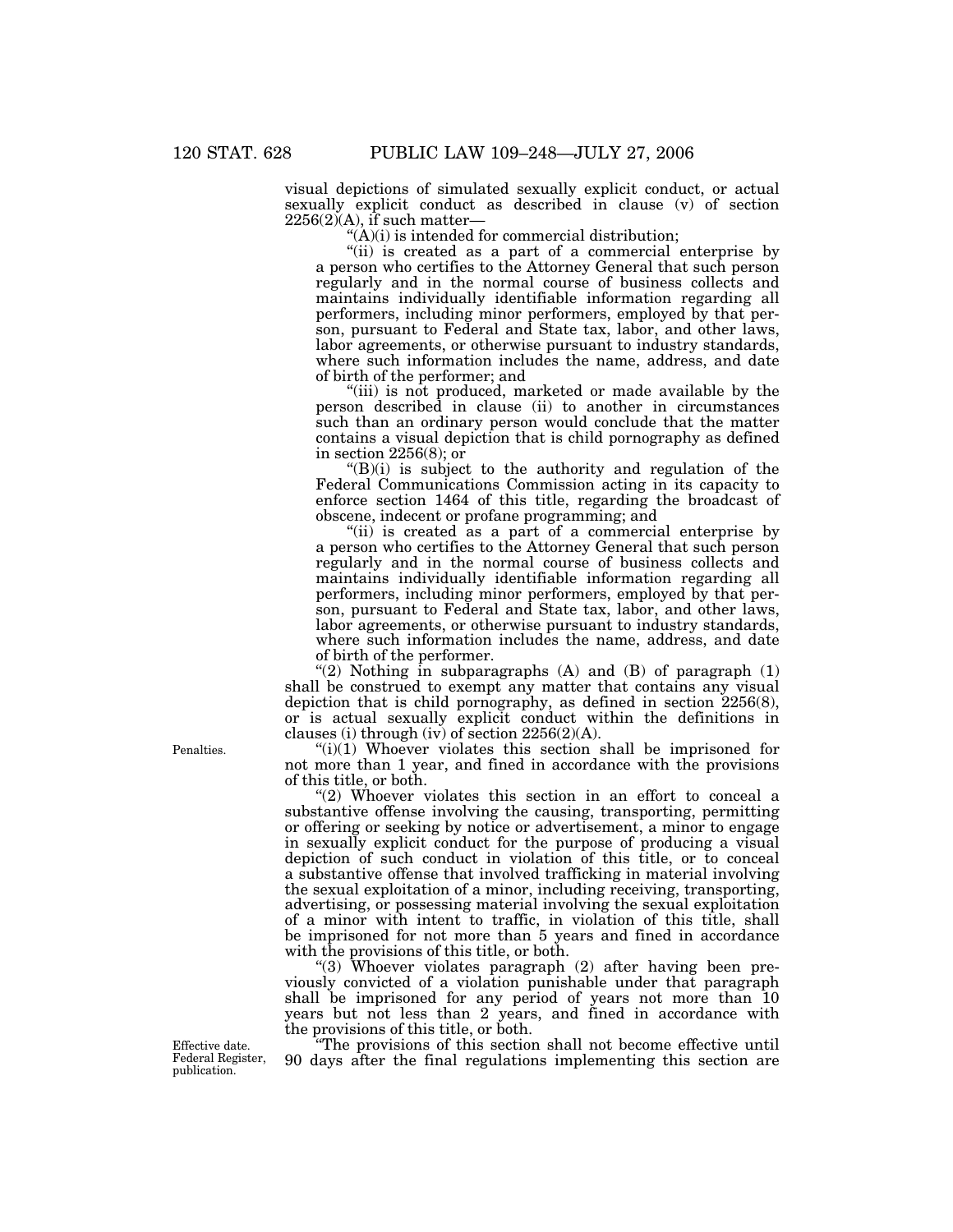published in the Federal Register. The provisions of this section shall not apply to any matter, or image therein, produced, in whole or in part, prior to the effective date of this section.

 $\mathcal{C}(k)$  On an annual basis, the Attorney General shall submit a report to Congress—

Deadline. Reports.

''(1) concerning the enforcement of this section and section 2257 by the Department of Justice during the previous 12 month period; and

" $(2)$  including—

''(A) the number of inspections undertaken pursuant to this section and section 2257;

''(B) the number of open investigations pursuant to this section and section 2257;

''(C) the number of cases in which a person has been charged with a violation of this section and section 2257; and

''(D) for each case listed in response to subparagraph (C), the name of the lead defendant, the federal district in which the case was brought, the court tracking number, and a synopsis of the violation and its disposition, if any, including settlements, sentences, recoveries and penalties.<sup>3</sup>

(b) CHAPTER ANALYSIS.—The chapter analysis for chapter 110 of title 18, United States Code, is amended by inserting after the item for section 2257 the following:

''2257A. Recordkeeping requirements for simulated sexual conduct.''.

#### **SEC. 504. PREVENTION OF DISTRIBUTION OF CHILD PORNOGRAPHY USED AS EVIDENCE IN PROSECUTIONS.**

Section 3509 of title 18, United States Code, is amended by adding at the end the following:<br>"(m) PROHIBITION ON REPRODUCTION OF CHILD PORNOGRAPHY.—

"(1) In any criminal proceeding, any property or material that constitutes child pornography (as defined by section 2256 of this title) shall remain in the care, custody, and control of either the Government or the court.

 $''(2)$ (A) Notwithstanding Rule 16 of the Federal Rules of Criminal Procedure, a court shall deny, in any criminal proceeding, any request by the defendant to copy, photograph, duplicate, or otherwise reproduce any property or material that constitutes child pornography (as defined by section 2256 of this title), so long as the Government makes the property or material reasonably available to the defendant.

''(B) For the purposes of subparagraph (A), property or material shall be deemed to be reasonably available to the defendant if the Government provides ample opportunity for inspection, viewing, and examination at a Government facility of the property or material by the defendant, his or her attorney, and any individual the defendant may seek to qualify to furnish expert testimony at trial.''.

#### **SEC. 505. AUTHORIZING CIVIL AND CRIMINAL ASSET FORFEITURE IN CHILD EXPLOITATION AND OBSCENITY CASES.**

(a) CONFORMING FORFEITURE PROCEDURES FOR OBSCENITY OFFENSES.—Section 1467 of title 18, United States Code, is amended—

(1) in subsection (a)(3), by inserting a period after "of such offense'' and striking all that follows; and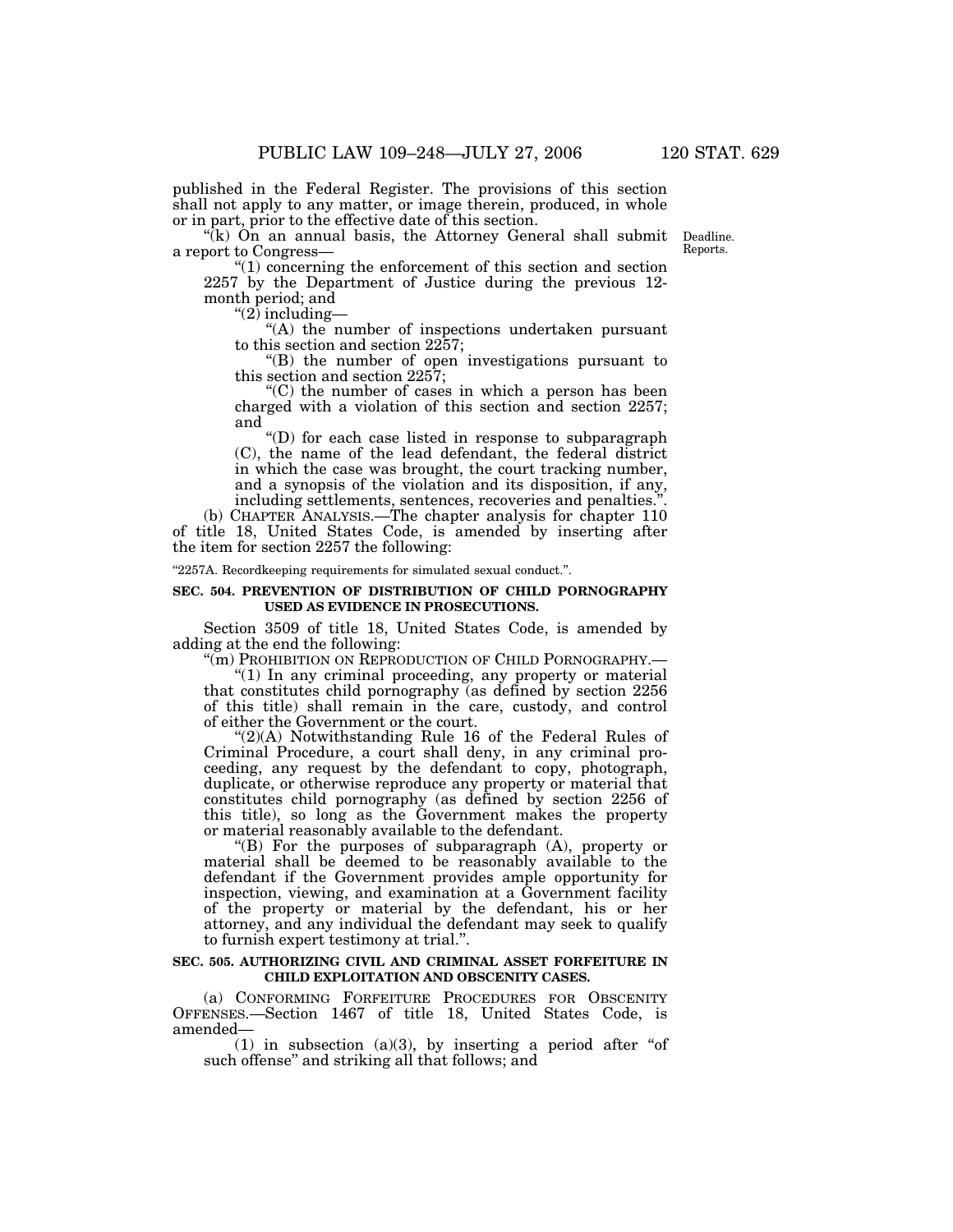(2) by striking subsections (b) through (n) and inserting the following:

Applicability.

''(b) The provisions of section 413 of the Controlled Substances Act (21 U.S.C. 853), with the exception of subsections (a) and (d), shall apply to the criminal forfeiture of property pursuant to subsection (a).

''(c) Any property subject to forfeiture pursuant to subsection (a) may be forfeited to the United States in a civil case in accordance with the procedures set forth in chapter 46 of this title.''.

(b) PROPERTY SUBJECT TO CRIMINAL FORFEITURE.—Section 2253(a) of title 18, United States Code, is amended—

 $(1)$  in the matter preceding paragraph  $(1)$ —

(A) by inserting "or who is convicted of an offense under section 2252B of this chapter," after "2260 of this chapter''; and

(B) by striking ''an offense under section 2421, 2422, or 2423 of chapter 117" and inserting "an offense under chapter 109A'';

 $(2)$  in paragraph  $(1)$ , by inserting "2252A, 2252B, or 2260" after " $2252$ "; and

 $(3)$  in paragraph  $(3)$ , by inserting "or any property traceable to such property'' before the period.

(c) CRIMINAL FORFEITURE PROCEDURE.—Section 2253 of title 18, United States Code, is amended by striking subsections (b) through (o) and inserting the following:

Applicability.

''(b) Section 413 of the Controlled Substances Act (21 U.S.C. 853) with the exception of subsections (a) and (d), applies to the criminal forfeiture of property pursuant to subsection  $(a)$ .

(d) CIVIL FORFEITURE.—Section 2254 of title 18, United States Code, is amended to read as follows:

### **''§ 2254. Civil forfeiture**

"Any property subject to forfeiture pursuant to section 2253 may be forfeited to the United States in a civil case in accordance with the procedures set forth in chapter 46.''.

## **SEC. 506. PROHIBITING THE PRODUCTION OF OBSCENITY AS WELL AS TRANSPORTATION, DISTRIBUTION, AND SALE.**

(a) SECTION 1465.—Section 1465 of title 18 of the United States Code is amended—

(1) by inserting ''**PRODUCTION AND**'' before ''**TRANSPOR-TATION**'' in the heading of the section;

(2) by inserting ''produces with the intent to transport, distribute, or transmit in interstate or foreign commerce, or whoever knowingly" after "whoever knowingly" and before ''transports or travels in''; and

 $(3)$  by inserting a comma after "in or affecting such commerce''.

(b) SECTION 1466.—Section 1466 of title 18 of the United States Code is amended—

(1) in subsection (a), by inserting ''producing with intent to distribute or sell, or'' before ''selling or transferring obscene matter,";

(2) in subsection (b), by inserting, ''produces'' before ''sells or transfers or offers to sell or transfer obscene matter''; and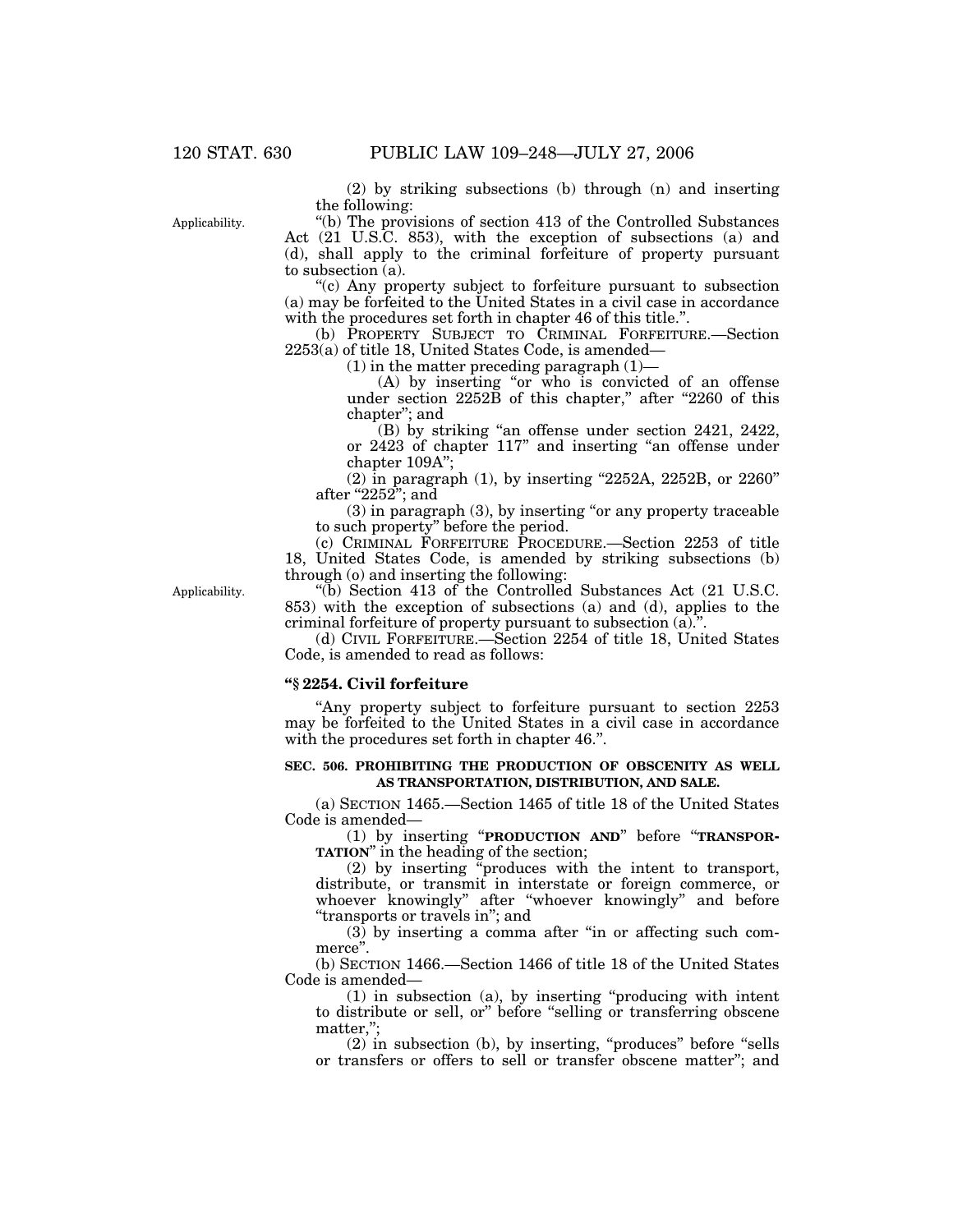(3) in subsection (b) by inserting ''production,'' before "selling or transferring or offering to sell or transfer such material.''.

### **SEC. 507. GUARDIANS AD LITEM.**

Section 3509(h)(1) of title 18, United States Code, is amended by inserting '', and provide reasonable compensation and payment of expenses for,'' before ''a guardian''.

## **TITLE VI—GRANTS, STUDIES, AND PRO-GRAMS FOR CHILDREN AND COMMU-NITY SAFETY**

## **Subtitle A—Mentoring Matches for Youth Act**

#### **SEC. 601. SHORT TITLE.**

This subtitle may be cited as the ''Mentoring Matches for Youth Act of 2006''.

#### **SEC. 602. FINDINGS.**

Congress finds the following:

(1) Big Brothers Big Sisters of America, which was founded in 1904 and chartered by Congress in 1958, is the oldest and largest mentoring organization in the United States.

(2) There are over 450 Big Brothers Big Sisters of America local agencies providing mentoring programs for at-risk children in over 5,000 communities throughout every State, Guam, and Puerto Rico.

(3) Over the last decade, Big Brothers Big Sisters of America has raised a minimum of 75 percent of its annual operating budget from private sources and is continually working to grow private sources of funding to maintain this ratio of private to Federal funds.

(4) In 2005, Big Brothers Big Sisters of America provided mentors for over 235,000 children.

(5) Big Brothers Big Sisters of America has a goal to provide mentors for 1,000,000 children per year.

#### **SEC. 603. GRANT PROGRAM FOR EXPANDING BIG BROTHERS BIG SIS-**42 USC 5611 **TERS MENTORING PROGRAM.**

In each of fiscal years 2007 through 2012, the Administrator of the Office of Juvenile Justice and Delinquency Prevention (hereafter in this Act referred to as the ''Administrator'') may make grants to Big Brothers Big Sisters of America to use for expanding the capacity of and carrying out the Big Brothers Big Sisters mentoring programs for at-risk youth.

#### **SEC. 604. BIANNUAL REPORT.**

(a) IN GENERAL.—Big Brothers Big Sisters of America shall submit 2 reports to the Administrator in each of fiscal years 2007 through 2013. Big Brothers Big Sisters of America shall submit the first report in a fiscal year not later than April 1 of that fiscal year and the second report in a fiscal year not later than September 30 of that fiscal year.

Mentoring Matches for Youth Act of 2006.

42 USC 5611 note.

42 USC 5611 note.

note.

42 USC 5611 note.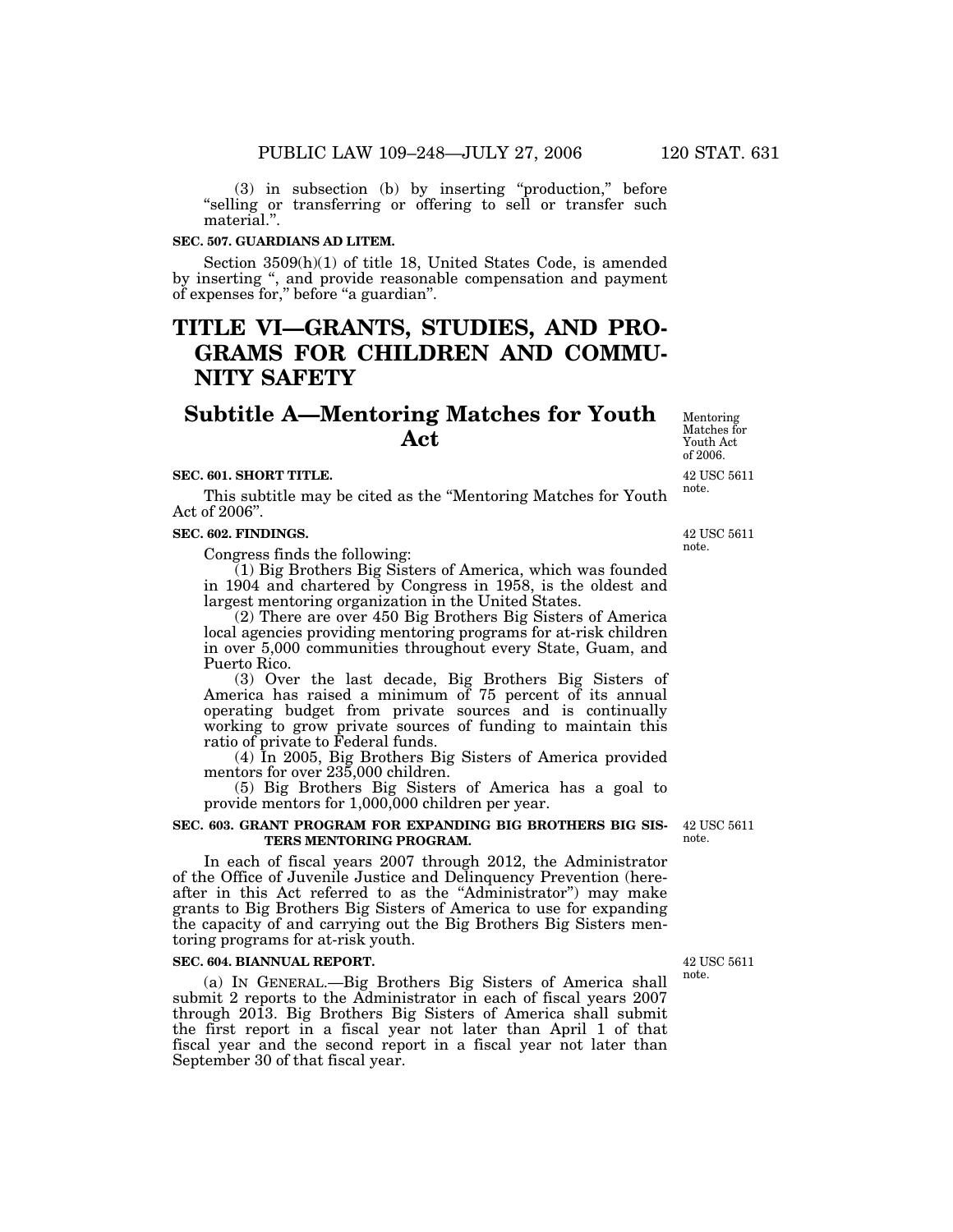(b) REQUIRED CONTENT.—Each such report shall include the following:

(1) A detailed statement of the progress made by Big Brothers Big Sisters of America in expanding the capacity of and carrying out mentoring programs for at-risk youth.

(2) A detailed statement of how the amounts received under this Act have been used.

(3) A detailed assessment of the effectiveness of the mentoring programs.

(4) Recommendations for continued grants and the appropriate amounts for such grants.

42 USC 5611 note.

## **SEC. 605. AUTHORIZATION OF APPROPRIATIONS.**

There are authorized to be appropriated to carry out this Act— (1) \$9,000,000 for fiscal year 2007;

(2) \$10,000,000 for fiscal year 2008;

(3) \$11,500,000 for fiscal year 2009;

(4) \$13,000,000 for fiscal year 2010; and

(5) \$15,000,000 for fiscal year 2011.

## **Subtitle B—National Police Athletic League Youth Enrichment Act**

## **SEC. 611. SHORT TITLE.**

This subtitle may be cited as the ''National Police Athletic League Youth Enrichment Reauthorization Act of 2006''.

#### **SEC. 612. FINDINGS.**

Section 2 of the National Police Athletic League Youth Enrichment Act of 2000 (42 U.S.C. 13751 note) is amended—

 $(1)$  in paragraph  $(1)$ —

(A) by redesignating subparagraphs (C) through (G) as subparagraphs  $(D)$  through  $(H)$ , respectively; and

(B) by inserting after subparagraph (B) the following:

''(C) develop life enhancing character and leadership skills in young people;'';

 $(2)$  in paragraph  $(2)$  by striking "55-year" and inserting ''90-year'';

 $(3)$  in paragraph  $(3)$ —

 $(A)$  by striking "320 PAL chapters" and inserting "350 PAL chapters''; and

(B) by striking "1,500,000 youth" and inserting ''2,000,000 youth'';

 $(4)$  in paragraph  $(4)$ , by striking "82 percent" and inserting "85 percent";

(5) in paragraph (5), in the second sentence, by striking ''receive no'' and inserting ''rarely receive'';

 $(6)$  in paragraph  $(6)$ , by striking "17 are at risk" and inserting "18 are at risk"; and

(7) in paragraph (7), by striking ''1999'' and inserting ''2005''.

## **SEC. 613. PURPOSE.**

Section 3 of the National Police Athletic League Youth Enrichment Act of 2000 (42 U.S.C. 13751 note) is amended—

 $(1)$  in paragraph  $(1)$ —

National Police Athletic League Youth Enrichment Reauthorization Act of 2006. 42 USC 13701 note.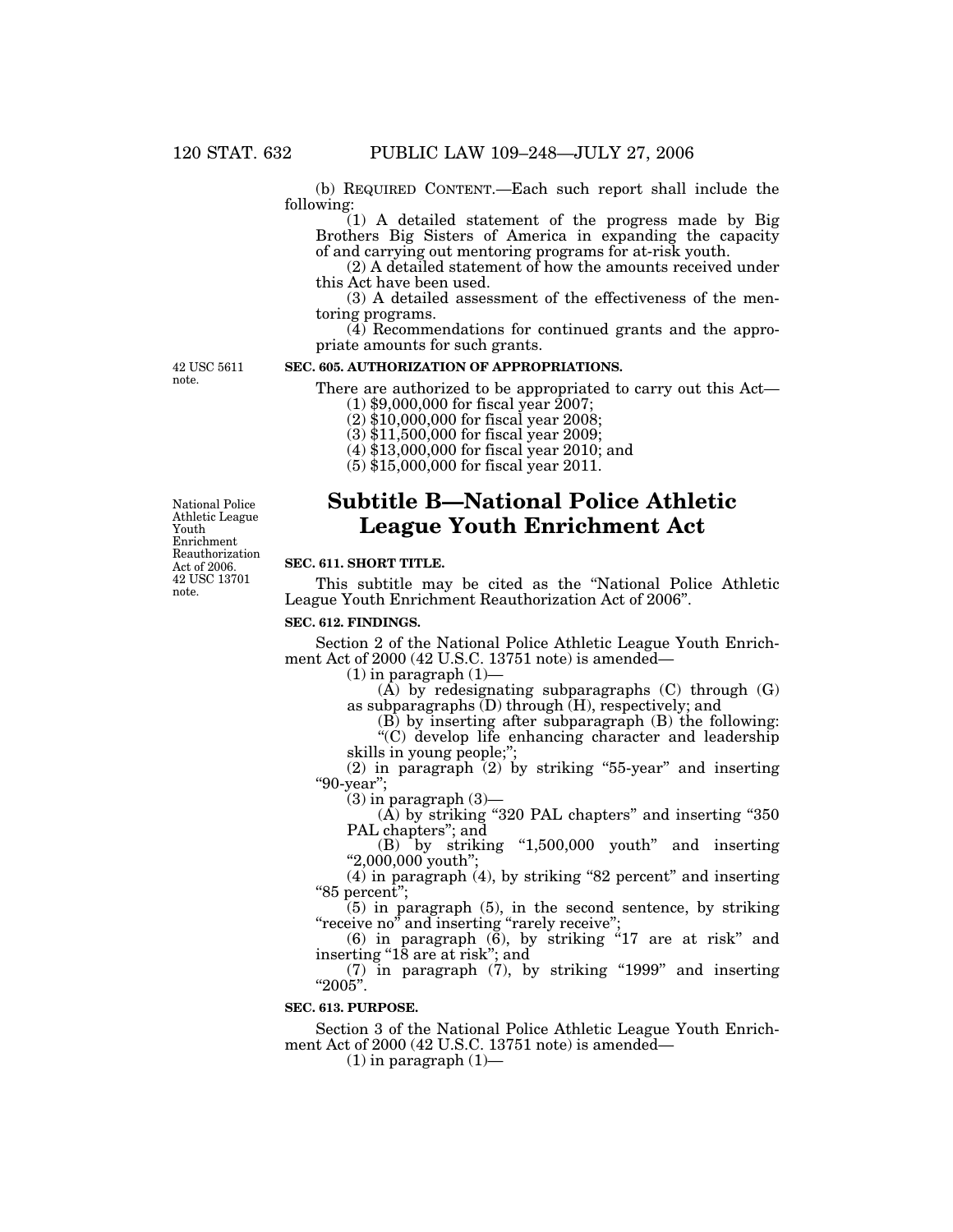(A) by striking ''320 established PAL chapters'' and inserting ''342 established PAL chapters''; and

(B) by striking "and" at the end;

(2) in paragraph (2), by striking ''2006.'' and inserting " $2010$ ; and"; and

(3) by adding at the end the following:

"(3) support of an annual gathering of PAL chapters and designated youth leaders from such chapters to participate in a 3-day conference that addresses national and local issues impacting the youth of America and includes educational sessions to advance character and leadership skills.''.

#### **SEC. 614. GRANTS AUTHORIZED.**

Section 5 of the National Police Athletic League Youth Enrichment Act of 2000 (42 U.S.C. 13751 note) is amended—

 $(1)$  in subsection  $(a)$ , by striking "2001 through 2005" and inserting "2006 through 2010"; and

(2) in subsection  $(b)(1)(B)$ , by striking "not less than 570 PAL chapters in operation before January 1, 2004" and inserting ''not fewer than 500 PAL chapters in operation before January 1, 2010''.

## **SEC. 615. USE OF FUNDS.**

Section 6(a)(2) of the National Police Athletic League Youth Enrichment Act of 2000 (42 U.S.C. 13751 note) is amended—

(1) in the matter preceding subparagraph (A), by striking ''four'' and inserting ''two''; and

(2) in subparagraph (A)—

(A) in the matter preceding clause (i), by striking ''two programs" and inserting "one program";

 $(B)$  in clause (iii), by striking "or";

 $(C)$  in clause (iv), by striking "and" and inserting "or"; and

(D) by inserting after clause (iv) the following:<br>"(v) character development and leadership  $f'(v)$  character development and training; and''.

## **SEC. 616. AUTHORIZATION OF APPROPRIATIONS.**

Section 8(a) of the National Police Athletic League Youth Enrichment Act of 2000 (42 U.S.C. 13751 note) is amended by striking "2001 through  $2005$ " and inserting "2006 through  $2010$ ". **SEC. 617. NAME OF LEAGUE.**

(a) DEFINITIONS.—Section 4(4) of the National Police Athletic League Youth Enrichment Act of 2000 (42 U.S.C. 13751 note) is amended in the paragraph heading, by striking "Athletic" and inserting ''Athletic/activities''.

(b) TEXT.—The National Police Athletic League Youth Enrichment Act of 2000 (42 U.S.C. 13751 note) is amended by striking ''Police Athletic League'' each place such term appears and inserting ''Police Athletic/Activities League''.

## **Subtitle C—Grants, Studies, and Other Provisions**

#### **SEC. 621. PILOT PROGRAM FOR MONITORING SEXUAL OFFENDERS.** 42 USC 16981.

(a) SEX OFFENDER MONITORING PROGRAM.—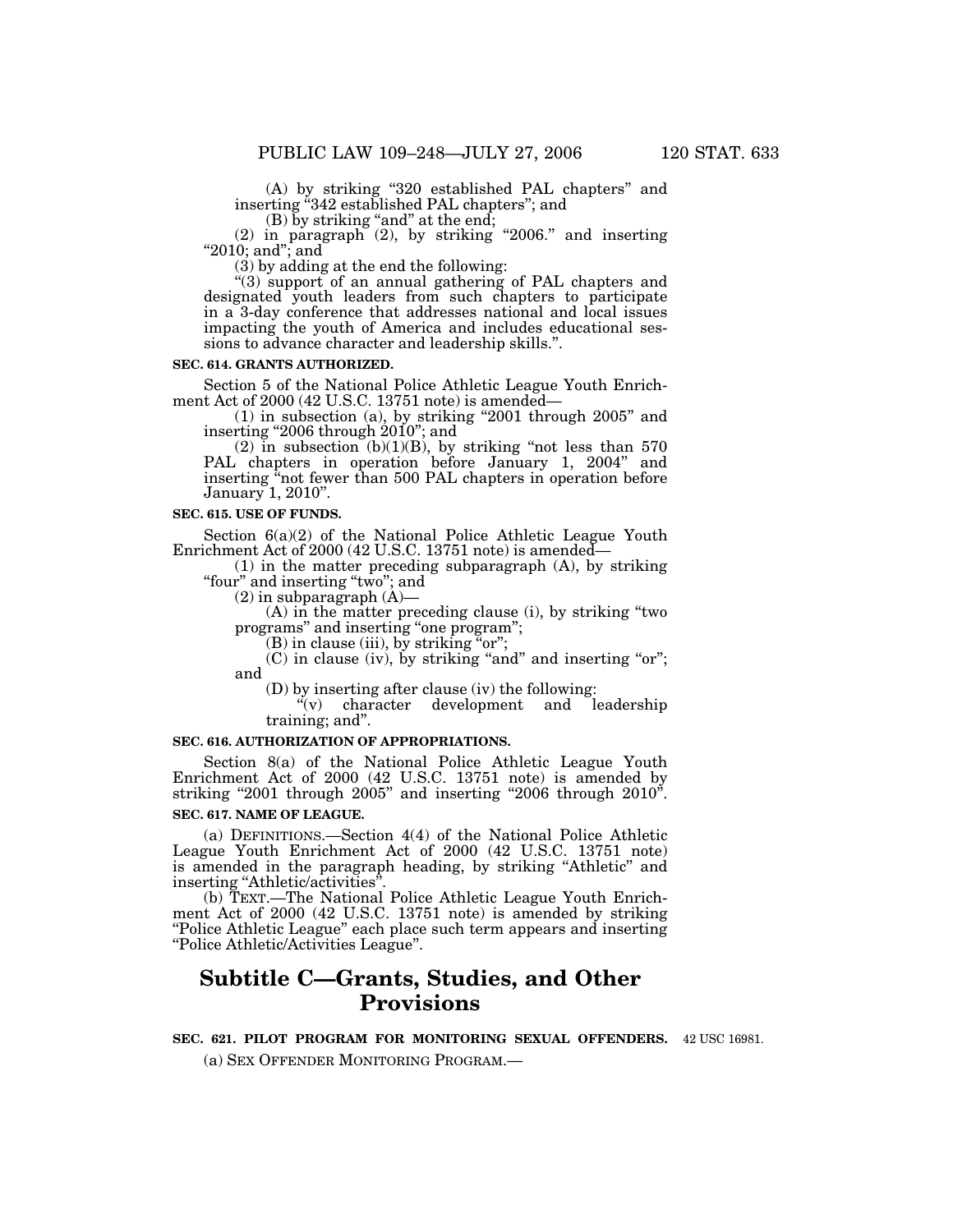(1) GRANTS AUTHORIZED.— (A) IN GENERAL.—The Attorney General is authorized to award grants (referred to as ''Jessica Lunsford and Sarah Lunde Grants'') to States, local governments, and Indian tribal governments to assist in—

(i) carrying out programs to outfit sex offenders with electronic monitoring units; and

(ii) the employment of law enforcement officials necessary to carry out such programs.

(B) DURATION.—The Attorney General shall award grants under this section for a period not to exceed 3 years.

(C) MINIMUM STANDARDS.—The electronic monitoring units used in the pilot program shall at a minimum—

(i) provide a single-unit tracking device for each offender that—

(I) contains a central processing unit with global positioning system and cellular technology in a single unit; and

(II) provides two- and three-way voice communication; and

(ii) permit active, real-time, and continuous monitoring of offenders 24 hours a day.

(2) APPLICATION.—

(A) IN GENERAL.—Each State, local government, or Indian tribal government desiring a grant under this section shall submit an application to the Attorney General at such time, in such manner, and accompanied by such information as the Attorney General may reasonably require.

(B) CONTENTS.—Each application submitted pursuant to subparagraph (A) shall—

(i) describe the activities for which assistance under this section is sought; and

(ii) provide such additional assurances as the Attorney General determines to be essential to ensure compliance with the requirements of this section.

(b) INNOVATION.—In making grants under this section, the Attorney General shall ensure that different approaches to monitoring are funded to allow an assessment of effectiveness.

(c) AUTHORIZATION OF APPROPRIATIONS.—

(1) IN GENERAL.—There are authorized to be appropriated \$5,000,000 for each of the fiscal years 2007 through 2009 to carry out this section.

(2) REPORT.—Not later than September 1, 2010, the Attorney General shall report to Congress—

(A) assessing the effectiveness and value of this section;

(B) comparing the cost effectiveness of the electronic monitoring to reduce sex offenses compared to other alternatives; and

(C) making recommendations for continuing funding and the appropriate levels for such funding.

## **SEC. 622. TREATMENT AND MANAGEMENT OF SEX OFFENDERS IN THE BUREAU OF PRISONS.**

Section 3621 of title 18, United States Code, is amended by adding at the end the following new subsection: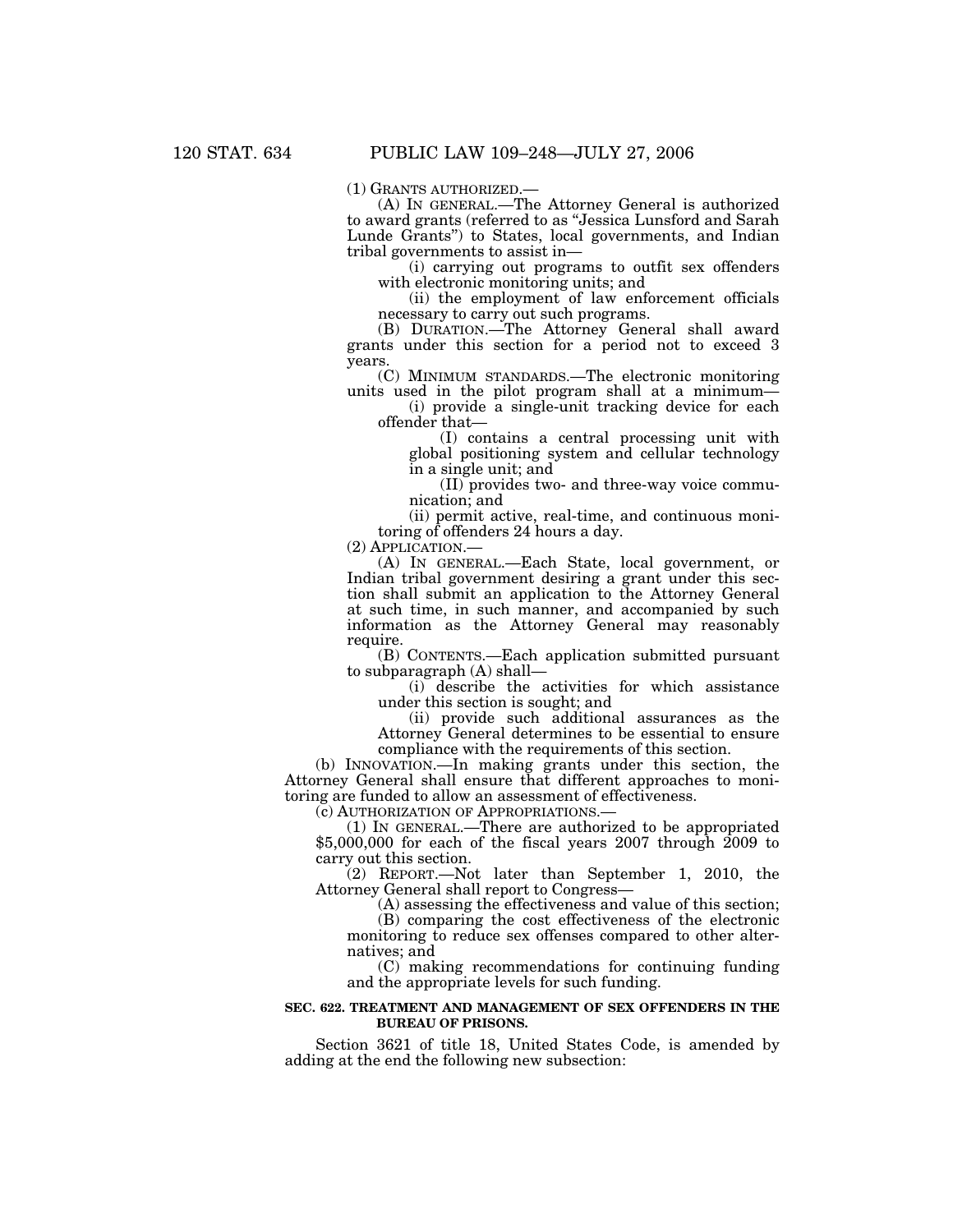''(f) SEX OFFENDER MANAGEMENT.— ''(1) IN GENERAL.—The Bureau of Prisons shall make available appropriate treatment to sex offenders who are in need of and suitable for treatment, as follows:

''(A) SEX OFFENDER MANAGEMENT PROGRAMS.—The Bureau of Prisons shall establish non-residential sex offender management programs to provide appropriate treatment, monitoring, and supervision of sex offenders and to provide aftercare during pre-release custody.<br>"(B) RESIDENTIAL SEX OFFENDER TREATMENT PRO-

GRAMS.—The Bureau of Prisons shall establish residential sex offender treatment programs to provide treatment to sex offenders who volunteer for such programs and are deemed by the Bureau of Prisons to be in need of and suitable for residential treatment.

"(2) REGIONS.—At least 1 sex offender management program under paragraph  $(1)(A)$ , and at least one residential sex offender treatment program under paragraph (1)(B), shall be established in each region within the Bureau of Prisons.

''(3) AUTHORIZATION OF APPROPRIATIONS.—There are authorized to be appropriated to the Bureau of Prisons for each fiscal year such sums as may be necessary to carry out this subsection.''.

### **SEC. 623. SEX OFFENDER APPREHENSION GRANTS; JUVENILE SEX OFFENDER TREATMENT GRANTS.**

Title I of the Omnibus Crime Control and Safe Streets Act of 1968 is amended by adding at the end the following new part:

## **''PART X—SEX OFFENDER APPREHENSION GRANTS; JUVENILE SEX OFFENDER TREAT-MENT GRANTS**

#### **''SEC. 3011. SEX OFFENDER APPREHENSION GRANTS.**

"(a) AUTHORITY TO MAKE SEX OFFENDER APPREHENSION GRANTS.—

''(1) IN GENERAL.—From amounts made available to carry out this part, the Attorney General may make grants to States, units of local government, Indian tribal governments, other public and private entities, and multi-jurisdictional or regional consortia thereof for activities specified in paragraph (2).

"(2) COVERED ACTIVITIES.—An activity referred to in paragraph (1) is any program, project, or other activity to assist a State in enforcing sex offender registration requirements.

''(b) AUTHORIZATION OF APPROPRIATIONS.—There are authorized to be appropriated such sums as may be necessary for fiscal years 2007 through 2009 to carry out this part.

#### **''SEC. 3012. JUVENILE SEX OFFENDER TREATMENT GRANTS.**

"(a) AUTHORITY TO MAKE JUVENILE SEX OFFENDER TREATMENT GRANTS.—

"(1) In GENERAL.—From amounts made available to carry out this part, the Attorney General may make grants to units of local government, Indian tribal governments, correctional facilities, other public and private entities, and multijurisdictional or regional consortia thereof for activities specified in paragraph  $(2)$ .

42 USC 3797ee.

42 USC 3797ee–1.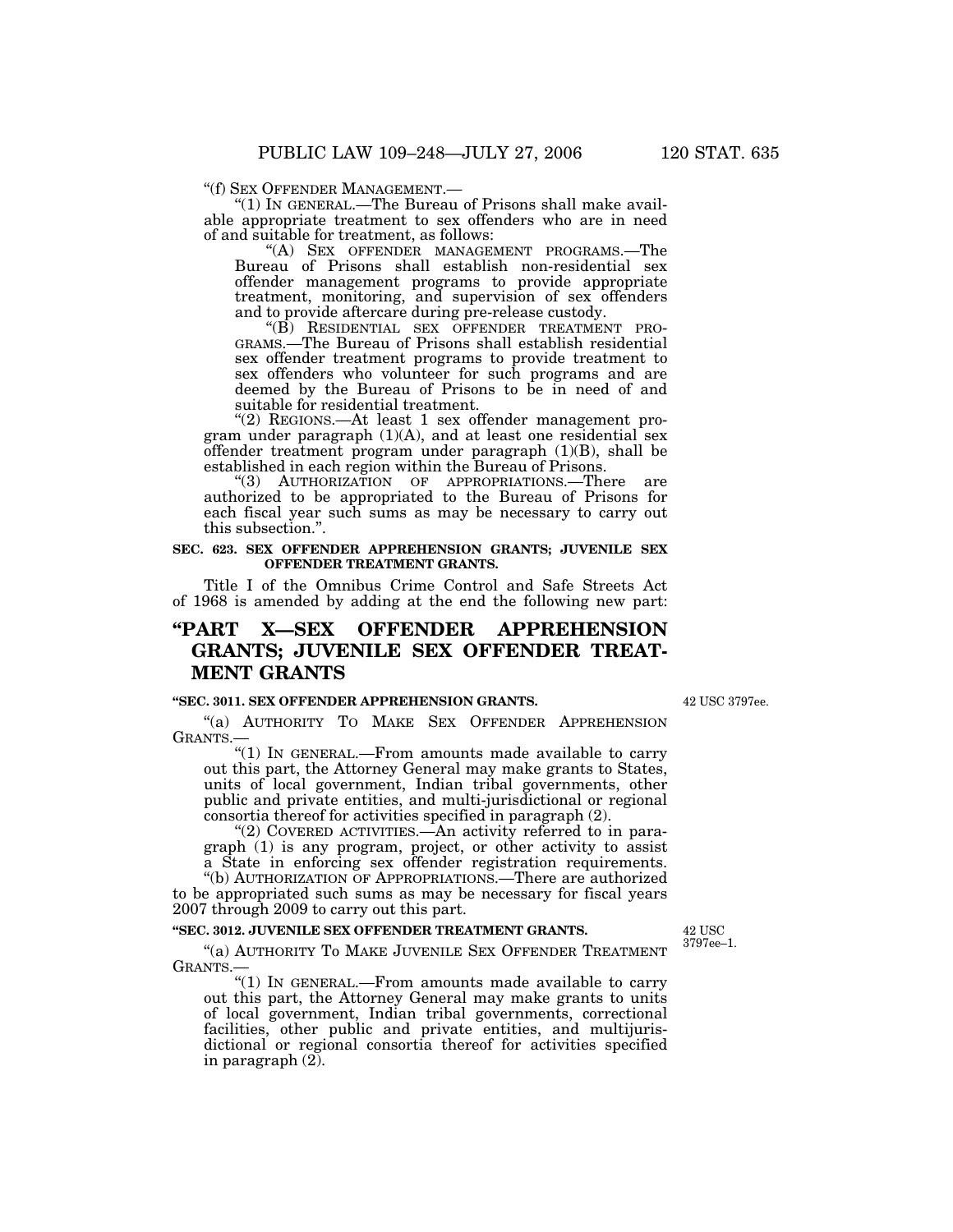"(2) COVERED ACTIVITIES.—An activity referred to in paragraph (1) is any program, project, or other activity to assist in the treatment of juvenile sex offenders.

''(b) JUVENILE SEX OFFENDER DEFINED.—For purposes of this section, the term 'juvenile sex offender' is a sex offender who had not attained the age of 18 years at the time of his or her offense.

''(c) AUTHORIZATION OF APPROPRIATIONS.—There are authorized to be appropriated \$10,000,000 for each of fiscal years 2007 through 2009 to carry out this part.''.

42 USC 16982.

### **SEC. 624. ASSISTANCE FOR PROSECUTION OF CASES CLEARED THROUGH USE OF DNA BACKLOG CLEARANCE FUNDS.**

(a) IN GENERAL.—The Attorney General may make grants to train and employ personnel to help prosecute cases cleared through use of funds provided for DNA backlog elimination.

(b) AUTHORIZATION.—There are authorized to be appropriated such sums as may be necessary for each of fiscal years  $2007$  through 2011 to carry out this section.

### **SEC. 625. GRANTS TO COMBAT SEXUAL ABUSE OF CHILDREN.**

(a) IN GENERAL.—The Bureau of Justice Assistance is authorized to make grants under this section—

(1) to any law enforcement agency that serves a jurisdiction with 50,000 or more residents; and

(2) to any law enforcement agency that serves a jurisdiction with fewer than 50,000 residents, upon a showing of need. (b) USE OF GRANT AMOUNTS.—Grants under this section may be used by the law enforcement agency to—

(1) hire additional law enforcement personnel or train existing staff to combat the sexual abuse of children through community education and outreach, investigation of complaints, enforcement of laws relating to sex offender registries, and management of released sex offenders;

(2) investigate the use of the Internet to facilitate the sexual abuse of children; and

(3) purchase computer hardware and software necessary to investigate sexual abuse of children over the Internet, access local, State, and Federal databases needed to apprehend sex offenders, and facilitate the creation and enforcement of sex offender registries.

(c) CRITERIA.—The Attorney General shall give priority to law enforcement agencies making a showing of need.

(d) AUTHORIZATION OF APPROPRIATIONS.—There are authorized to be appropriated such sums as may be necessary for fiscal years 2007 through 2009 to carry out this section.

## **SEC. 626. CRIME PREVENTION CAMPAIGN GRANT.**

Subpart 2 of part E of title I of the Omnibus Crime Control and Safe Street Act of 1968 is amended by adding at the end the following new chapter:

## **''CHAPTER 4—GRANTS TO PRIVATE ENTITIES**

42 USC 3765.

#### **''SEC. 519. CRIME PREVENTION CAMPAIGN GRANT.**

''(a) GRANT AUTHORIZATION.—The Attorney General may provide a grant to a national private, nonprofit organization that has expertise in promoting crime prevention through public outreach and media campaigns in coordination with law enforcement

42 USC 16983.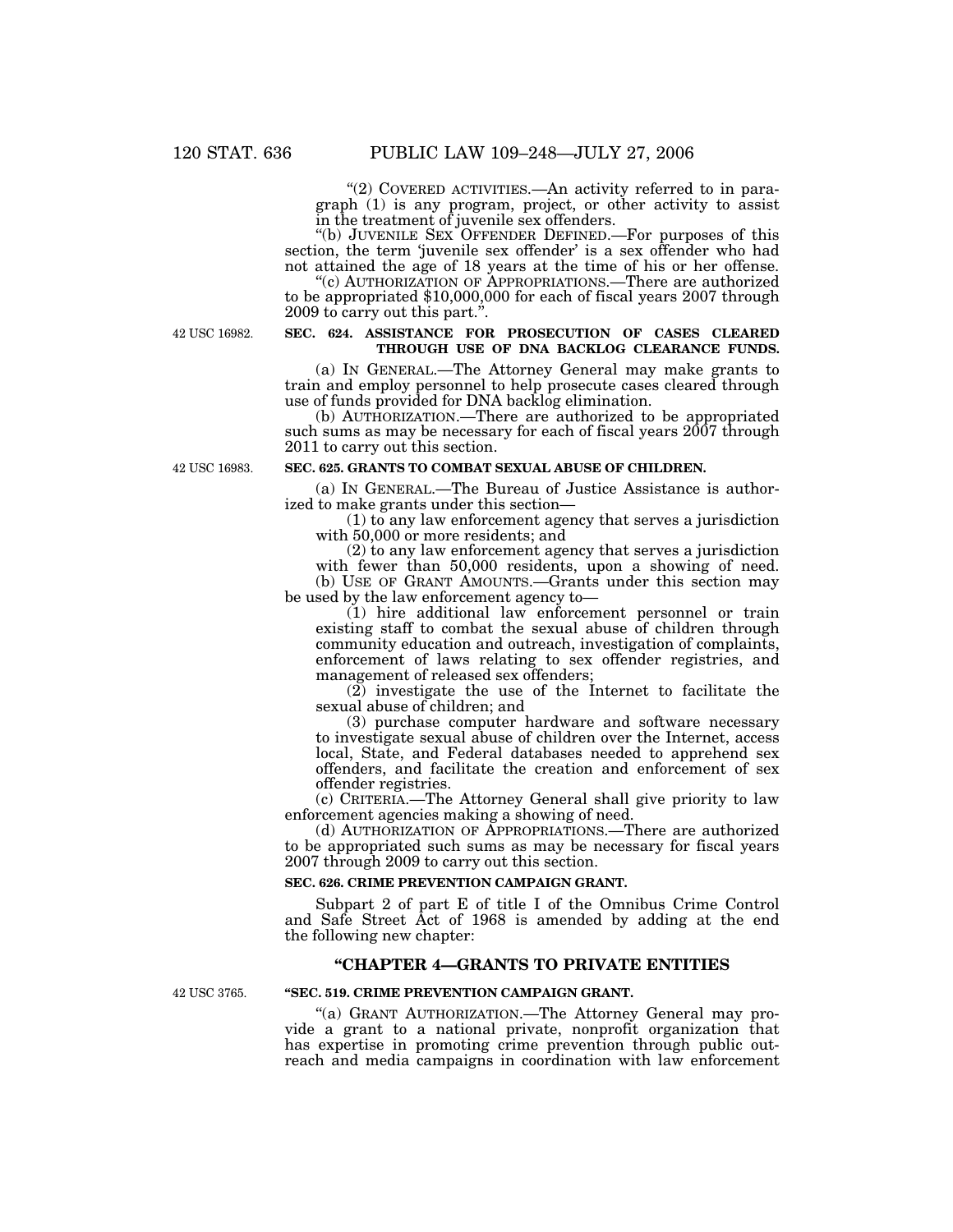agencies and other local government officials, and representatives

of community public interest organizations, including schools and youth-serving organizations, faith-based, and victims' organizations and employers.

''(b) APPLICATION.—To request a grant under this section, an organization described in subsection  $(a)$  shall submit an application to the Attorney General in such form and containing such information as the Attorney General may require.

''(c) USE OF FUNDS.—An organization that receives a grant under this section shall—

''(1) create and promote national public communications campaigns;

 $\sqrt[4]{(2)}$  develop and distribute publications and other educational materials that promote crime prevention;

''(3) design and maintain web sites and related web-based materials and tools;

"(4) design and deliver training for law enforcement personnel, community leaders, and other partners in public safety and hometown security initiatives;

''(5) design and deliver technical assistance to States, local jurisdictions, and crime prevention practitioners and associations;

 $\cdot$ (6) coordinate a coalition of Federal, national, and statewide organizations and communities supporting crime prevention;

''(7) design, deliver, and assess demonstration programs; ''(8) operate McGruff-related programs, including McGruff Club;

''(9) operate the Teens, Crime, and Community Program; and

''(10) evaluate crime prevention programs and trends.

''(d) AUTHORIZATION OF APPROPRIATIONS.—There are authorized to be appropriated to carry out this section—

 $(1)$  for fiscal year 2007, \$7,000,000;

 $'(2)$  for fiscal year 2008, \$8,000,000;

''(3) for fiscal year 2009, \$9,000,000; and

''(4) for fiscal year 2010, \$10,000,000.''.

#### **SEC. 627. GRANTS FOR FINGERPRINTING PROGRAMS FOR CHILDREN.** 42 USC 16984.

(a) IN GENERAL.—The Attorney General shall establish and implement a program under which the Attorney General may make grants to States, units of local government, and Indian tribal governments in accordance with this section.

(b) USE OF GRANT AMOUNTS.—A grant made to a State, unit of local government, or Indian tribal government under subsection (a) shall be distributed to law enforcement agencies within the jurisdiction of such State, unit, or tribal government to be used for any of the following activities:

(1) To establish a voluntary fingerprinting program for children, which may include the taking of palm prints of children.

(2) To hire additional law enforcement personnel, or train existing law enforcement personnel, to take fingerprints of children.

(3) To provide information within the community involved about the existence of such a fingerprinting program.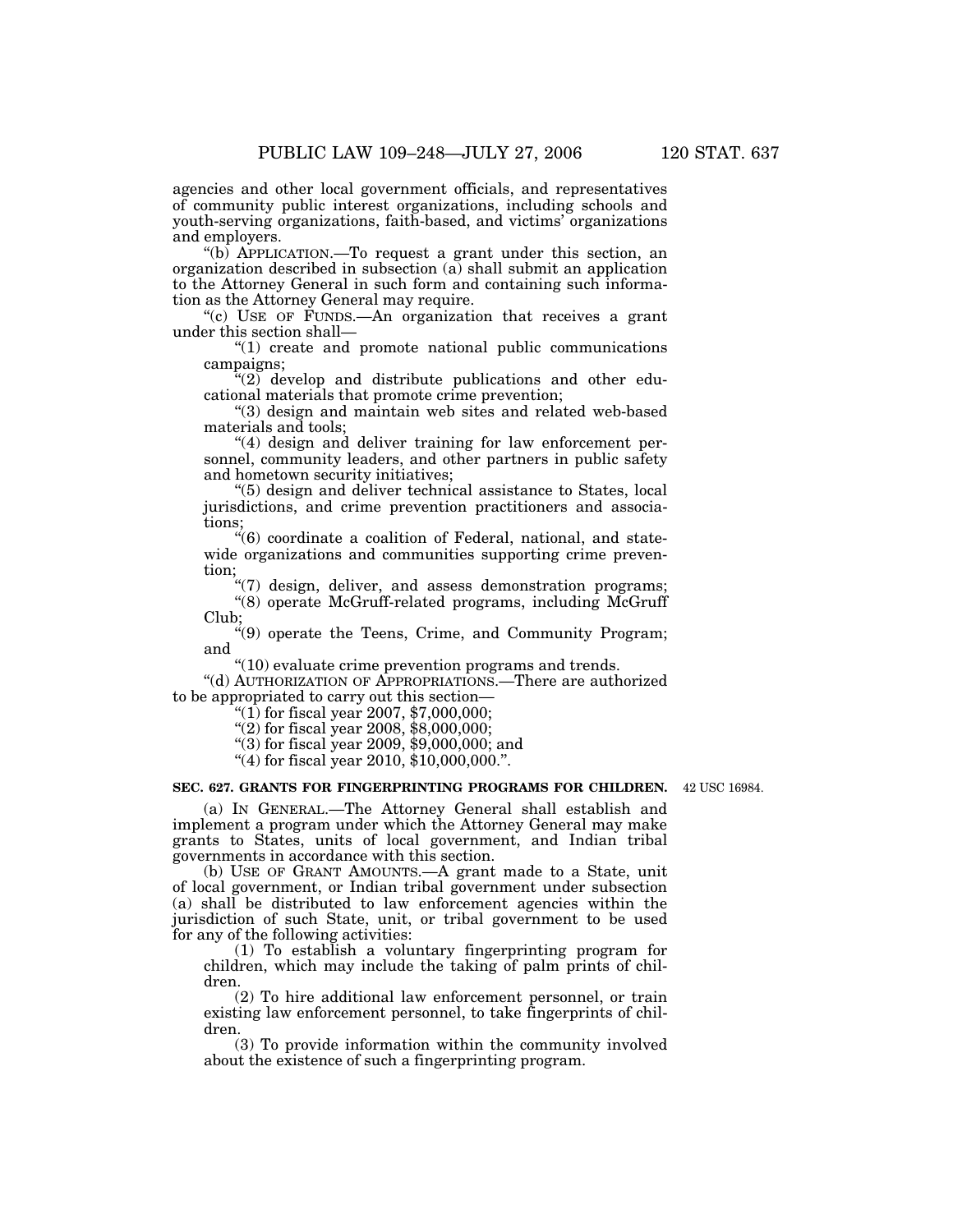(4) To provide for computer hardware, computer software, or other materials necessary to carry out such a fingerprinting program.

(c) LIMITATION.—Fingerprints of a child derived from a program funded under this section—

(1) may be released only to a parent or guardian of the child; and

(2) may not be copied or retained by any Federal, State, local, or tribal law enforcement officer unless written permission is given by the parent or guardian.

(d) CRIMINAL PENALTY.—Any person who uses the fingerprints of a child derived from a program funded under this section for any purpose other than the purpose described in subsection  $(c)(1)$ shall be subject to imprisonment for not more than 1 year, a fine under title 18, United States Code, or both.

(e) AUTHORIZATION OF APPROPRIATIONS.—There is authorized to be appropriated \$20,000,000 to carry out this section for the 5-year period beginning on the first day of fiscal year 2007.

42 USC 16985.

## **SEC. 628. GRANTS FOR RAPE, ABUSE & INCEST NATIONAL NETWORK.**

(a) FINDINGS.—Congress finds as follows:

(1) More than 200,000 Americans each year are victims of sexual assault, according to the Department of Justice.

(2) In 2004, 1 American was sexually assaulted every 2.5 minutes.

(3) One of every 6 women, and 1 of every 133 men, in America has been the victim of a completed or attempted rape, according to the Department of Justice.

(4) The Federal Bureau of Investigation ranks rape second in the hierarchy of violent crimes for its Uniform Crime Reports, trailing only murder.

(5) The Federal Government, through the Victims of Crime Act, Violence Against Women Act, and other laws, has long played a role in providing services to sexual assault victims and in seeking policies to increase the number of rapists brought to justice.

(6) Research suggests that sexual assault victims who receive counseling support are more likely to report their attack to the police and to participate in the prosecution of the offender.

(7) Due in part to the combined efforts of law enforcement officials at the local, State, and Federal level, as well as the efforts of the Rape, Abuse & Incest National Network (RAINN) and its affiliated rape crisis centers across the United States, sexual violence in America has fallen by more than half since 1994.

 $(8)$  RAINN, a  $501(c)(3)$  nonprofit corporation headquartered in the District of Columbia, has since 1994 provided help to victims of sexual assault and educated the public about sexual assault prevention, prosecution, and recovery.

(9) RAINN established and continues to operate the National Sexual Assault Hotline, a free, confidential telephone hotline that provides help, 24 hours a day, to victims nationally.

(10) More than 1,100 local rape crisis centers in the 50 States and the District of Columbia partner with RAINN and are members of the National Sexual Assault Hotline network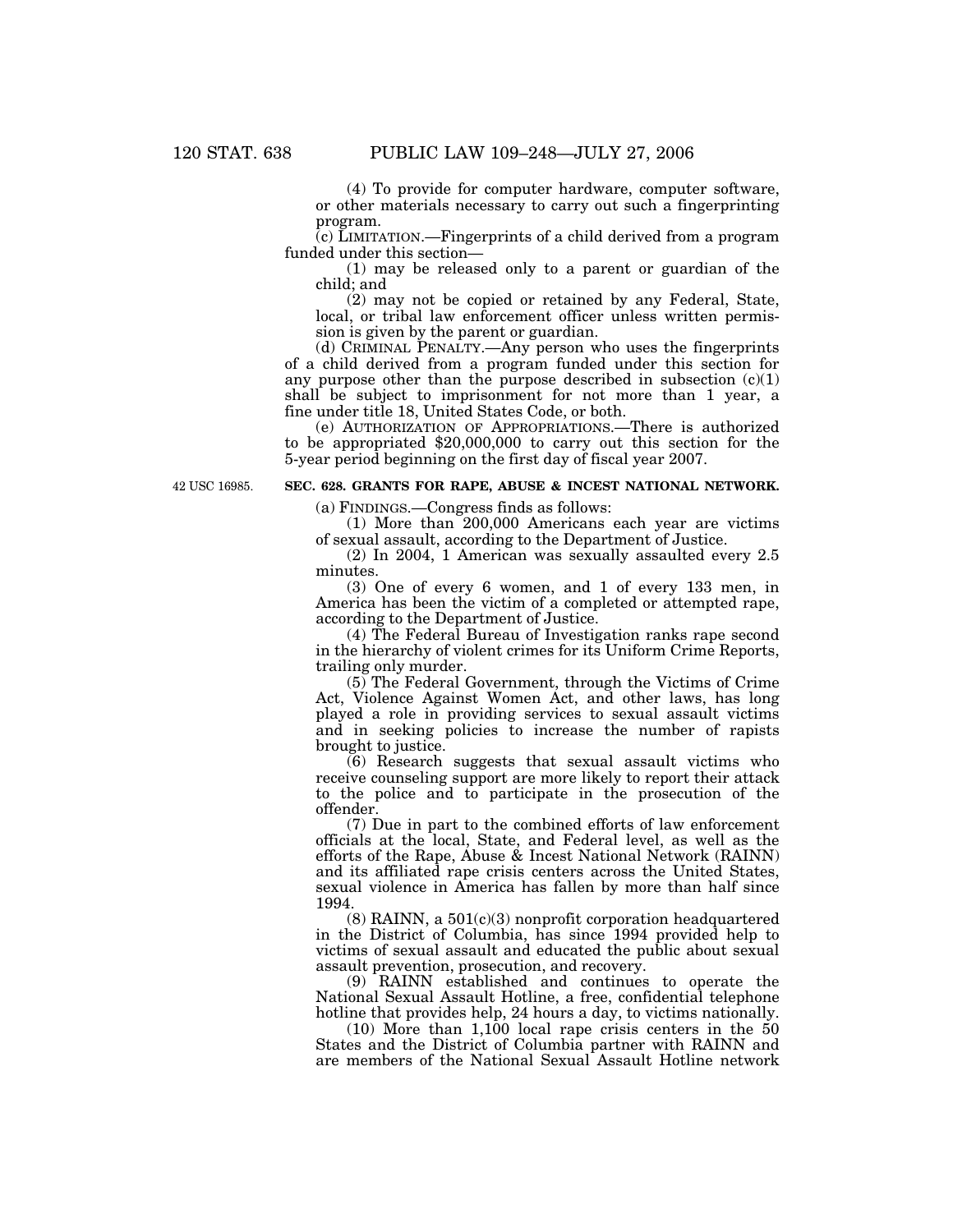(which has helped more than 970,000 people since its inception in 1994).

(11) To better serve victims of sexual assault, 80 percent of whom are under age 30 and 44 percent of whom are under age 18, RAINN will soon launch the National Sexual Assault Online Hotline, the web's first secure hotline service offering live help 24 hours a day.

(12) Congress and the Department of Justice have given RAINN funding to conduct its crucial work.

(13) RAINN is a national model of public/private partnership, raising private sector funds to match congressional appropriations and receiving extensive private in-kind support, including advanced technology provided by the communications and technology industries to launch the National Sexual Assault Hotline and the National Sexual Assault Online Hotline.

(14) Worth magazine selected RAINN as one of ''America's 100 Best Charities", in recognition of the organization's "efficiency and effectiveness.''.

(15) In fiscal year 2005, RAINN spent more than 91 cents of every dollar received directly on program services.

(16) The demand for RAINN's services is growing dramatically, as evidenced by the fact that, in 2005, the National Sexual Assault Hotline helped 137,039 people, an all-time record.

(17) The programs sponsored by RAINN and its local affiliates have contributed to the increase in the percentage of victims who report their rape to law enforcement.

(18) According to a recent poll, 92 percent of American women said that fighting sexual and domestic violence should be a top public policy priority (a higher percentage than chose health care, child care, or any other issue).

(19) Authorizing Federal funds for RAINN's national programs would promote continued progress with this interstate problem and would make a significant difference in the prosecution of rapists and the overall incidence of sexual violence. (b) DUTIES AND FUNCTIONS OF THE ADMINISTRATOR.—

(1) DESCRIPTION OF ACTIVITIES.—The Administrator shall— (A) issue such rules as the Administrator considers

Regulations.

necessary or appropriate to carry out this section; (B) make such arrangements as may be necessary and appropriate to facilitate effective coordination among all Federally funded programs relating to victims of sexual assault; and

(C) provide adequate staff and agency resources which are necessary to properly carry out the responsibilities pursuant to this section.

(2) ANNUAL GRANT TO RAPE, ABUSE & INCEST NATIONAL NETWORK.—The Administrator shall annually make a grant to RAINN, which shall be used for the performance of the organization's national programs, which may include—

(A) operation of the National Sexual Assault Hotline, a 24-hour toll-free telephone line by which individuals may receive help and information from trained volunteers;

(B) operation of the National Sexual Assault Online Hotline, a 24-hour free online service by which individuals may receive help and information from trained volunteers;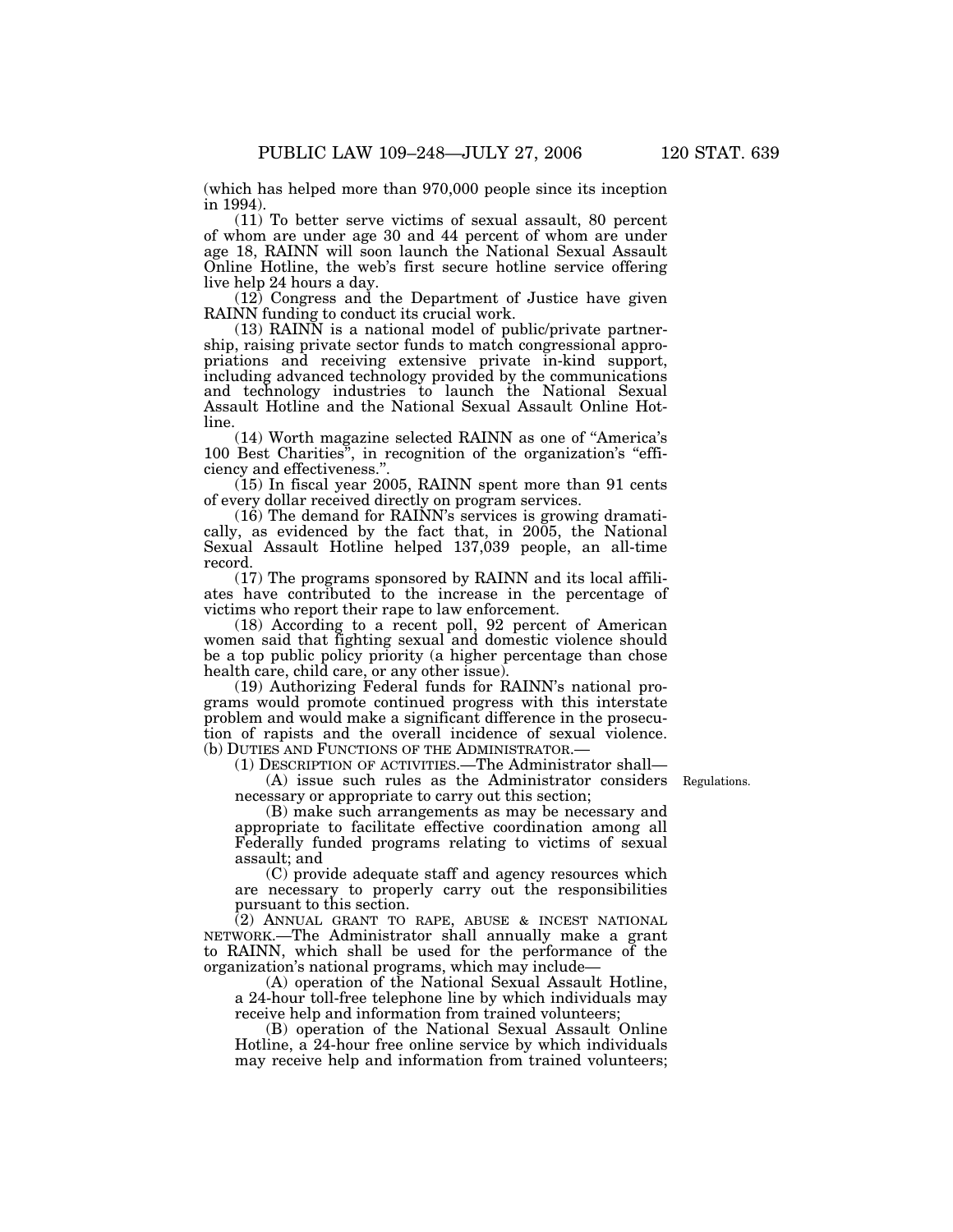(C) education of the media, the general public, and populations at risk of sexual assault about the incidence of sexual violence and sexual violence prevention, prosecution, and recovery;

(D) dissemination, on a national basis, of information relating to innovative and model programs, services, laws, legislation, and policies that benefit victims of sexual assault; and

(E) provision of technical assistance to law enforcement agencies, State and local governments, the criminal justice system, public and private nonprofit agencies, and individuals in the investigation and prosecution of cases involving victims of sexual assault.

(c) DEFINITIONS.—For the purposes of this section:

(1) ADMINISTRATOR.—The term ''Administrator'' means the Administrator of the Office of Juvenile Justice and Delinquency Prevention.

(2) RAINN.—The term ''RAINN'' means the Rape, Abuse & Incest National Network, a 501(c)(3) nonprofit corporation headquartered in the District of Columbia.

(d) AUTHORIZATION OF APPROPRIATIONS.—There is authorized to be appropriated to the Administrator to carry out this section,  $$3,000,\overline{000}$  for each of fiscal years 2007 through 2010.

42 USC 16986.

### **SEC. 629. CHILDREN'S SAFETY ONLINE AWARENESS CAMPAIGNS.**

(a) AWARENESS CAMPAIGN FOR CHILDREN'S SAFETY ONLINE.—

(1) IN GENERAL.—The Attorney General, in consultation with the National Center for Missing and Exploited Children, is authorized to develop and carry out a public awareness campaign to demonstrate, explain, and encourage children, parents, and community leaders to better protect children when such children are on the Internet.

(2) REQUIRED COMPONENTS.—The public awareness campaign described under paragraph (1) shall include components that compliment and reinforce the campaign message in a variety of media, including the Internet, television, radio, and billboards.

(b) AWARENESS CAMPAIGN REGARDING THE ACCESSIBILITY AND UTILIZATION OF SEX OFFENDER REGISTRIES.—The Attorney General, in consultation with the National Center for Missing and Exploited Children, is authorized to develop and carry out a public awareness campaign to demonstrate, explain, and encourage parents and community leaders to better access and utilize the Federal and State sex offender registries.

(c) AUTHORIZATION OF APPROPRIATIONS.—There are authorized to be appropriated to carry out this section such sums as are necessary for fiscal years 2007 through 2011.

#### **SEC. 630. GRANTS FOR ONLINE CHILD SAFETY PROGRAMS.**

(a) IN GENERAL.—The Attorney General shall, subject to the availability of appropriations, make grants to States, units of local government, and nonprofit organizations for the purposes of establishing and maintaining programs with respect to improving and educating children and parents in the best ways for children to be safe when on the Internet.

(b) DEFINITION OF STATE.—For purposes of this section, the term ''State'' means any State of the United States, the District

42 USC 16987.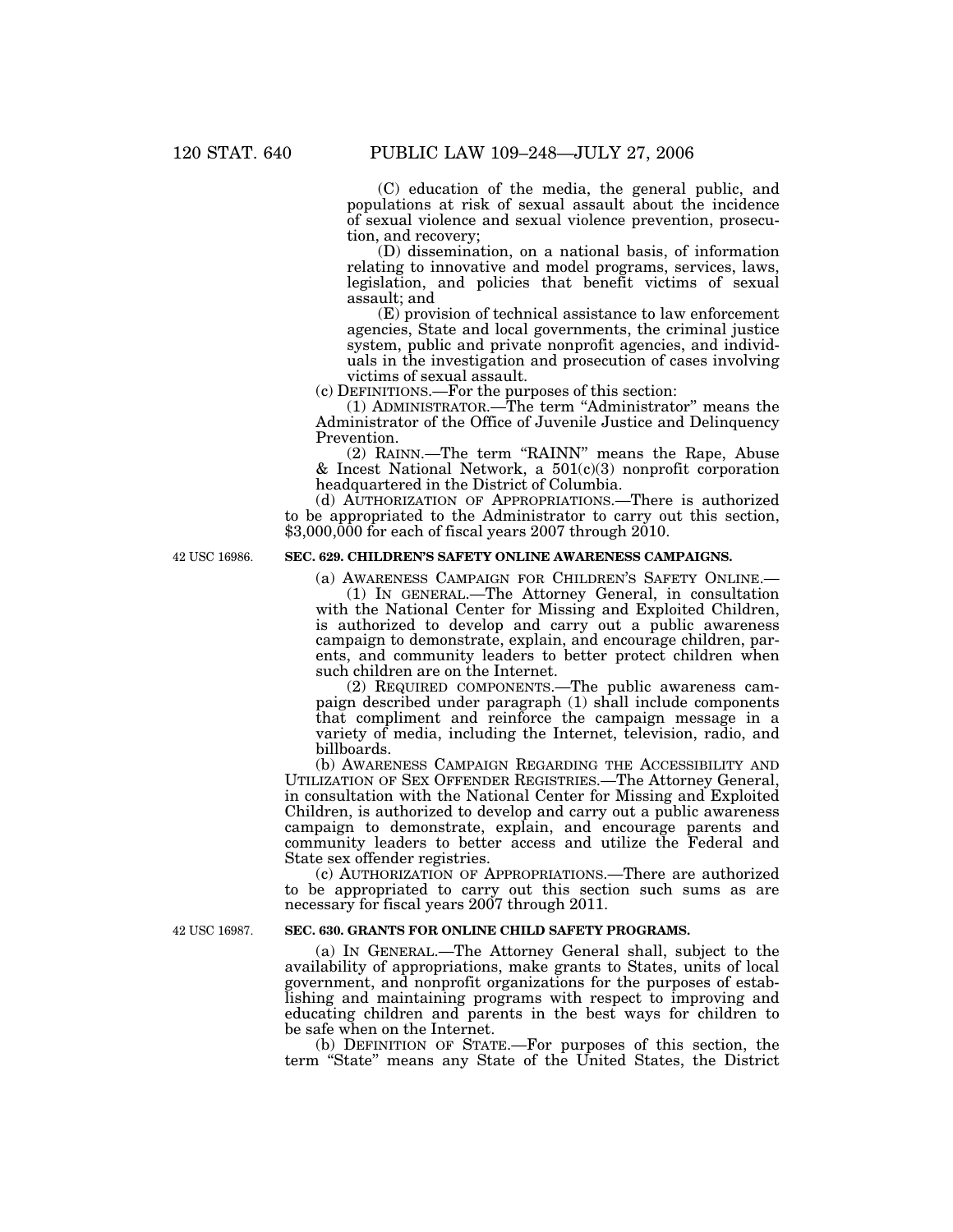of Columbia, the Commonwealth of Puerto Rico, the Virgin Islands, American Samoa, Guam, and the Northern Mariana Islands.

(c) AUTHORIZATION OF APPROPRIATIONS.—There are authorized to be appropriated to carry out this section such sums as are necessary for fiscal years 2007 through 2011.

#### **SEC. 631. JESSICA LUNSFORD ADDRESS VERIFICATION GRANT PRO-**42 USC 16988. **GRAM.**

(a) ESTABLISHMENT.—There is established the Jessica Lunsford Address Verification Grant Program (hereinafter in this section referred to as the "Program").

(b) GRANTS AUTHORIZED.—Under the Program, the Attorney General is authorized to award grants to State, local governments, and Indian tribal governments to assist in carrying out programs requiring an appropriate official to verify, at appropriate intervals, the residence of all or some registered sex offenders.

(c) APPLICATION.—

(1) IN GENERAL.—Each State or local government seeking a grant under this section shall submit an application to the Attorney General at such time, in such manner, and accompanied by such information as the Attorney General may reasonably require.

(2) CONTENTS.—Each application submitted pursuant to paragraph (1) shall—

(A) describe the activities for which assistance under this section is sought; and

(B) provide such additional assurances as the Attorney General determines to be essential to ensure compliance with the requirements of this section.

(d) INNOVATION.—In making grants under this section, the Attorney General shall ensure that different approaches to address verification are funded to allow an assessment of effectiveness. (e) AUTHORIZATION OF APPROPRIATIONS.—

(1) IN GENERAL.—There are authorized to be appropriated for each of the fiscal years 2007 through 2009 such sums as may be necessary to carry out this section.

(2) REPORT.—Not later than April 1, 2009, the Attorney General shall report to Congress—

(A) assessing the effectiveness and value of this section;

(B) comparing the cost effectiveness of address verification to reduce sex offenses compared to other alternatives; and

(C) making recommendations for continuing funding and the appropriate levels for such funding.

### **SEC. 632. FUGITIVE SAFE SURRENDER.**

(a) FINDINGS.—Congress finds the following:

(1) Fugitive Safe Surrender is a program of the United States Marshals Service, in partnership with public, private, and faith-based organizations, which temporarily transforms a church into a courthouse, so fugitives can turn themselves in, in an atmosphere where they feel more comfortable to do so, and have nonviolent cases adjudicated immediately.

(2) In the 4-day pilot program in Cleveland, Ohio, over 800 fugitives turned themselves in. By contrast, a successful Fugitive Task Force sweep, conducted for 3 days after Fugitive Safe Surrender, resulted in the arrest of 65 individuals.

42 USC 16989.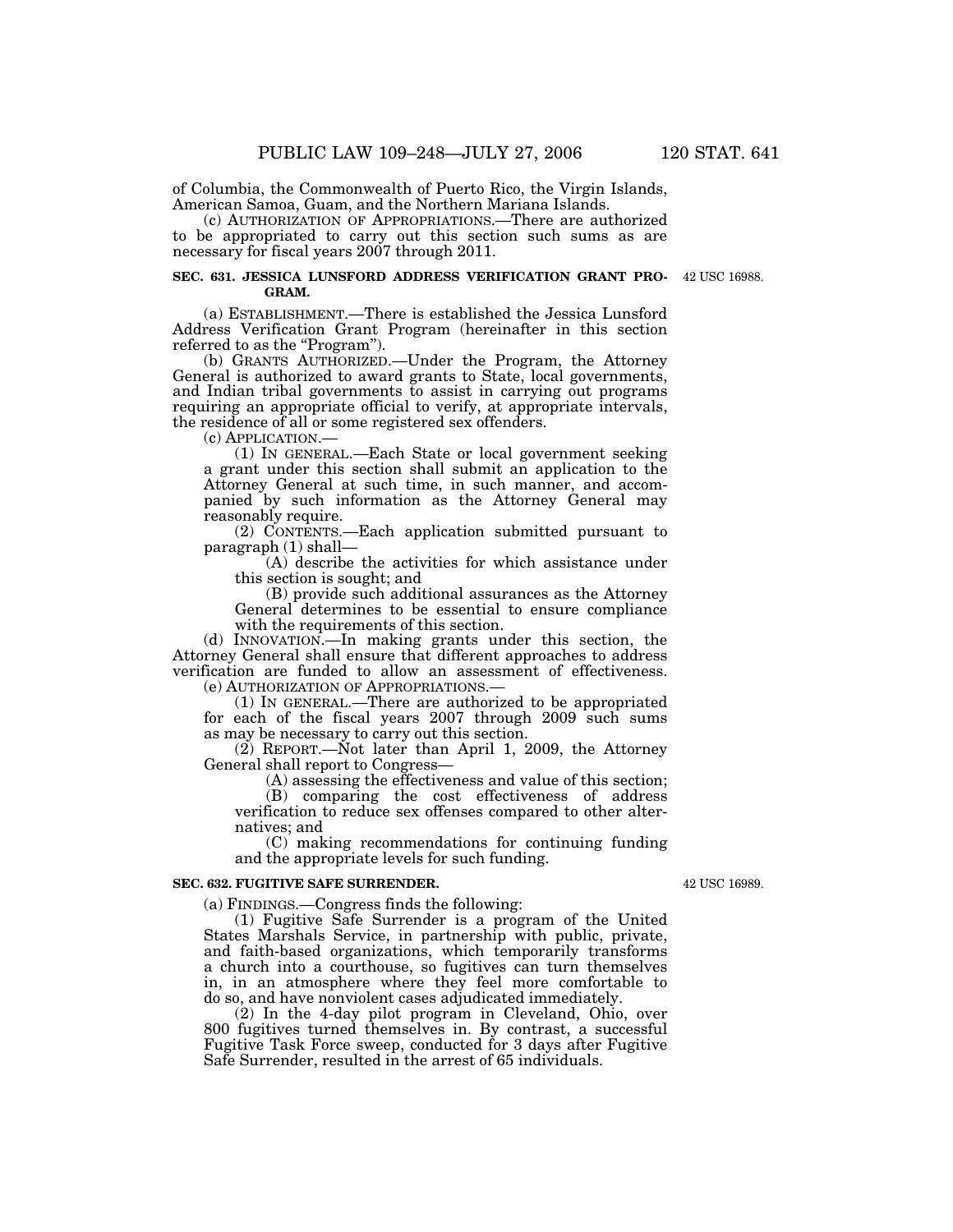(3) Fugitive Safe Surrender is safer for defendants, law enforcement, and innocent bystanders than needing to conduct a sweep.

(4) Based upon the success of the pilot program, Fugitive Safe Surrender should be expanded to other cities throughout the United States.

(b) ESTABLISHMENT.—The United States Marshals Service shall establish, direct, and coordinate a program (to be known as the ''Fugitive Safe Surrender Program''), under which the United States Marshals Service shall apprehend Federal, State, and local fugitives in a safe, secure, and peaceful manner to be coordinated with law enforcement and community leaders in designated cities throughout the United States.

(c) AUTHORIZATION OF APPROPRIATIONS.—There are authorized to be appropriated to the United States Marshals Service to carry out this section—

(1) \$3,000,000 for fiscal year 2007;

(2) \$5,000,000 for fiscal year 2008; and

(3) \$8,000,000 for fiscal year 2009.

(d) OTHER EXISTING APPLICABLE LAW.—Nothing in this section shall be construed to limit any existing authority under any other provision of Federal or State law for law enforcement agencies to locate or apprehend fugitives through task forces or any other means.

42 USC 16990.

## **SEC. 633. NATIONAL REGISTRY OF SUBSTANTIATED CASES OF CHILD ABUSE.**

(a) IN GENERAL.—The Secretary of Health and Human Services, in consultation with the Attorney General, shall create a national registry of substantiated cases of child abuse or neglect.

(b) INFORMATION.—

(1) COLLECTION.—The information in the registry described in subsection (a) shall be supplied by States and Indian tribes, or, at the option of a State, by political subdivisions of such State, to the Secretary of Health and Human Services.

 $(2)$  TYPE OF INFORMATION.—The registry described in subsection (a) shall collect in a central electronic registry information on persons reported to a State, Indian tribe, or political subdivision of a State as perpetrators of a substantiated case of child abuse or neglect.

(c) SCOPE OF INFORMATION.—

(1) IN GENERAL.—

(A) TREATMENT OF REPORTS.—The information to be provided to the Secretary of Health and Human Services under this section shall relate to substantiated reports of child abuse or neglect.

(B) EXCEPTION.—If a State, Indian tribe, or political subdivision of a State has an electronic register of cases of child abuse or neglect equivalent to the registry established under this section that it maintains pursuant to a requirement or authorization under any other provision of law, the information provided to the Secretary of Health and Human Services under this section shall be coextensive with that in such register.

(2) FORM.—Information provided to the Secretary of Health and Human Services under this section—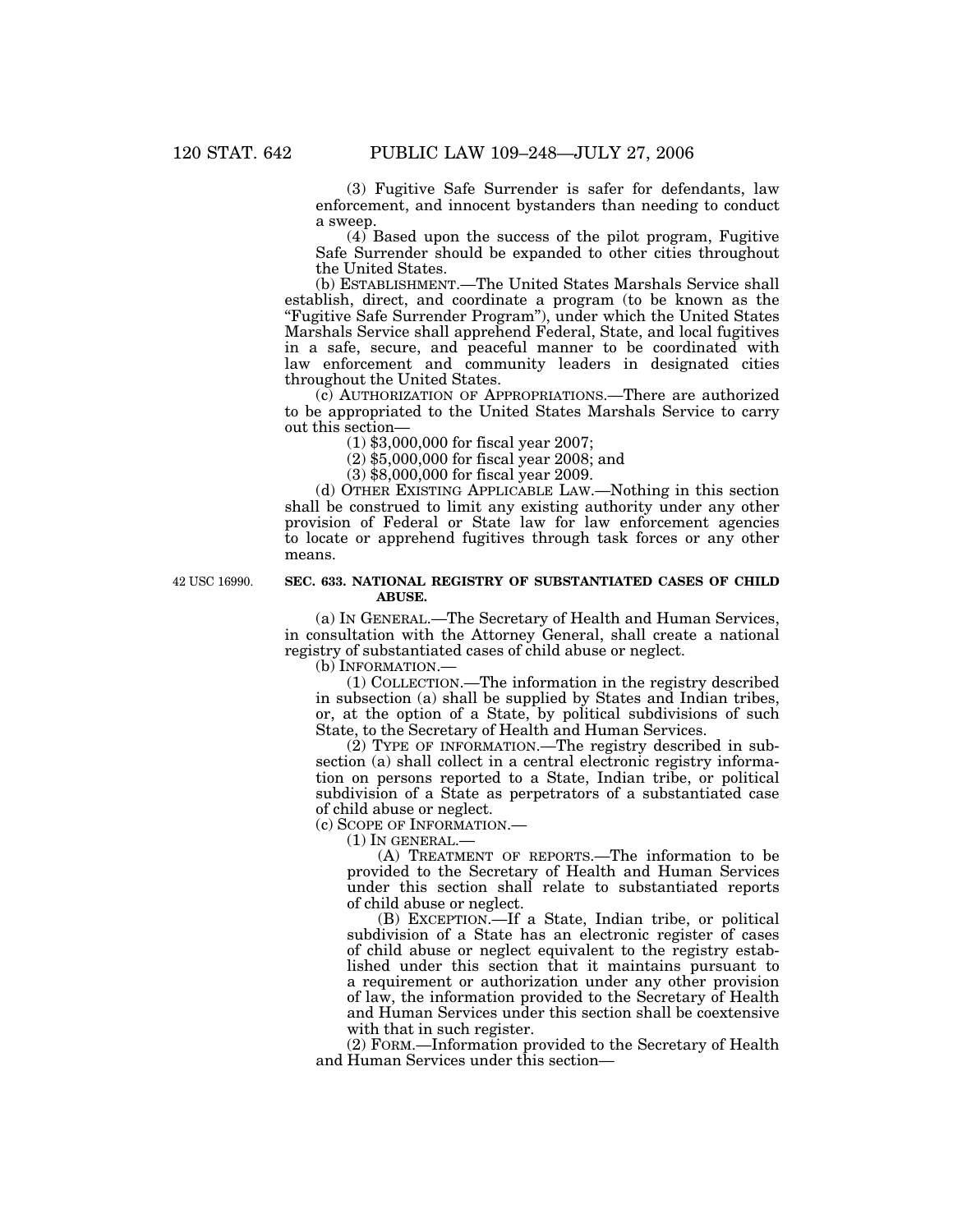(A) shall be in a standardized electronic form determined by the Secretary of Health and Human Services; and Electronic information.

(B) shall contain case-specific identifying information that is limited to the name of the perpetrator and the nature of the substantiated case of child abuse or neglect, and that complies with clauses (viii) and (ix) of section 106(b)(2)(A) of the Child Abuse Prevention and Treatment Act (42 U.S.C. 5106(b)(2)(A) (viii) and (ix)).

(d) CONSTRUCTION.—This section shall not be construed to require a State, Indian tribe, or political subdivision of a State to modify—

(1) an equivalent register of cases of child abuse or neglect that it maintains pursuant to a requirement or authorization under any other provision of law; or

(2) any other record relating to child abuse or neglect, regardless of whether the report of abuse or neglect was substantiated, unsubstantiated, or determined to be unfounded.

(e) ACCESSIBILITY.—Information contained in the national registry shall only be accessible to any Federal, State, Indian tribe, or local government entity, or any agent of such entities, that has a need for such information in order to carry out its responsibilities under law to protect children from child abuse and neglect.

(f) DISSEMINATION.—The Secretary of Health and Human Services shall establish standards for the dissemination of information in the national registry of substantiated cases of child abuse or neglect. Such standards shall comply with clauses (viii) and (ix) of section 106(b)(2)(A) of the Child Abuse Prevention and Treatment Act (42 U.S.C. 5106(b)(2)(A) (viii) and (ix)).

 $(g)$  STUDY. $-$ 

(1) IN GENERAL.—The Secretary of Health and Human Services shall conduct a study on the feasibility of establishing data collection standards for a national child abuse and neglect registry with recommendations and findings concerning—

(A) costs and benefits of such data collection standards;

(B) data collection standards currently employed by each State, Indian tribe, or political subdivision of a State;

(C) data collection standards that should be considered to establish a model of promising practices; and

(D) a due process procedure for a national registry. (2) REPORT.—Not later than 1 year after the date of enactment of this Act, the Secretary of Homeland Security shall submit to the Committees on the Judiciary in the House of Representatives and the United States Senate and the Senate Committee on Health, Education, Labor and Pensions and the House Committee on Education and the Workforce a report containing the recommendations and findings of the study on data collection standards for a national child abuse registry authorized under this subsection.

(3) AUTHORIZATION OF APPROPRIATIONS.—There is authorized to be appropriated \$500,000 for the period of fiscal years 2006 and 2007 to carry out the study required by this subsection.

#### **SEC. 634. COMPREHENSIVE EXAMINATION OF SEX OFFENDER ISSUES.**

(a) IN GENERAL.—The National Institute of Justice shall conduct a comprehensive study to examine the control, prosecution,

Regulations.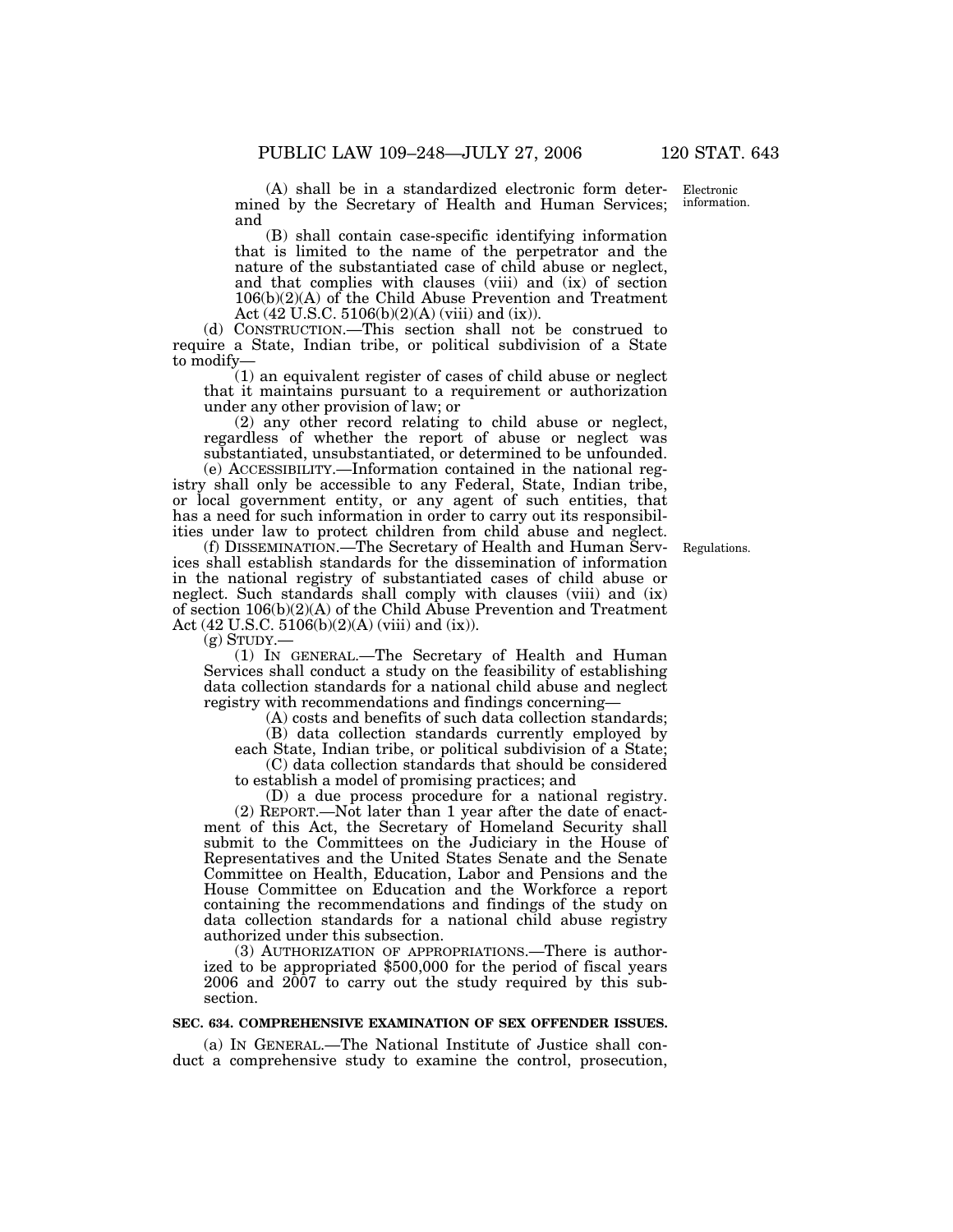treatment, and monitoring of sex offenders, with a particular focus on—

(1) the effectiveness of the Sex Offender Registration and Notification Act in increasing compliance with sex offender registration and notification requirements, and the costs and burdens associated with such compliance;

(2) the effectiveness of sex offender registration and notification requirements in increasing public safety, and the costs and burdens associated with such requirements;

(3) the effectiveness of public dissemination of sex offender information on the Internet in increasing public safety, and the costs and burdens associated with such dissemination; and

(4) the effectiveness of treatment programs in reducing recidivism among sex offenders, and the costs and burdens associated with such programs.

(b) RECOMMENDATIONS.—The study described in subsection (a) shall include recommendations for reducing the number of sex crimes against children and adults and increasing the effectiveness of registration requirements.

(c) REPORTS.—

(1) IN GENERAL.—Not later than 5 years after the date of enactment of this Act, the National Institute of Justice shall report the results of the study conducted under subsection (a) together with findings to Congress, through the Internet to the public, to each of the 50 governors, to the Mayor of the District of Columbia, to territory heads, and to the top official of the various Indian tribes.

(2) INTERIM REPORTS.—The National Institute of Justice shall submit yearly interim reports.

(d) APPROPRIATIONS.—There are authorized to be appropriated \$3,000,000 to carry out this section.

42 USC 16991.

## **SEC. 635. ANNUAL REPORT ON ENFORCEMENT OF REGISTRATION REQUIREMENTS.**

Not later than July 1 of each year, the Attorney General shall submit a report to Congress describing—

(1) the use by the Department of Justice of the United States Marshals Service to assist jurisdictions in locating and apprehending sex offenders who fail to comply with sex offender registration requirements, as authorized by this Act;

(2) the use of section 2250 of title 18, United States Code (as added by section 151 of this Act), to punish offenders for failure to register;

(3) a detailed explanation of each jurisdiction's compliance with the Sex Offender Registration and Notification Act;

(4) a detailed description of Justice Department efforts to ensure compliance and any funding reductions, the basis for any decision to reduce funding or not to reduce funding under section 125; and

(5) the denial or grant of any extensions to comply with the Sex Offender Registration and Notification Act, and the reasons for such denial or grant.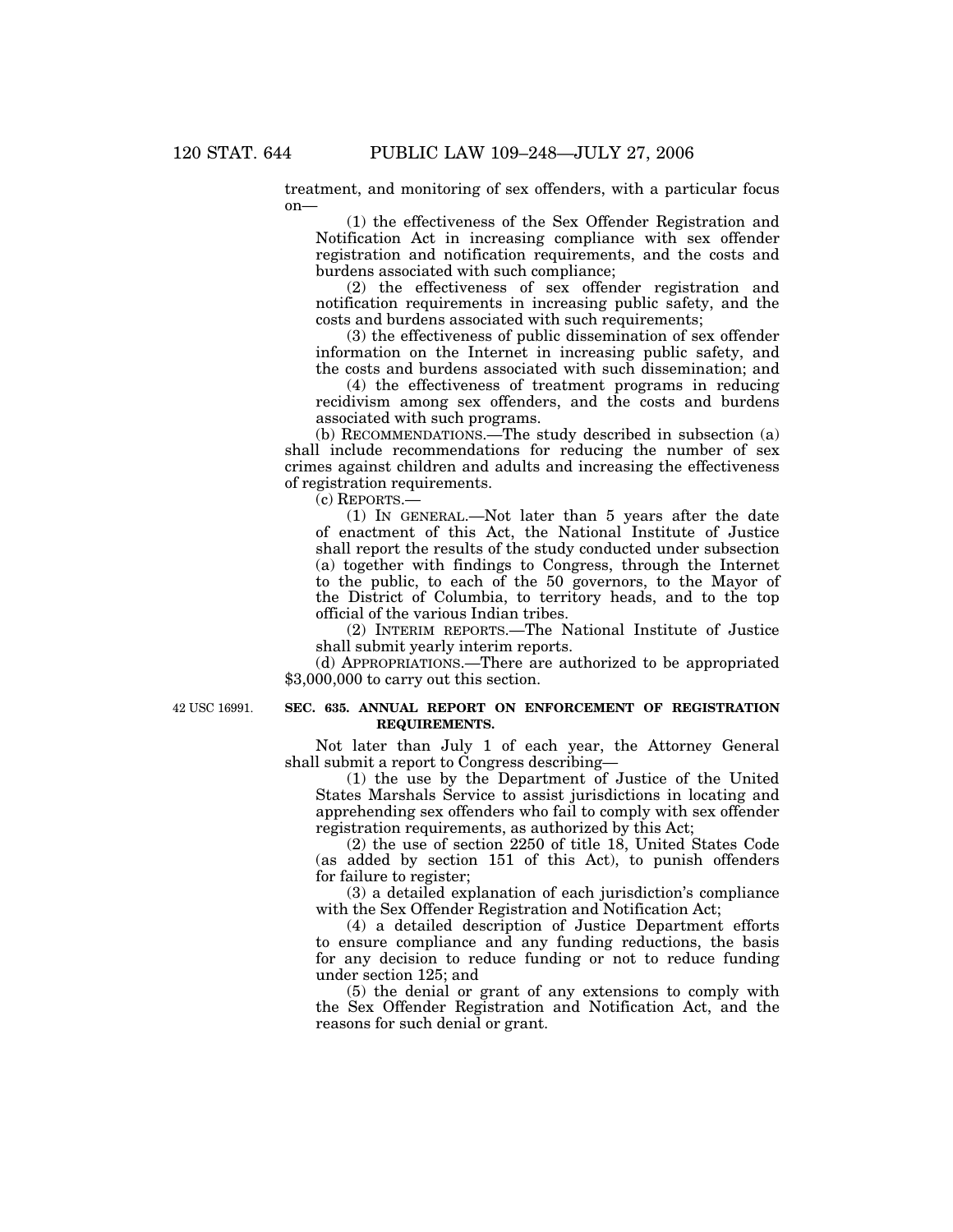#### **SEC. 636. GOVERNMENT ACCOUNTABILITY OFFICE STUDIES ON FEASI-BILITY OF USING DRIVER'S LICENSE REGISTRATION PROCESSES AS ADDITIONAL REGISTRATION REQUIRE-MENTS FOR SEX OFFENDERS.**

For the purposes of determining the feasibility of using driver's license registration processes as additional registration requirements for sex offenders to improve the level of compliance with sex offender registration requirements for change of address upon relocation and other related updates of personal information, the Congress requires the following studies:

(1) Not later than 180 days after the date of the enactment Deadline. of this Act, the Government Accountability Office shall complete a study for the Committee on the Judiciary of the Senate and the Committee on the Judiciary of the House of Representatives to survey a majority of the States to assess the relative systems capabilities to comply with a Federal law that required all State driver's license systems to automatically access State and national databases of registered sex offenders in a form similar to the requirement of the Nevada law described in paragraph (2). The Government Accountability Office shall use the information drawn from this survey, along with other expert sources, to determine what the potential costs to the States would be if such a Federal law came into effect, and what level of Federal grants would be required to prevent an unfunded mandate. In addition, the Government Accountability Office shall seek the views of Federal and State law enforcement agencies, including in particular the Federal Bureau of Investigation, with regard to the anticipated effects of such a national requirement, including potential for undesired side effects in terms of actual compliance with this Act and related laws.

(2) Not later than February 1, 2007, the Government Deadline. Accountability Office shall complete a study to evaluate the provisions of Chapter 507 of Statutes of Nevada 2005 to determine—

(A) if those provisions are effective in increasing the registration compliance rates of sex offenders;

(B) the aggregate direct and indirect costs for the State of Nevada to bring those provisions into effect; and

(C) how those provisions might be modified to improve compliance by registered sex offenders.

#### **SEC. 637. SEX OFFENDER RISK CLASSIFICATION STUDY.**

(a) STUDY.—The Attorney General shall conduct a study of risk-based sex offender classification systems, which shall include an analysis of—

(1) various risk-based sex offender classification systems; (2) the methods and assessment tools available to assess the risks posed by sex offenders;

(3) the efficiency and effectiveness of risk-based sex offender classification systems, in comparison to offense-based sex offender classification systems, in—

(A) reducing threats to public safety posed by sex offenders; and

(B) assisting law enforcement agencies and the public in identifying the most dangerous sex offenders;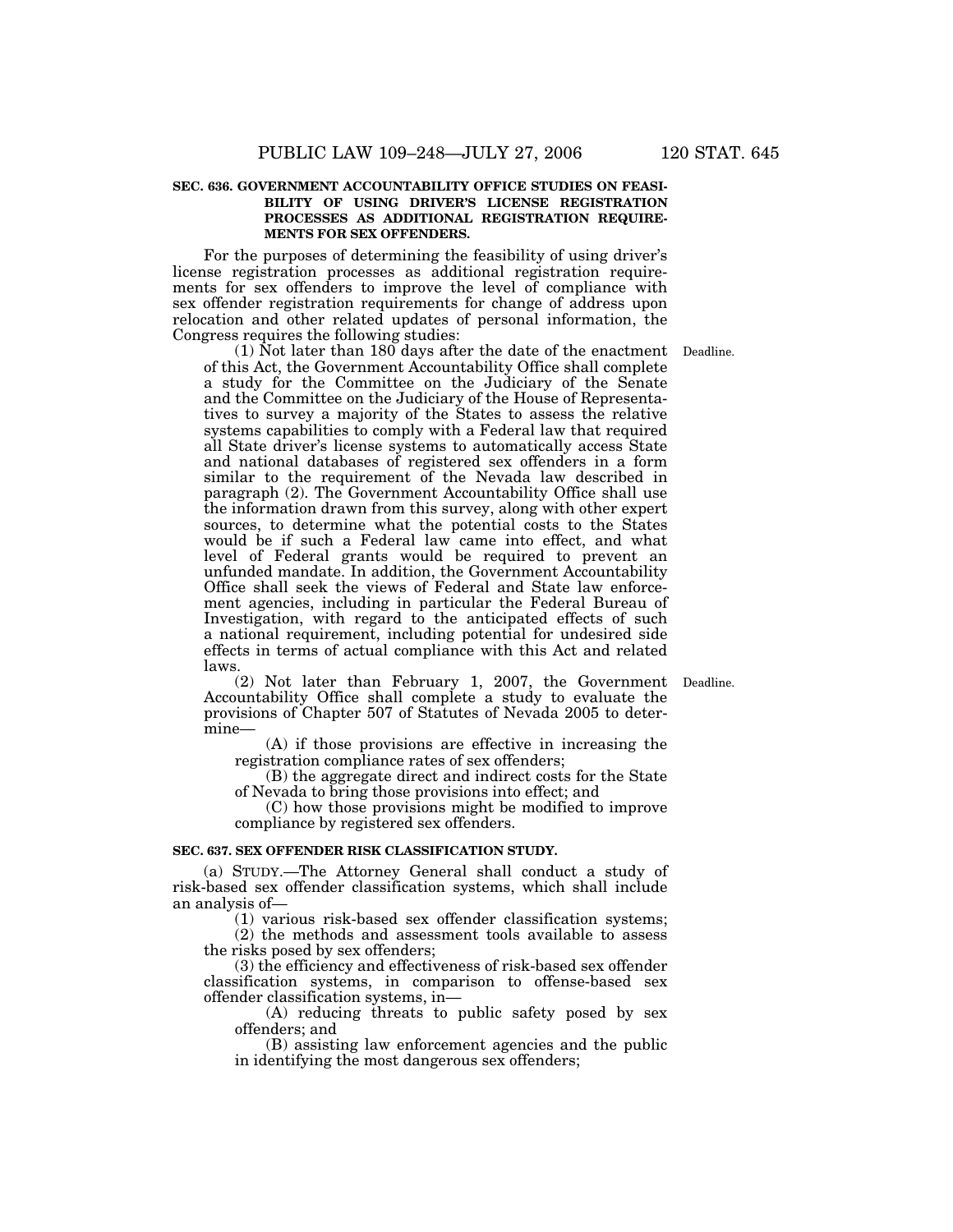(4) the resources necessary to implement, and the legal implications of implementing, risk-based sex offender classification systems for sex offender registries; and

(5) any other information the Attorney General determines necessary to evaluate risk-based sex offender classification systems.

(b) REPORT.—Not later than 18 months after the date of enactment of this Act, the Attorney General shall report to the Congress the results of the study under this section.

(c) STUDY CONDUCTED BY TASK FORCE.—The Attorney General may establish a task force to conduct the study and prepare the report required under this section. Any task force established under this section shall be composed of members, appointed by the Attorney General, who—

(1) represent national, State, and local interests; and

(2) are especially qualified to serve on the task force by virtue of their education, training, or experience, particularly in the fields of sex offender management, community education, risk assessment of sex offenders, and sex offender victim issues.

#### **SEC. 638. STUDY OF THE EFFECTIVENESS OF RESTRICTING THE ACTIVITIES OF SEX OFFENDERS TO REDUCE THE OCCUR-RENCE OF REPEAT OFFENSES.**

(a) STUDY.—The Attorney General shall conduct a study to evaluate the effectiveness of monitoring and restricting the activities of sex offenders to reduce the occurrence of repeat offenses by such sex offenders, through conditions imposed as part of supervised release or probation conditions. The study shall evaluate—

(1) the effectiveness of methods of monitoring and restricting the activities of sex offenders, including restrictions—

(A) on the areas in which sex offenders can reside, work, and attend school;

(B) limiting access by sex offenders to the Internet or to specific Internet sites; and

(C) preventing access by sex offenders to pornography and other obscene materials;

(2) the ability of law enforcement agencies and courts to enforce such restrictions; and

(3) the efficacy of any other restrictions that may reduce the occurrence of repeat offenses by sex offenders.

(b) REPORT.—Not later than 6 months after the date of enactment of this Act, the Attorney General shall report to the Committee on the Judiciary of the House of Representatives and the Committee on the Judiciary of the Senate the results of the study under this section.

### **SEC. 639. THE JUSTICE FOR CRIME VICTIMS FAMILY ACT.**

(a) SHORT TITLE.—This section may be cited as the ''Justice for Crime Victims Family Act''.

(b) STUDY OF MEASURES NEEDED TO IMPROVE PERFORMANCE OF HOMICIDE INVESTIGATORS.—Not later than 6 months after the date of the enactment of this Act, the Attorney General shall submit to the Committee on the Judiciary of the House of Representatives and the Committee on the Judiciary of the Senate a report—

(1) outlining what measures are needed to improve the performance of Federal, State, and local criminal investigators of homicide; and

Justice for Crime Victims Family Act.

Deadline. Reports.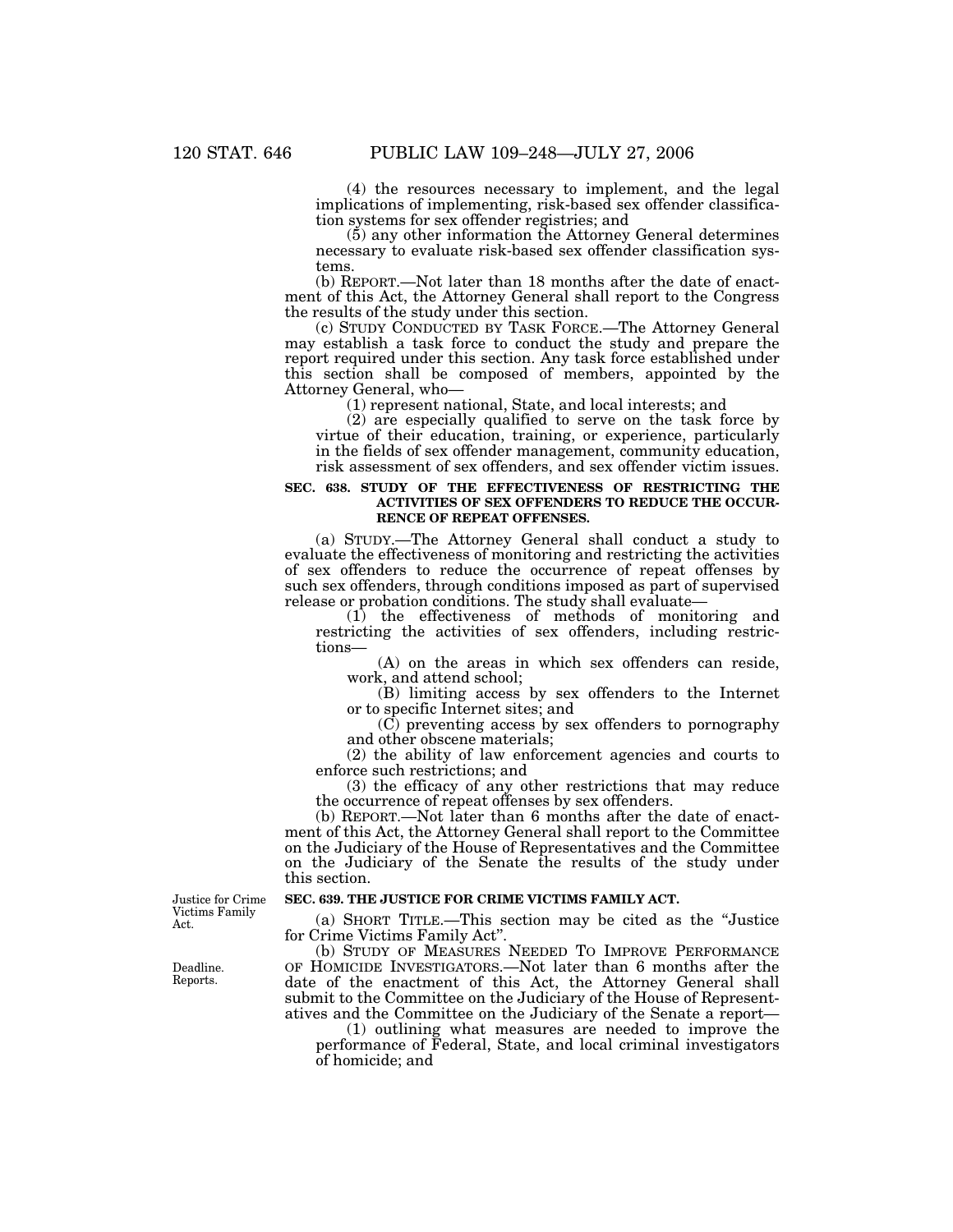(2) including an examination of—

(A) the benefits of increasing training and resources for such investigators, with respect to investigative techniques, best practices, and forensic services;

(B) the existence of any uniformity among State and local jurisdictions in the measurement of homicide rates and clearance of homicide cases;

(C) the coordination in the sharing of information among Federal, State, and local law enforcement and coroners and medical examiners; and

(D) the sources of funding that are in existence on the date of the enactment of this Act for State and local criminal investigators of homicide.

(c) IMPROVEMENTS NEEDED FOR SOLVING HOMICIDES INVOLVING MISSING PERSONS AND UNIDENTIFIED HUMAN REMAINS.—Not later than 6 months after the date of the enactment of this Act, the Attorney General shall submit to the Committee on the Judiciary of the House of Representatives and the Committee on the Judiciary of the Senate a report—

(1) evaluating measures to improve the ability of Federal, State, and local criminal investigators of homicide to solve homicides involving missing persons and unidentified human remains; and

(2) including an examination of—

(A) measures to expand national criminal records databases with accurate information relating to missing persons and unidentified human remains;

(B) the collection of DNA samples from potential ''highrisk'' missing persons;

(C) the benefits of increasing access to national criminal records databases for medical examiners and coroners;

(D) any improvement in the performance of postmortem examinations, autopsies, and reporting procedures of unidentified persons or remains;

(E) any coordination between the National Center for Missing Children and the National Center for Missing Adults;

(F) website postings (or other uses of the Internet) of information of identifiable information such as physical features and characteristics, clothing, and photographs of missing persons and unidentified human remains; and

(G) any improvement with respect to—

(i) the collection of DNA information for missing persons and unidentified human remains; and

(ii) entering such information into the Combined DNA Index System of the Federal Bureau of Investigation and national criminal records databases.

## **TITLE VII—INTERNET SAFETY ACT**

#### **SEC. 701. CHILD EXPLOITATION ENTERPRISES.**

Section 2252A of title 18, United States Code, is amended by adding at the end the following:

''(g) CHILD EXPLOITATION ENTERPRISES.—

Deadline. Reports.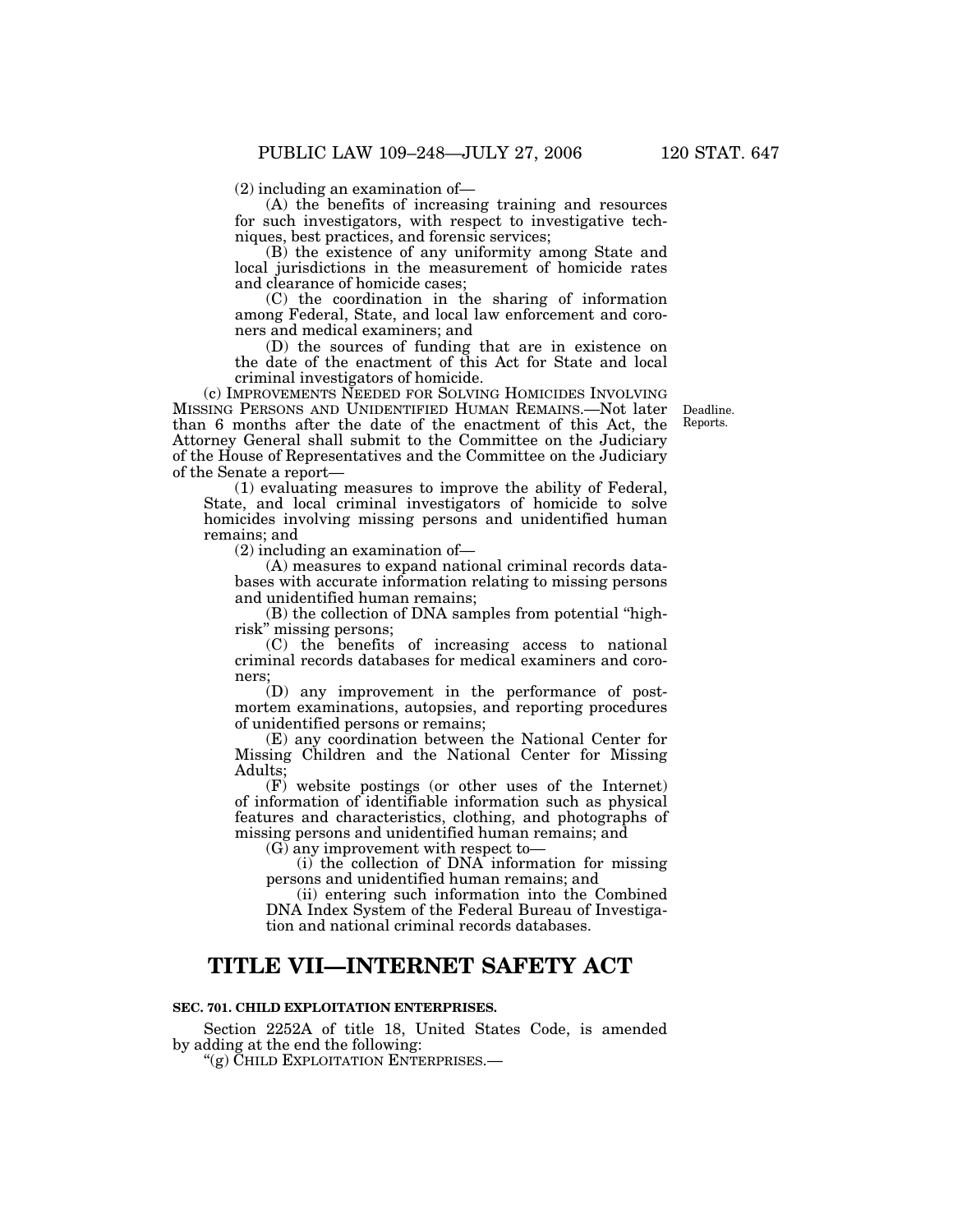Penalties.

"(1) Whoever engages in a child exploitation enterprise shall be fined under this title and imprisoned for any term of years not less than 20 or for life.

 $(2)$  A person engages in a child exploitation enterprise for the purposes of this section if the person violates section 1591, section 1201 if the victim is a minor, or chapter 109A (involving a minor victim), 110 (except for sections 2257 and 2257A), or 117 (involving a minor victim), as a part of a series of felony violations constituting three or more separate incidents and involving more than one victim, and commits those offenses in concert with three or more other persons.''.

## **SEC. 702. INCREASED PENALTIES FOR REGISTERED SEX OFFENDERS.**

(a) OFFENSE.—Chapter 110 of title 18, United States Code, is amended by adding at the end the following:

### **''§ 2260A. Penalties for registered sex offenders**

''Whoever, being required by Federal or other law to register as a sex offender, commits a felony offense involving a minor under section 1201, 1466A, 1470, 1591, 2241, 2242, 2243, 2244, 2245, 2251, 2251A, 2260, 2421, 2422, 2423, or 2425, shall be sentenced to a term of imprisonment of 10 years in addition to the imprisonment imposed for the offense under that provision. The sentence imposed under this section shall be consecutive to any sentence imposed for the offense under that provision."

(b) CLERICAL AMENDMENT.—The table of sections at the beginning of chapter 110 of title 18, United States Code, is amended by adding at the end the following new item:

''2260A. Increased penalties for registered sex offenders.''.

#### **SEC. 703. DECEPTION BY EMBEDDED WORDS OR IMAGES.**

(a) IN GENERAL.—Chapter 110 of title 18, United States Code, is amended by inserting after section 2252B the following:

### **''§ 2252C. Misleading words or digital images on the Internet**

''(a) IN GENERAL.—Whoever knowingly embeds words or digital images into the source code of a website with the intent to deceive a person into viewing material constituting obscenity shall be fined under this title and imprisoned for not more than 10 years.

''(b) MINORS.—Whoever knowingly embeds words or digital images into the source code of a website with the intent to deceive a minor into viewing material harmful to minors on the Internet shall be fined under this title and imprisoned for not more than 20 years.

''(c) CONSTRUCTION.—For the purposes of this section, a word or digital image that clearly indicates the sexual content of the site, such as 'sex' or 'porn', is not misleading.

"(d) DEFINITIONS.—As used in this section—

 $f(1)$  the terms 'material that is harmful to minors' and 'sex' have the meaning given such terms in section 2252B; and

"(2) the term 'source code' means the combination of text and other characters comprising the content, both viewable and nonviewable, of a web page, including any website publishing language, programming language, protocol or functional content, as well as any successor languages or protocols.''.

Penalties.

Penalties.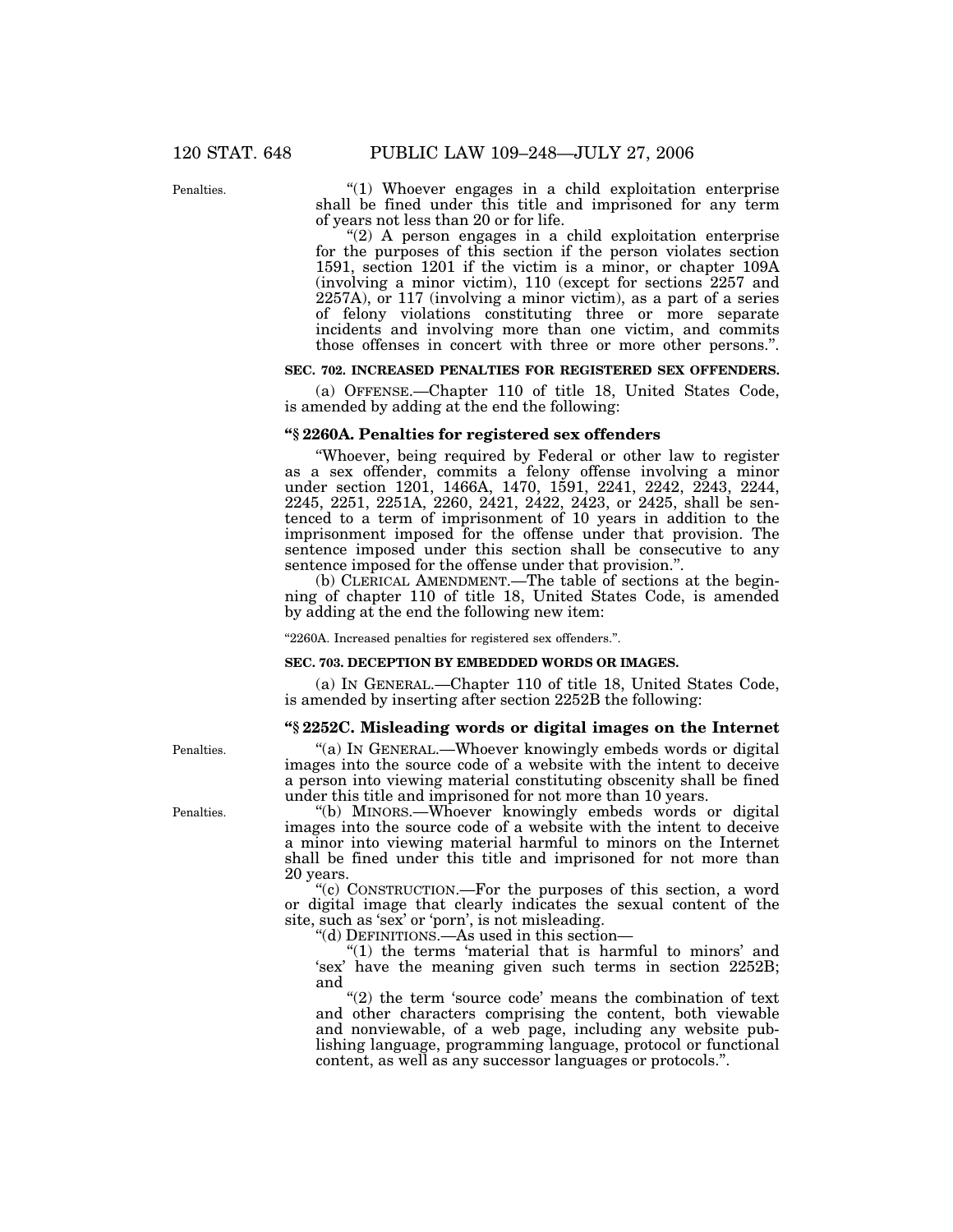(b) TABLE OF SECTIONS.—The table of sections for chapter 110 of title 18, United States Code, is amended by inserting after the item relating to section 2252B the following:

''2252C. Misleading words or digital images on the Internet.''.

### **SEC. 704. ADDITIONAL PROSECUTORS FOR OFFENSES RELATING TO THE SEXUAL EXPLOITATION OF CHILDREN.**

(a) DEFINITION.—In this section, the term ''offenses relating to the sexual exploitation of children'' shall include any offense committed in violation of—

(1) chapter 71 of title 18, United States Code, involving an obscene visual depiction of a minor, or transfer of obscene materials to a minor;

(2) chapter 109A of title 18, United States Code, involving a victim who is a minor;

(3) chapter 109B of title 18, United States Code;

(4) chapter 110 of title 18, United States Code;

(5) chapter 117 of title 18, United States Code involving a victim who is a minor; and

(6) section 1591 of title 18, United States Code.

(b) ADDITIONAL PROSECUTORS.—In fiscal year 2007, the Attorney General shall, subject to the availability of appropriations for such purposes, increase by not less than 200 the number of attorneys in United States Attorneys' Offices. The additional attorneys shall be assigned to prosecute offenses relating to the sexual exploitation of children.

(c) AUTHORIZATION OF APPROPRIATIONS.—There are authorized to be appropriated to the Department of Justice for fiscal year 2007 such sums as may be necessary to carry out this section.

## **SEC. 705. ADDITIONAL COMPUTER-RELATED RESOURCES.**

(a) DEPARTMENT OF JUSTICE RESOURCES.—In fiscal year 2007, the Attorney General shall, subject to the availability of appropriations for such purposes, increase by not less than 30 the number of computer forensic examiners within the Regional Computer Forensic Laboratories (RCFL). The additional computer forensic examiners shall be dedicated to investigating crimes involving the sexual exploitation of children and related offenses.

(b) DEPARTMENT OF HOMELAND SECURITY RESOURCES.—In fiscal year 2007, the Secretary of Homeland Security shall, subject to the availability of appropriations for such purposes, increase by not less than 15 the number of computer forensic examiners within the Cyber Crimes Center (C3). The additional computer forensic examiners shall be dedicated to investigating crimes involving the sexual exploitation of children and related offenses.

(c) AUTHORIZATION OF APPROPRIATIONS.—There are authorized to be appropriated to the Department of Justice and the Department of Homeland Security for fiscal year 2007 such sums as may be necessary to carry out this section.

#### **SEC. 706. ADDITIONAL ICAC TASK FORCES.**

(a) ADDITIONAL TASK FORCES.—In fiscal year 2007, the Administrator of the Office of Juvenile Justice and Delinquency Prevention shall, subject to the availability of appropriations for such purpose, increase by not less than 10 the number of Internet Crimes Against Children Task Forces that are part of the Internet Crimes Against Children Task Force Program authorized and